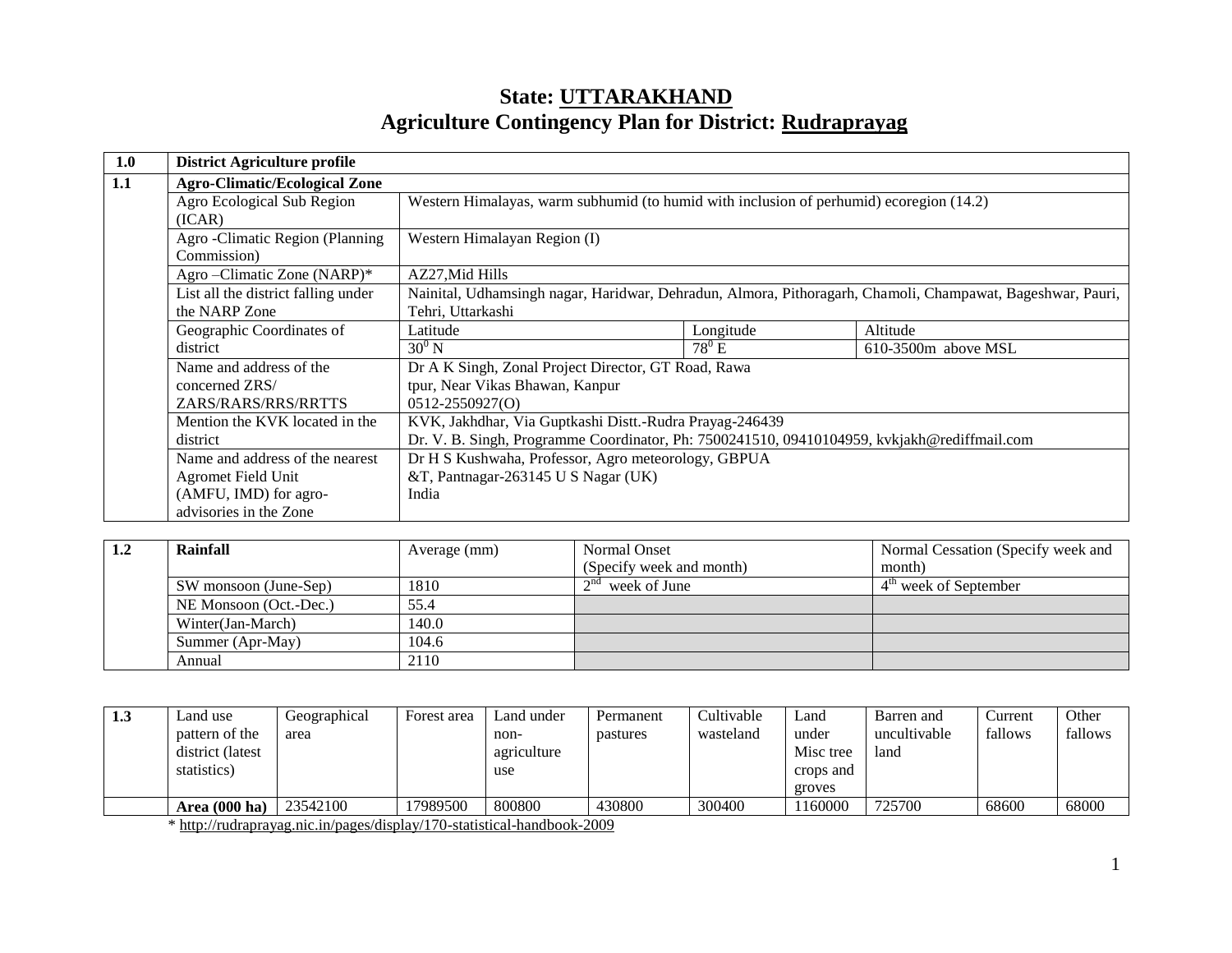| 1.4 | <b>Major Soils</b>              | Area $('000 ha)$ | Percent $(\% )$ of total |
|-----|---------------------------------|------------------|--------------------------|
|     | Brown forest soils and residual |                  |                          |
|     | sandy loam (Acidic, rocky,      |                  |                          |
|     | stone & gravels with poor       |                  |                          |
|     | moisture regime)                |                  |                          |
|     |                                 |                  |                          |
|     |                                 |                  |                          |

\* Data source: Soil Resource Maps of NBSS & LUP, estimated values

| 1.3 | <b>Agricultural land use</b>                                                                                                                    | Area (000 ha)                        | Cropping intensity $\%$ |
|-----|-------------------------------------------------------------------------------------------------------------------------------------------------|--------------------------------------|-------------------------|
|     | Net sown area                                                                                                                                   | 19.5                                 | 143.6                   |
|     | Area sown more than once                                                                                                                        | o.J                                  |                         |
|     | Gross cropped area                                                                                                                              | 28.0                                 |                         |
|     | $\cdots$<br>$\mathbf{a}$ and $\mathbf{a}$ and $\mathbf{a}$ and $\mathbf{a}$ and $\mathbf{a}$ and $\mathbf{a}$ and $\mathbf{a}$ and $\mathbf{a}$ | $\sim$ $\sim$ $\sim$<br>$\mathbf{A}$ |                         |

\*<http://rudraprayag.nic.in/pages/display/170-statistical-handbook-2009>

| 1.6 | <b>Irrigation</b>                                                                                                                                                                                                                                                                                                                                    | Area ('000ha)/ Number | Percent $(\% )$ |                         |
|-----|------------------------------------------------------------------------------------------------------------------------------------------------------------------------------------------------------------------------------------------------------------------------------------------------------------------------------------------------------|-----------------------|-----------------|-------------------------|
|     | Pump set                                                                                                                                                                                                                                                                                                                                             |                       |                 |                         |
|     | Lift irrigation                                                                                                                                                                                                                                                                                                                                      |                       |                 |                         |
|     | Micro-irrigation                                                                                                                                                                                                                                                                                                                                     |                       |                 |                         |
|     | Gross water availability and use                                                                                                                                                                                                                                                                                                                     | Area                  | $%$ area        | <b>Quality of water</b> |
|     | Irrigated area                                                                                                                                                                                                                                                                                                                                       | 2413                  | 12.4            |                         |
|     | Rainfed area                                                                                                                                                                                                                                                                                                                                         | 17961                 | 87.6            |                         |
|     |                                                                                                                                                                                                                                                                                                                                                      |                       |                 |                         |
|     | <b>Sources of irrigation</b>                                                                                                                                                                                                                                                                                                                         | <b>Number</b>         | Area ('000ha)   | $%$ area                |
|     | Canal                                                                                                                                                                                                                                                                                                                                                |                       | 1.555           | 64.4                    |
|     | Open wells                                                                                                                                                                                                                                                                                                                                           |                       |                 |                         |
|     | Bore wells                                                                                                                                                                                                                                                                                                                                           |                       |                 |                         |
|     | Others (Lift pump, Water storage tank, Irrigation channel)                                                                                                                                                                                                                                                                                           |                       | 0.85            | 35.6                    |
|     | $\frac{1}{2}$ $\frac{1}{2}$ $\frac{1}{2}$ $\frac{1}{2}$ $\frac{1}{2}$ $\frac{1}{2}$ $\frac{1}{2}$ $\frac{1}{2}$ $\frac{1}{2}$ $\frac{1}{2}$ $\frac{1}{2}$ $\frac{1}{2}$ $\frac{1}{2}$ $\frac{1}{2}$ $\frac{1}{2}$ $\frac{1}{2}$ $\frac{1}{2}$ $\frac{1}{2}$ $\frac{1}{2}$ $\frac{1}{2}$ $\frac{1}{2}$ $\frac{1}{2}$<br>$1.1 \t1.1 \t1.1 \t1.1 \t1.1$ |                       |                 |                         |

\*<http://rudraprayag.nic.in/pages/display/170-statistical-handbook-2009>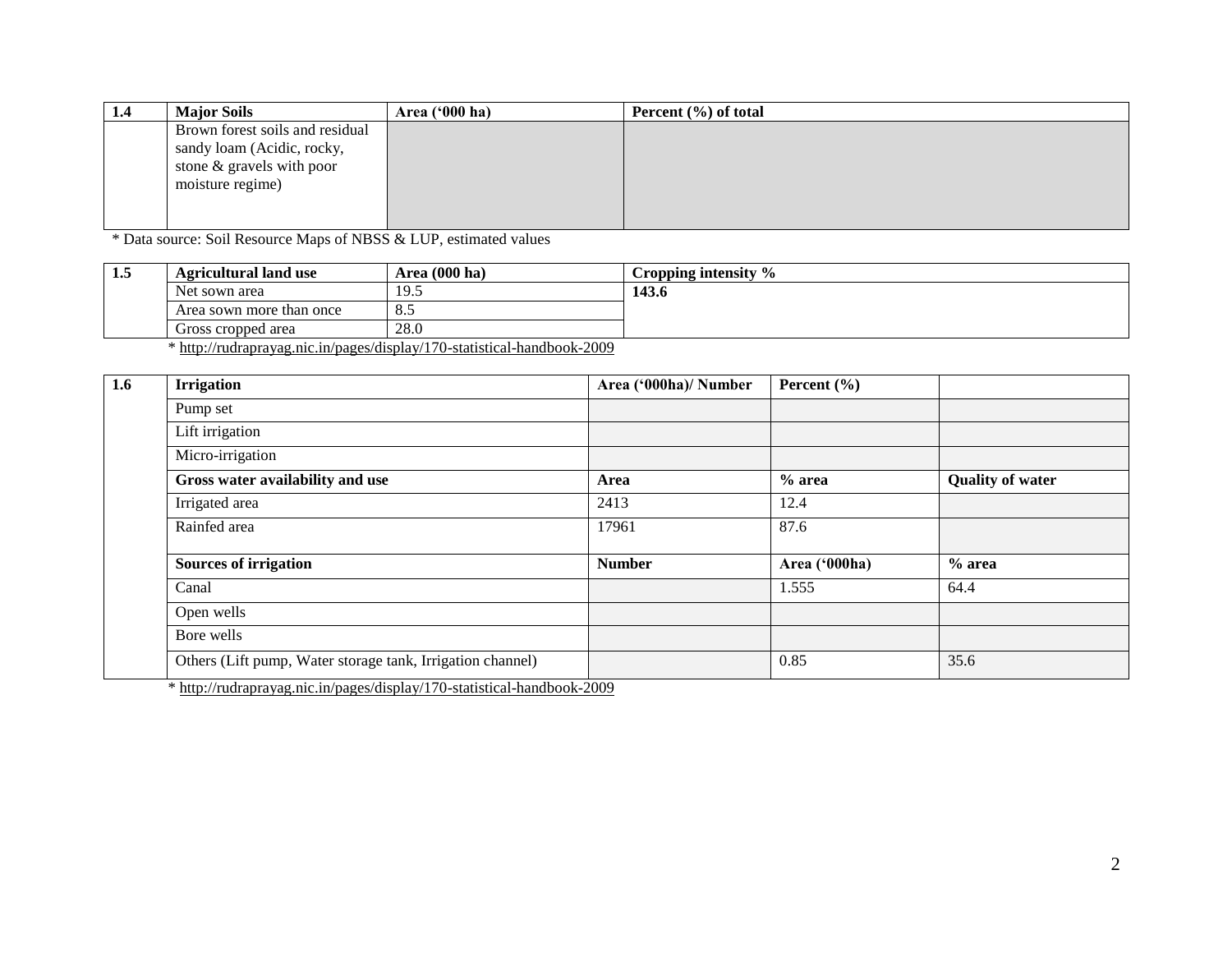**Area under major field crops & horticulture etc.**

| 1.7                 |                                  | Major field crops cultivated                   | <b>Total area</b> | <b>Irrigated Area (000</b><br>$ha)*$ | <b>Rainfed</b> |
|---------------------|----------------------------------|------------------------------------------------|-------------------|--------------------------------------|----------------|
| Kharif              |                                  |                                                |                   |                                      |                |
| <b>Cereals</b>      |                                  |                                                |                   |                                      |                |
|                     | Paddy                            |                                                | 10.4              |                                      |                |
|                     | Figermillet                      |                                                | $\overline{6.3}$  |                                      |                |
|                     | Barnyard millet                  |                                                | 3.2               |                                      |                |
|                     | Maize                            |                                                | $\overline{0.2}$  |                                      |                |
|                     | Amaranthus                       |                                                | 0.2               |                                      |                |
| <b>Pulses</b>       |                                  |                                                |                   |                                      |                |
|                     | <b>Black Gram</b>                |                                                | 0.4               |                                      |                |
|                     | Horse Gram                       |                                                | 0.2               |                                      |                |
|                     | Pigeon Pea                       |                                                | 0.2               |                                      |                |
|                     | French bean                      |                                                | 0.2               |                                      |                |
|                     | Soybean(Black)                   |                                                | $\overline{0.1}$  |                                      |                |
| <b>Oil Seeds</b>    |                                  |                                                |                   |                                      |                |
|                     | Soybean                          |                                                | 0.160             |                                      |                |
|                     | Sesame                           |                                                | 0.02              |                                      |                |
| Rabi                |                                  |                                                |                   |                                      |                |
| <b>Cereals</b>      |                                  |                                                |                   |                                      |                |
|                     | Wheat                            |                                                | 12.8              |                                      |                |
|                     | <b>Barley</b>                    |                                                | 1.1               |                                      |                |
| <b>Pulses</b>       |                                  |                                                |                   |                                      |                |
|                     | Gram                             |                                                | $\overline{0.02}$ |                                      |                |
|                     | Pea                              |                                                | 0.08              |                                      |                |
|                     | Lentil                           |                                                | 0.07              |                                      |                |
| <b>Oil Seeds</b>    |                                  |                                                |                   |                                      |                |
|                     | Mustard                          |                                                | 0.3               |                                      |                |
|                     | <b>Horticulture crops-Fruits</b> |                                                |                   |                                      |                |
|                     |                                  | Temperate Fruits(Apple, Plum, Pear, Peach etc) | $\overline{0.8}$  |                                      |                |
|                     | Citrus (Malta, orange etc.)      |                                                | 0.6               |                                      |                |
|                     |                                  | Dry Fruits (Walnut, Almond etc.)               | $\overline{0.2}$  |                                      |                |
|                     |                                  | Others(Mango, Litchi, Guava, Anar etc.)        | 0.8               |                                      |                |
|                     | <b>Other Horticultural crops</b> |                                                |                   |                                      |                |
|                     | Vegetables                       |                                                | 1.5               |                                      |                |
|                     | Spices                           |                                                | 0.4               |                                      |                |
|                     | Flowers                          |                                                | 0.02              |                                      |                |
|                     | Medicinal & Aromatic plants      |                                                | 0.02              |                                      |                |
| <b>Grazing land</b> |                                  |                                                | 6.6               |                                      |                |

\*<http://rudraprayag.nic.in/pages/display/170-statistical-handbook-2009>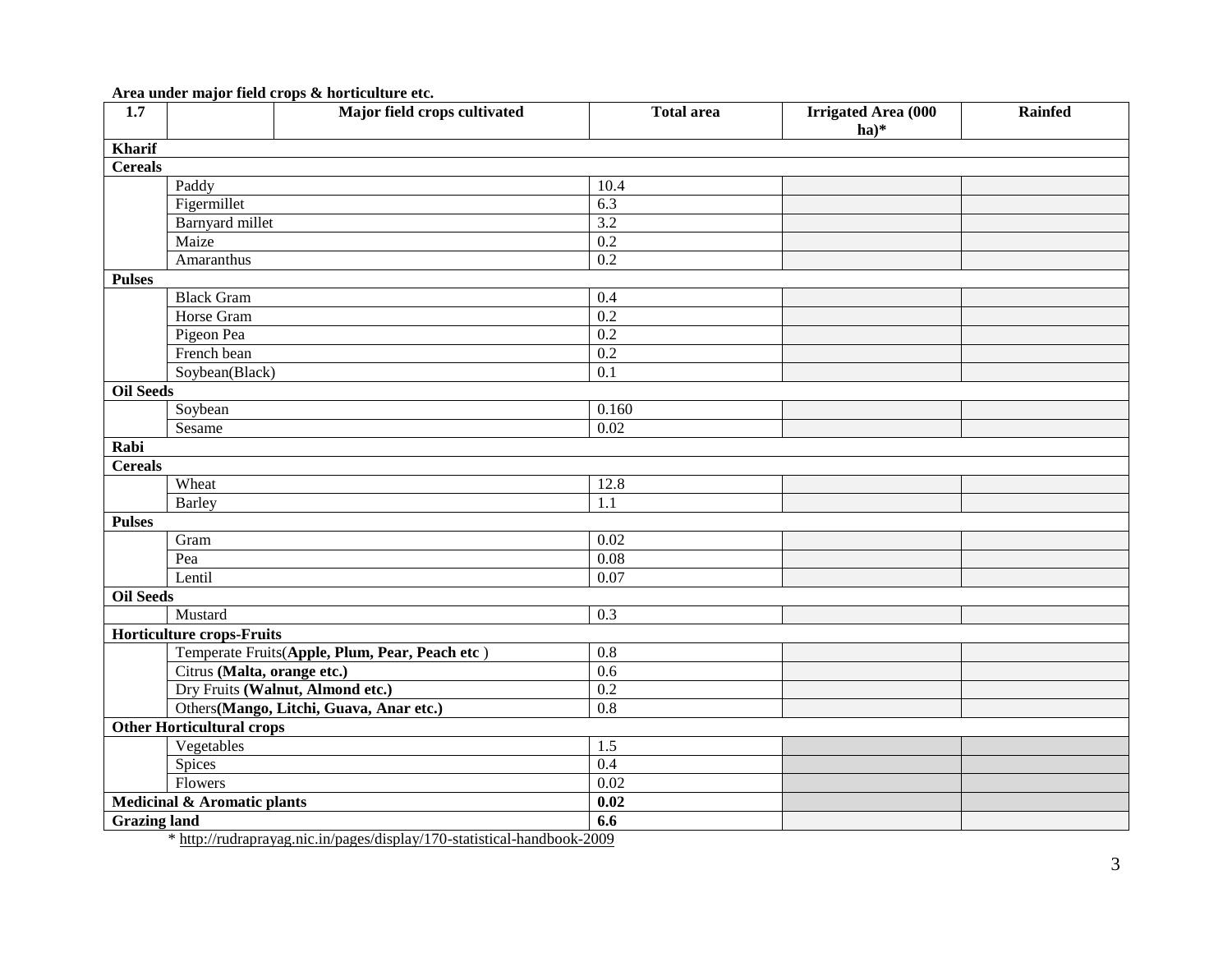| 1.8  | Livestock                                                               | <b>Number</b>                     |              |                           |  |  |  |  |  |
|------|-------------------------------------------------------------------------|-----------------------------------|--------------|---------------------------|--|--|--|--|--|
|      | Cattle                                                                  | Dairy-54522, plough animals-48184 |              |                           |  |  |  |  |  |
|      | <b>Buffaloes</b>                                                        | 36012                             |              |                           |  |  |  |  |  |
|      | Commercial dairy farms                                                  | N <sub>il</sub>                   |              |                           |  |  |  |  |  |
|      | Goat                                                                    | 39726                             |              |                           |  |  |  |  |  |
|      | Sheep                                                                   | 15636                             |              |                           |  |  |  |  |  |
|      | Others (Rabbit, Horse & ponnies, mules etc.)                            | 1912                              |              |                           |  |  |  |  |  |
| 1.9  | Poultry                                                                 | 5606                              |              |                           |  |  |  |  |  |
|      | (commercial + Backyard)                                                 |                                   |              |                           |  |  |  |  |  |
|      |                                                                         |                                   |              |                           |  |  |  |  |  |
| 1.10 | <b>Inland Fisheries</b>                                                 | Area (ha)                         | Yield (t/ha) | <b>Production (tones)</b> |  |  |  |  |  |
|      | Brackish water                                                          |                                   |              |                           |  |  |  |  |  |
|      | Fresh water                                                             |                                   |              |                           |  |  |  |  |  |
|      | <b>Others</b>                                                           |                                   |              |                           |  |  |  |  |  |
|      | * http://rudraprayag.nic.in/pages/display/170-statistical-handbook-2009 |                                   |              |                           |  |  |  |  |  |

| 1.11   | <b>Production and</b><br><b>Productivity of</b><br>major crops<br>(Average of last 3 |                 | <b>Kharif</b> | Rabi       |              |            | <b>Summer</b> | <b>Total</b>  |              |  |
|--------|--------------------------------------------------------------------------------------|-----------------|---------------|------------|--------------|------------|---------------|---------------|--------------|--|
|        | years: 2006, 07, 08)                                                                 | Producti        | Productivit   | Production | Productivity | Production | Productivity  | Production    | Productivity |  |
|        |                                                                                      | on $(MT)$       | y(Qt/ha)      | (MT)       | (Qt/ha)      | (000 t)    | (kg/ha)       | $(^{6}000 t)$ | (kg/ha)      |  |
| Kharif |                                                                                      |                 |               |            |              |            |               |               |              |  |
|        | Paddy                                                                                | 13947           | 13.10         |            |              |            |               | 13947         | 13.10        |  |
|        | Fingermillet                                                                         | 7881            | 14.61         |            |              |            |               | 7881          | 14.61        |  |
|        | Maize                                                                                | 242.25          | 12.75         |            |              |            |               | 242.25        | 12.75        |  |
|        | Barnyard millet                                                                      | 4082            | 12.15         |            |              |            |               | 4082          | 12.15        |  |
|        | Blackgram                                                                            | 82              | 2.27          |            |              |            |               | 82            | 2.27         |  |
|        | Horse gram                                                                           | 132             | 6.90          |            |              |            |               | 132           | 6.90         |  |
|        | Kidney bean                                                                          | $\overline{77}$ | 9.14          |            |              |            |               | 77            | 9.14         |  |
|        | Soybean                                                                              | 130.61          | 19.79         |            |              |            |               | 130.61        | 19.79        |  |
|        | Sesame                                                                               | 7               | 1.63          |            |              |            |               |               | 1.63         |  |
|        | Wheat                                                                                |                 |               | 12849      | 12.05        |            |               | 12849         | 12.05        |  |
|        | <b>Barley</b>                                                                        |                 |               | 1906       | 1.4          |            |               | 1906          | 1.4          |  |
|        | Gram                                                                                 |                 |               | 1.5        | 7.5          |            |               | 1.5           | 7.5          |  |
|        | Pea                                                                                  |                 |               | 42         | 7.5          |            |               | 42            | 7.5          |  |
|        | Lentil                                                                               |                 |               | 11         | 4.5          |            |               | 11            | 4.5          |  |
|        | Toria                                                                                |                 |               | 125        | 5.77         |            |               | 125           | 5.77         |  |
| 1.12   | Sowing window (start and end                                                         |                 |               |            |              |            |               |               |              |  |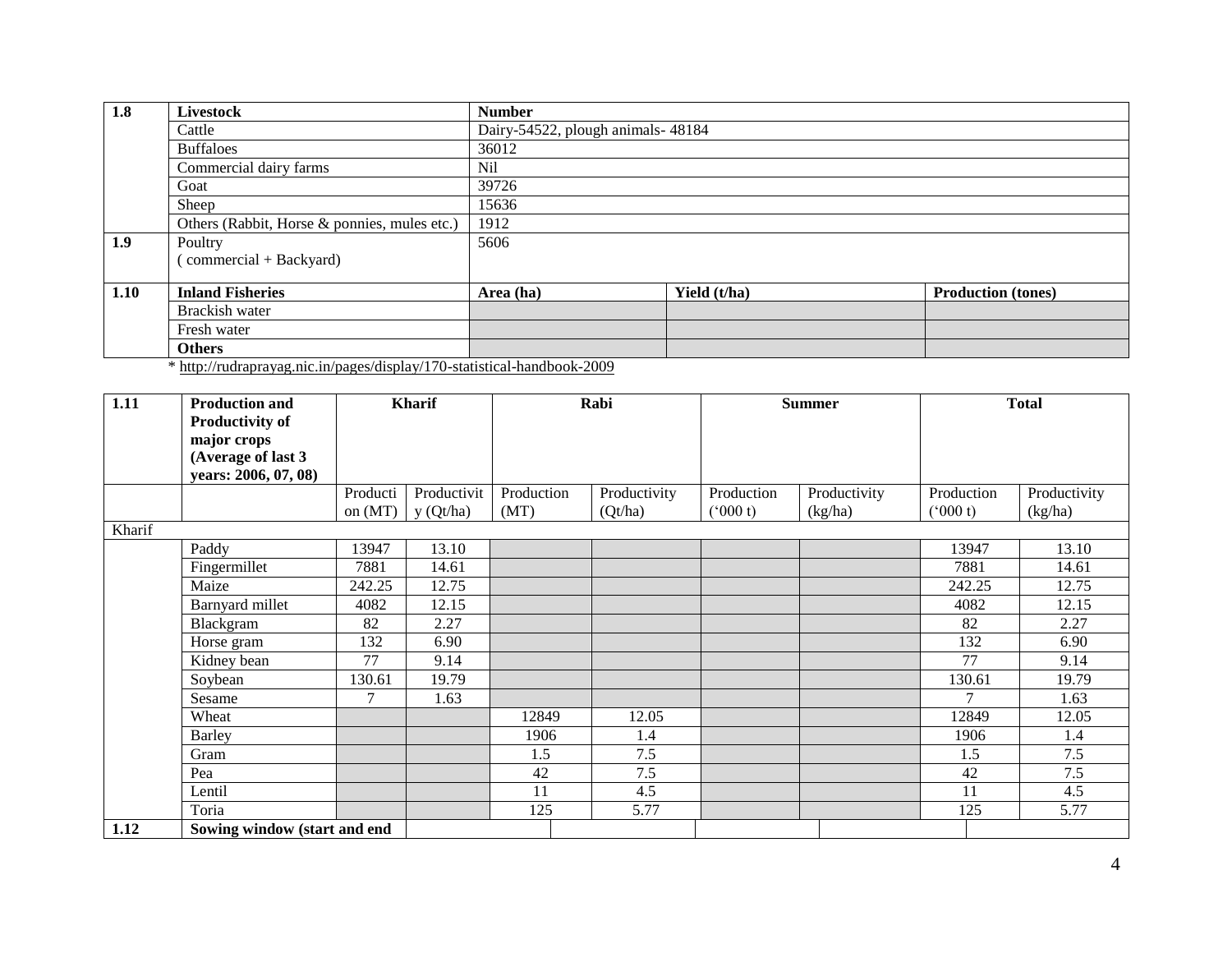|      | of sowing period)                                                       |               | 1:Paddy DSR                                                                         |                | 2: Finger millet                           | 3: Horse gram |                                               | 4:Wheat                                              |                                                       | 5:Toria                                                                                                                                 |              |
|------|-------------------------------------------------------------------------|---------------|-------------------------------------------------------------------------------------|----------------|--------------------------------------------|---------------|-----------------------------------------------|------------------------------------------------------|-------------------------------------------------------|-----------------------------------------------------------------------------------------------------------------------------------------|--------------|
|      | Kharif-Rainfed                                                          |               | $4th$ week of March<br>to 4 <sup>th</sup> week of April                             |                | $4th$ week of May to<br>$2nd$ week of June |               | $4th$ week of May<br>to $2nd$ week of<br>June |                                                      |                                                       |                                                                                                                                         |              |
|      | Kharif-Irrigated                                                        |               |                                                                                     |                |                                            |               |                                               |                                                      |                                                       |                                                                                                                                         |              |
|      | Rabi-Rainfed                                                            |               |                                                                                     |                |                                            |               |                                               |                                                      | $2nd$ week of October<br>to $2nd$ week of<br>November | $2nd$ week of October to<br>$2nd$ week of November                                                                                      |              |
|      | Rabi-Irrigated                                                          |               |                                                                                     |                |                                            |               |                                               |                                                      |                                                       |                                                                                                                                         |              |
|      | * http://rudraprayag.nic.in/pages/display/170-statistical-handbook-2009 |               |                                                                                     |                |                                            |               |                                               |                                                      |                                                       |                                                                                                                                         |              |
| 1.13 | What is the major                                                       | Regular       |                                                                                     |                |                                            |               |                                               | Sporadic (specify month of occurrence in brackets)   |                                                       |                                                                                                                                         | <b>None</b>  |
|      | contingency the district<br>is prone to? (Tick<br>mark)                 | <b>Severe</b> | <b>Moderate</b>                                                                     | Mild           | <b>Severe</b>                              |               | Moderate                                      |                                                      | Mild                                                  |                                                                                                                                         |              |
|      | Drought                                                                 |               | $\checkmark$                                                                        |                |                                            |               |                                               |                                                      |                                                       |                                                                                                                                         |              |
|      | Flood                                                                   |               | $\blacksquare$                                                                      |                |                                            |               |                                               |                                                      |                                                       |                                                                                                                                         | ✓            |
|      | Cyclone                                                                 |               |                                                                                     |                |                                            |               |                                               |                                                      |                                                       |                                                                                                                                         | $\checkmark$ |
|      | Hail storm                                                              |               | $\checkmark$                                                                        |                |                                            |               |                                               |                                                      |                                                       |                                                                                                                                         |              |
|      | Heat wave                                                               |               |                                                                                     |                |                                            |               |                                               |                                                      |                                                       |                                                                                                                                         | $\checkmark$ |
|      | Cold wave                                                               | ✓             |                                                                                     |                |                                            |               |                                               |                                                      |                                                       |                                                                                                                                         |              |
|      | Frost                                                                   |               |                                                                                     | ✓              |                                            |               |                                               |                                                      |                                                       |                                                                                                                                         |              |
|      | Sea water inundation                                                    |               |                                                                                     |                |                                            |               |                                               |                                                      |                                                       |                                                                                                                                         | $\checkmark$ |
|      | Pests and diseases                                                      |               | Fruit fly of guava, mango, tomato and                                               |                |                                            |               |                                               |                                                      |                                                       | Rice hispa, wheat aphid, mustard aphid, cabbage butter fly of                                                                           |              |
|      | (specify)                                                               |               | cucurbits, brown plant hopper, stem                                                 |                |                                            |               |                                               |                                                      |                                                       | mustard and maize stem borer, aphids and white fly of cole crops                                                                        |              |
|      |                                                                         |               | borer and leaf folder of rice, powdery                                              |                |                                            |               |                                               |                                                      |                                                       | mealy bug and hoppers of mango, blast and bacterial leaf blight                                                                         |              |
|      |                                                                         |               | mildew and leaf                                                                     | miner of peas, |                                            |               |                                               |                                                      |                                                       | Brown leaf spot ,false smut in rice, bacterial stalk rot and leaf                                                                       |              |
|      |                                                                         |               | rhizome rot of ginger, buckeye rot of                                               |                |                                            |               |                                               |                                                      |                                                       | sheath blight of maize, Late and early blight of potato, yellow rust,                                                                   |              |
|      |                                                                         |               | tomato, brown and false smut of rice,                                               |                |                                            |               |                                               |                                                      |                                                       | loose smut and covered smut of wheat and barley, alternaria blight                                                                      |              |
|      |                                                                         |               | loose smut of wheat, Erwinia stalk rot,<br>maydis leaf blight in maize, yellow rust |                |                                            |               |                                               |                                                      |                                                       | and white rust of mustard, powdery and downy mildew of cucurbits,<br>stalk rot of cole crops, bacterial wilt and phytophthora blight of |              |
|      |                                                                         |               | and Karnal bunt in wheat                                                            |                |                                            |               |                                               |                                                      |                                                       | Solanaceous crops, Yellow rust, helminthosporium leaf blight in                                                                         |              |
|      |                                                                         |               |                                                                                     |                | barley                                     |               |                                               |                                                      |                                                       |                                                                                                                                         |              |
| 1.14 | Include Digital maps of the district for                                |               |                                                                                     |                |                                            |               |                                               | Location map of district with in State as Annexure 1 |                                                       | Enclosed: Yes                                                                                                                           |              |
|      |                                                                         |               |                                                                                     |                | Soil map as Annexure 2                     |               |                                               |                                                      |                                                       | Enclosed: Yes                                                                                                                           |              |
|      |                                                                         |               |                                                                                     |                | Mean annual rainfall as Annexure 3         |               |                                               |                                                      |                                                       | Enclosed: No                                                                                                                            |              |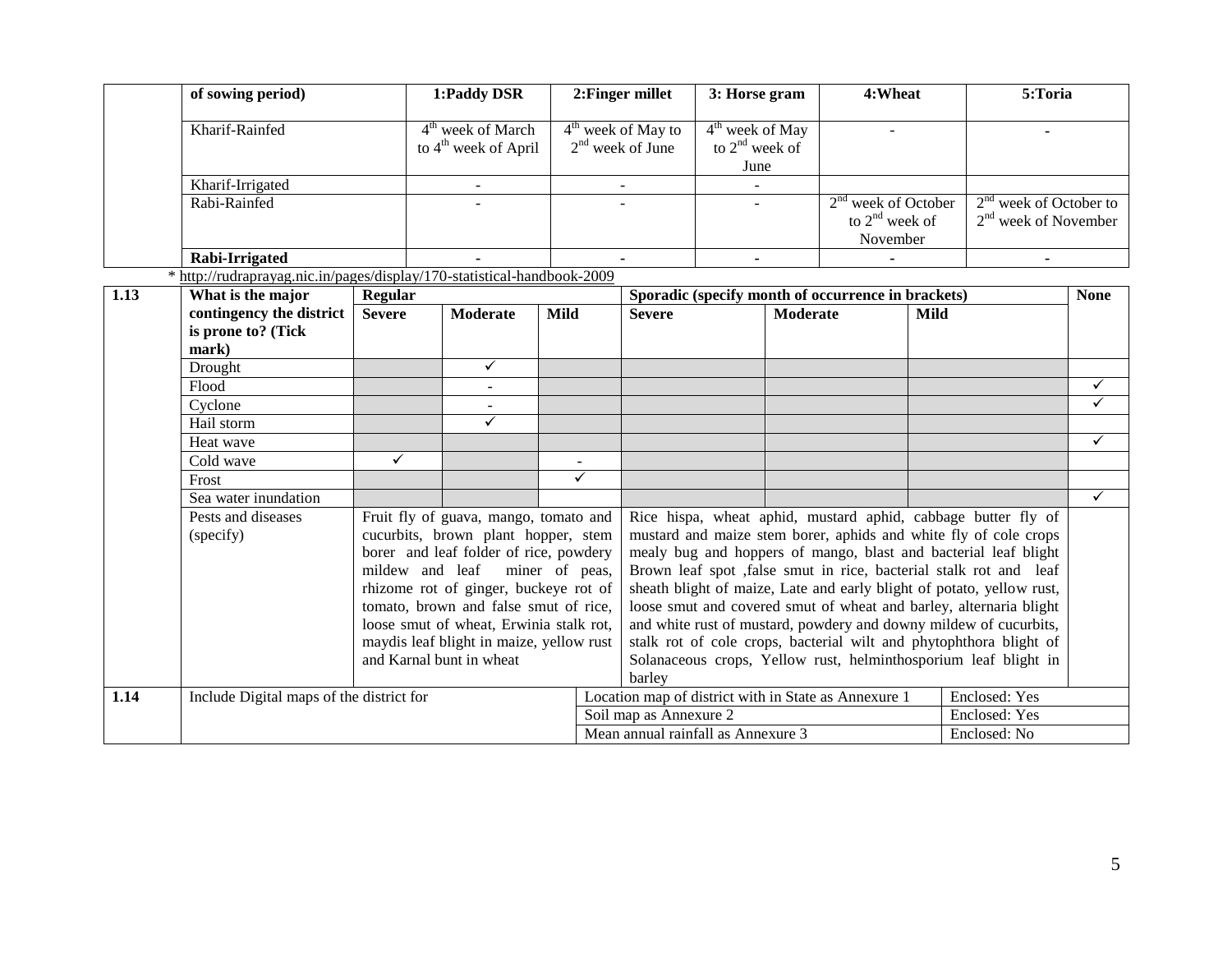

**Annexure 01 : Location map of the Uttarakhand state and district Rudraprayag**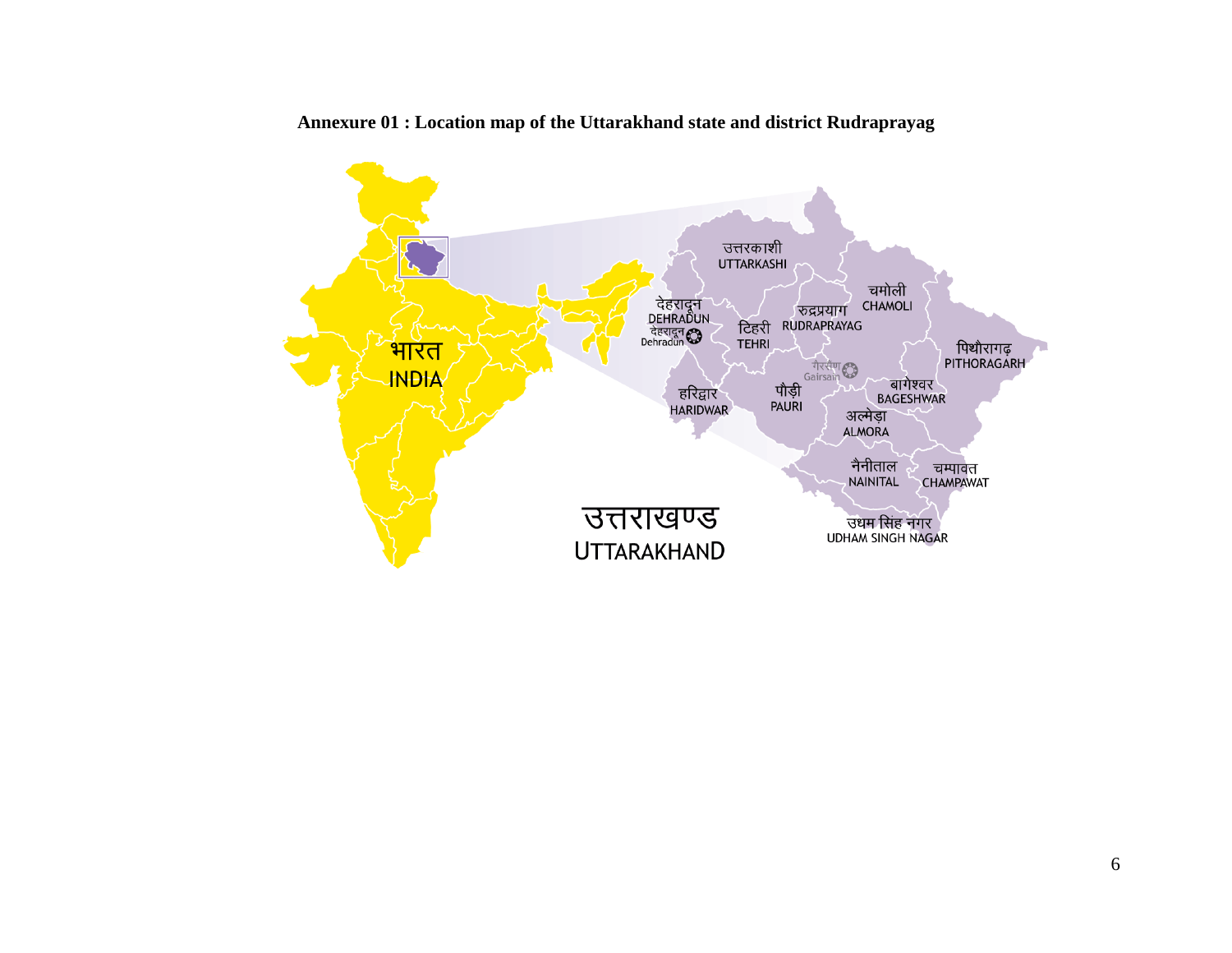

**Annexure 02 : Mean annual rainfall (mm) of district Rudraprayag**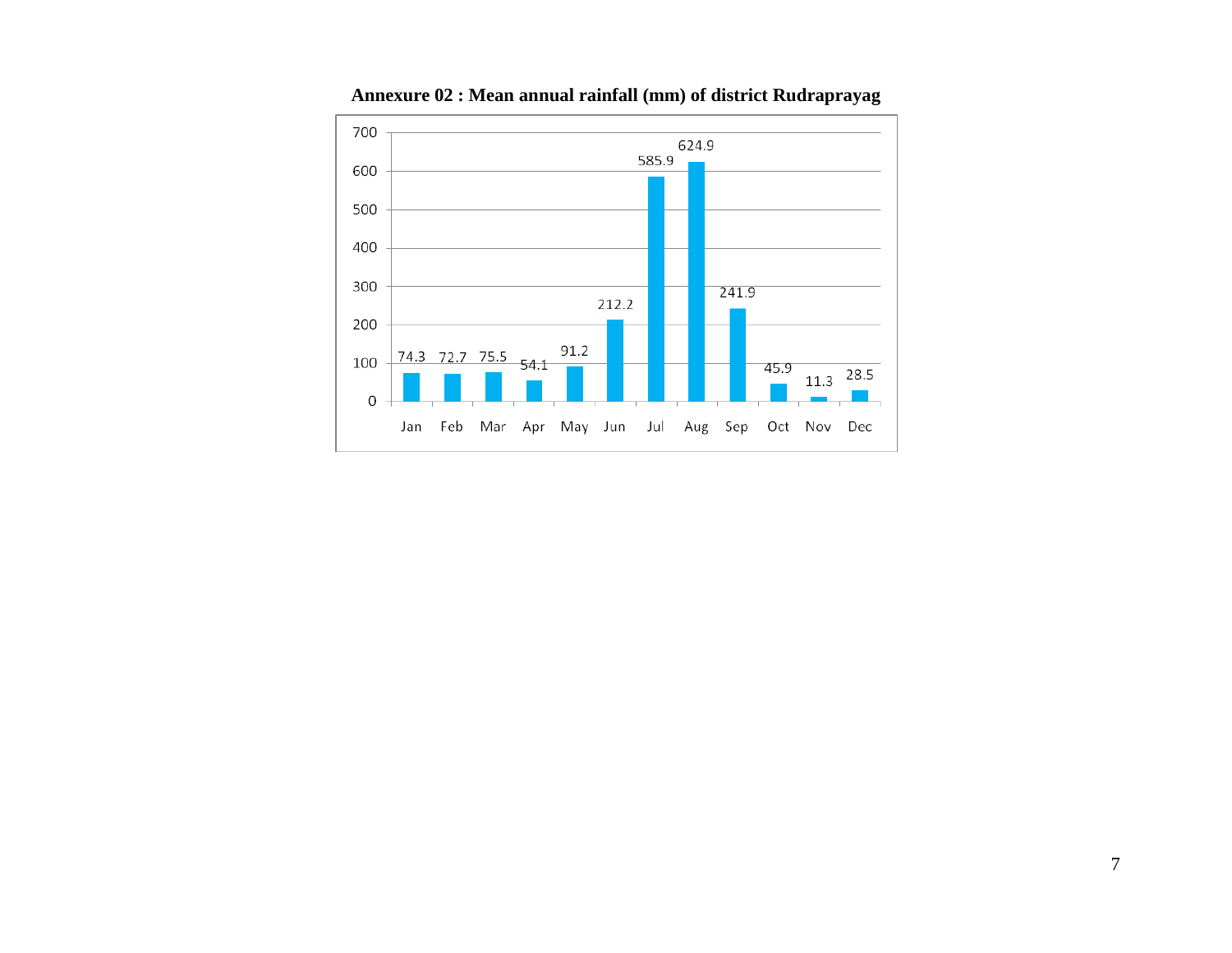#### **2.0 Strategies for weather related contingencies 2.1 Drought 2.1.1 Rainfed situation**

| <b>Early season</b><br>drought<br>(delayed<br>onset)   | <b>Major Farming</b><br>situation <sup>a</sup>                                                                                                                                                                   | Crop/cropping<br>systemb                                                                                                                                                       | Change in crop/cropping<br>system <sup>c</sup>                                                                                                                | Agronomic measures <sup>d</sup>                                                                                                                                                                                                                                                | <b>Remarks</b> on<br>Implementation <sup>e</sup>                                                                                                                                                   |
|--------------------------------------------------------|------------------------------------------------------------------------------------------------------------------------------------------------------------------------------------------------------------------|--------------------------------------------------------------------------------------------------------------------------------------------------------------------------------|---------------------------------------------------------------------------------------------------------------------------------------------------------------|--------------------------------------------------------------------------------------------------------------------------------------------------------------------------------------------------------------------------------------------------------------------------------|----------------------------------------------------------------------------------------------------------------------------------------------------------------------------------------------------|
| Delay by 2<br>weeks<br>4 <sup>th</sup> week of<br>June | (1)<br>Tropical climate with<br>moderately high<br>temperature $(18-30^0 \text{ C})$ ,<br>medium rainfall, low<br>humidity, Irrigated<br>Valley/low hill, High<br>rainfall and Alluvial<br>sandy soil, in nature | Paddy-wheat                                                                                                                                                                    | Finger millet(VLM 146,<br><b>VLM</b><br>149, VLM 315, VLM 324,<br><b>PRM</b><br>1, PRM $2)$ -wheat<br>Barnyard millet (VL<br>Madira-172)-wheat<br>Paddy-wheat | Use of short duration<br>a)<br>varieties.<br>Gap filling with improved<br>b)<br>seeds.<br>Timely weed control.<br>$\mathbf{c})$<br>Plough the field just after<br>$\mathbf{d}$<br>harvesting of kharif crop.<br>Conserve residual<br>e)<br>moisture for sowing of<br>rabi crop | Link SAU, NSC,<br>a)<br>department of<br>agriculture for getting<br>good quality seed.<br>Link RKY for getting<br>b)<br>hill based farm<br>machineries.<br>Capacity<br>$\mathbf{c}$<br>building.   |
|                                                        |                                                                                                                                                                                                                  | Tomato/Brinjal,/Chill<br>ies- Wheat/Barley<br>/Toria/Potato/Onion/<br>Garlic                                                                                                   | No Change                                                                                                                                                     | Use of life saving<br>a)<br>irrigation<br>Delayed transplanting<br>b)<br>Use of FYM and mulches<br>$\mathbf{c}$<br>to conserve moisture<br>Use of bioinoculants like<br>d)<br>Trichderma                                                                                       | Public -private<br>partnership taking<br>advantage of Corporate<br>Social Responsibility.                                                                                                          |
|                                                        | (2)<br>Rainfed valley/Low<br>hill, undulating<br>topography, Moderate<br>rainfall and Silty sandy<br>spoil                                                                                                       | Rainfed Paddy /<br>Finger millet /<br>Barnyard millet /<br>Maize /Black Gram<br>/Red Gram/Horse<br>Gram/Frenchbean,-<br>Wheat/Toria/Potato/B<br>arley/<br>Rai,/Lentil/Buckwhea | No Change                                                                                                                                                     | Use of short duration<br>a)<br>varieties.<br>Gap filling with improved<br>b)<br>seeds.<br>Timely weed control.<br>$\mathbf{c})$<br>Plough the field just after<br>$\rm d$<br>harvesting of kharif crop.<br>Conserve residual<br>e)<br>moisture for sowing of<br>rabi crop      | Link SAU, NSC,<br>a)<br>department of<br>agriculture for getting<br>good quality seed.<br>Link RKY for getting<br>b)<br>hill based farm<br>machineries.<br>Capacity<br>$\mathbf{c}$ )<br>building. |
|                                                        |                                                                                                                                                                                                                  | Rainfed Paddy /<br>Finger millet /<br>Barnyard millet /<br>Maize-Fallow-<br>Rainfed Paddy /<br>Finger millet /                                                                 | No Change                                                                                                                                                     | Use of life saving<br>a)<br>irrigation<br>Delayed transplanting<br>b)<br>Use of FYM and mulches<br>$\mathbf{c}$ )<br>to conserve moisture<br>Use of bioinoculants like<br>d)                                                                                                   | Public -private<br>partnership taking<br>advantage of Corporate<br>Social Responsibility.                                                                                                          |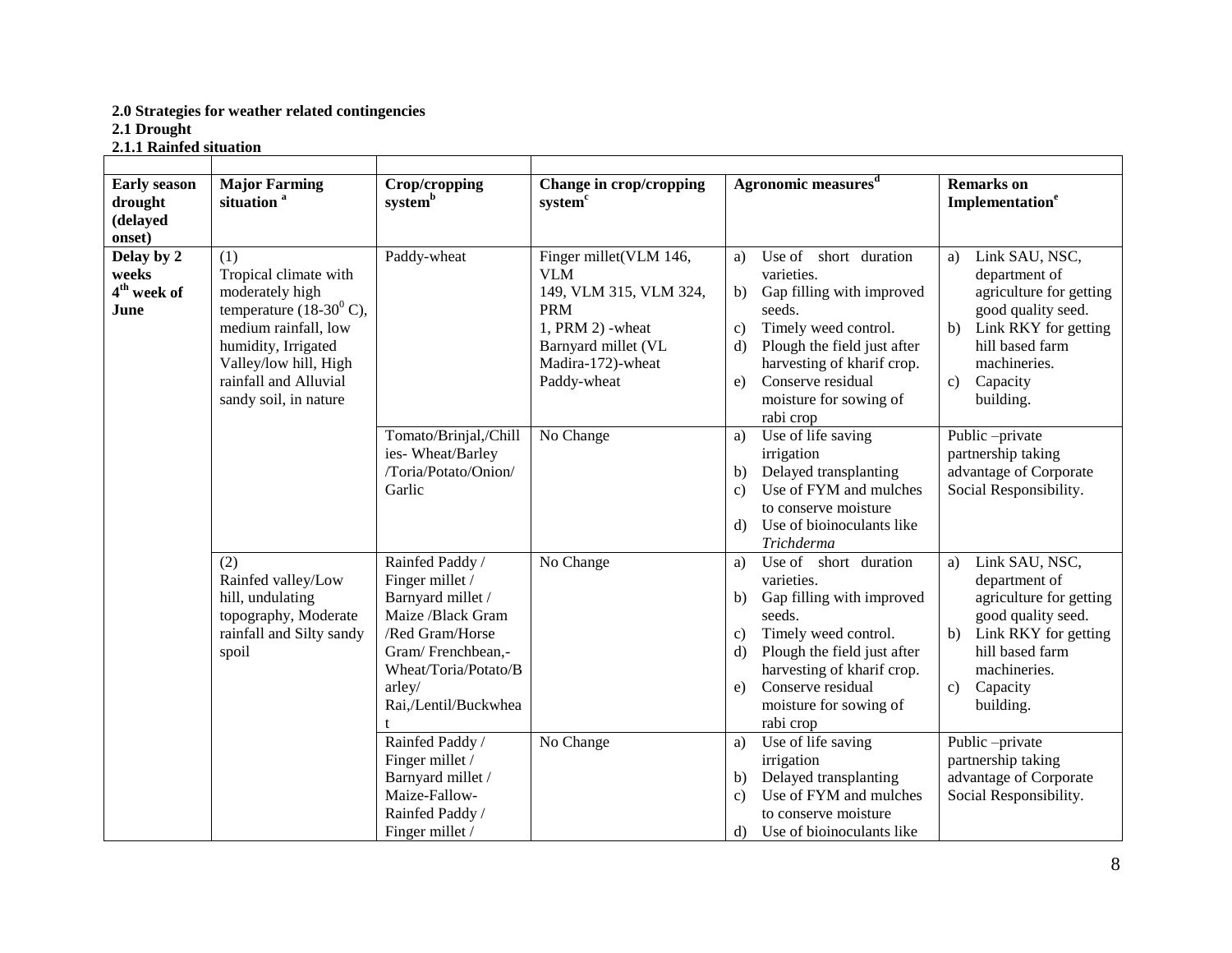|                          | Barnyard millet /<br>Maize |           |              | Trichderma                  |    |                         |
|--------------------------|----------------------------|-----------|--------------|-----------------------------|----|-------------------------|
|                          | Fallow-                    | No Change |              |                             |    |                         |
|                          | Wheat/Toria/Potato/B       |           |              |                             |    |                         |
|                          | arley                      |           |              |                             |    |                         |
| (3)                      | Finger Millet/             | No Change | a)           | Use of<br>short duration    | a) | Link SAU, NSC,          |
| South facing mid hills,  | Barnyard Millet/           |           |              | varieties.                  |    | department of           |
| low rainfall, dry        | Maize/Tomato               |           | b)           | Gap filling with improved   |    | agriculture for getting |
| receiving maximum        | Amaranths/                 |           |              | seeds.                      |    | good quality seed.      |
| sunlight, agricultural   | Sesamum/Soybean-           |           | $\mathbf{c}$ | Timely weed control.        | b) | Link RKY for getting    |
| activities are being     | Barley/ Lentil &           |           | d)           | Plough the field just after |    | hill based farm         |
| taken in terrace fields  | Mustard/                   |           |              | harvesting of kharif crop.  |    | machineries.            |
| and this situation is    | Wheat/Toria/Potato/        |           | e)           | Conserve residual           | c) | Capacity building       |
| mostly dry due to high   | Radish                     |           |              | moisture for sowing of      |    |                         |
| duration & intensity of  |                            |           |              | rabi crop                   |    |                         |
| sunlight and silty sandy | Horse gram/Urd/            | No Change |              |                             |    |                         |
| soil                     | Arhar+Barnyard             |           |              |                             |    |                         |
|                          | Millet                     |           |              |                             |    |                         |
|                          | Rainfed Horse              | No Change |              |                             |    |                         |
|                          | gram/Urd-                  |           |              |                             |    |                         |
|                          | Wheat/Barley               |           |              |                             |    |                         |
|                          | Finger Millet/             | No Change |              |                             |    |                         |
|                          | Barnyard Millet/           |           |              |                             |    |                         |
|                          | Maize/Tomato               |           |              |                             |    |                         |
|                          | Amaranths/                 |           |              |                             |    |                         |
|                          | Sesamum/Soybean-           |           |              |                             |    |                         |
|                          | Fallow-Finger              |           |              |                             |    |                         |
|                          | Millet/Barnyard            |           |              |                             |    |                         |
|                          | Millet/Maize/              |           |              |                             |    |                         |
|                          | Tomato Amaranths/          |           |              |                             |    |                         |
|                          | Sesamum/Soybean            |           |              |                             |    |                         |
| (4)                      | <b>Irrigated Paddy</b>     | No Change | a)           | Use of<br>short duration    | a) | Link SAU, NSC,          |
| North facing mid hills,  | /Rainfed                   |           |              | varieties.                  |    | department of           |
| moderate rainfall,       | Paddy/Finger               |           | b)           | Gap filling with improved   |    | agriculture for getting |
| agricultural activities  | millet/Finger millet+(     |           |              | seeds.                      |    | good quality seed.      |
| are being taken in       | Horse gram/ Urd/           |           | $\mathbf{c}$ | Timely weed control.        | b) | Link RKY for getting    |
| terrace fields and this  | Arhar) /Barnyard           |           | d)           | Plough the field just after |    | hill based farm         |
| situation is             | $millet_{+}$ (Horse        |           |              | harvesting of kharif crop.  |    | machineries.            |
| comparatively cool &     | gram/Urd/Arhar)            |           | e)           | Conserve residual           | c) | Capacity building       |
| moist due to less        | /Maize/ Amaranths/         |           |              | moisture for sowing of      |    |                         |
| intensity of sunlight    | Sesamum/Tomato -           |           |              | rabi crop                   |    |                         |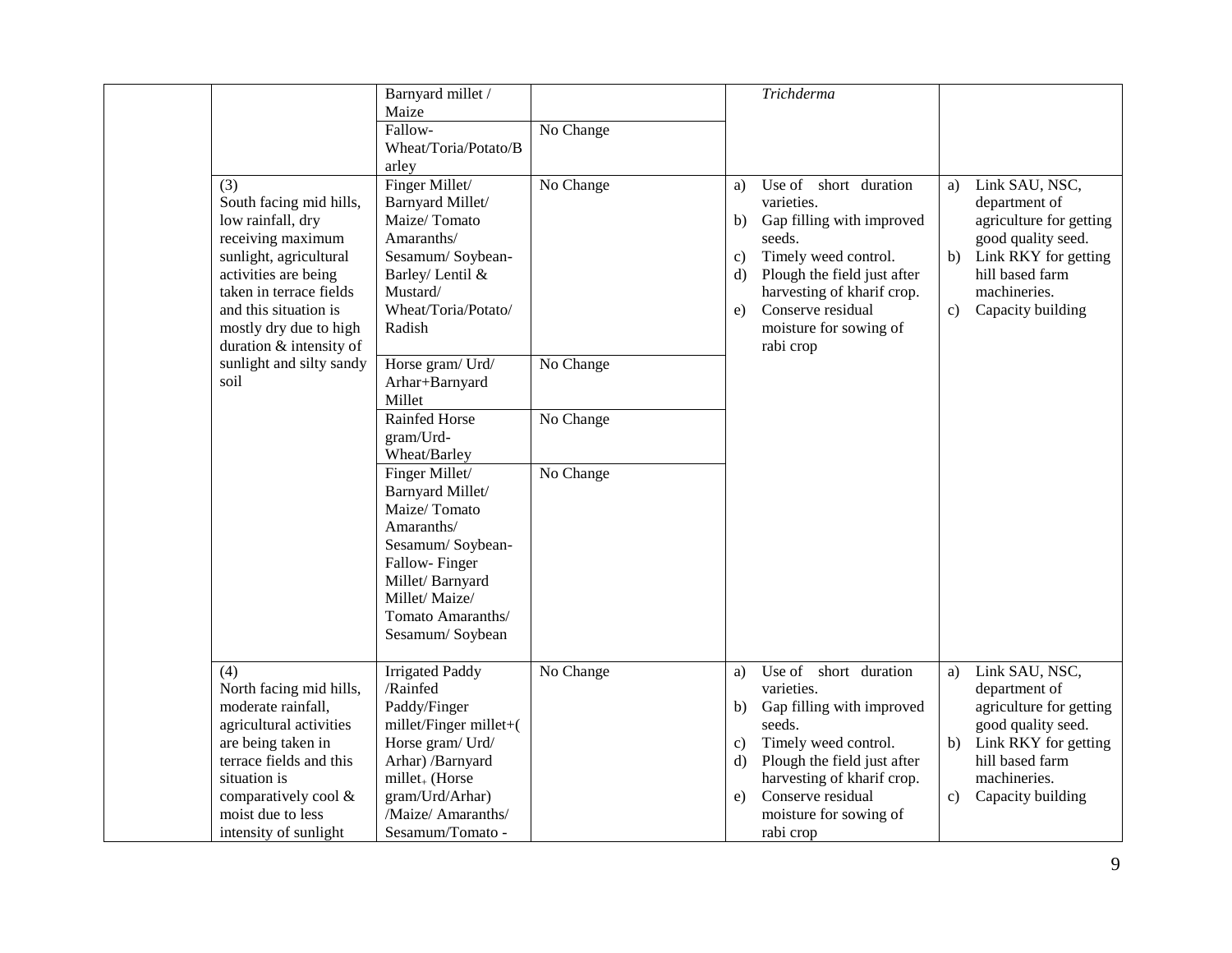| and more number of<br>perennial springs and<br>silty sandy soil                                                                                                                                                          | Wheat/Toria/Potato/B<br>arley/Mustard/Radish<br><b>Rainfed Horse</b><br>gram/Urd/Soyabean-<br>Wheat/Barley<br>Falow-<br>Wheat/Toria/Potato/B<br>arley/Mustard/Radish | No Change<br>No Change |                                                                                                                                                                                                                                                                |                          |                                                                                                                                                                  |
|--------------------------------------------------------------------------------------------------------------------------------------------------------------------------------------------------------------------------|----------------------------------------------------------------------------------------------------------------------------------------------------------------------|------------------------|----------------------------------------------------------------------------------------------------------------------------------------------------------------------------------------------------------------------------------------------------------------|--------------------------|------------------------------------------------------------------------------------------------------------------------------------------------------------------|
| (5)<br>High hills, high<br>rainfall, agricultural<br>activities are being<br>taken in terrace fields<br>and clay loam                                                                                                    | Rainfed Paddy/Finger<br>millet/Sanwa/<br>Tomato /Amaranthss/<br>Rajma -Barley /<br>Potato / Wheat/<br>Rapeseed/Cabbage/<br>Potato/Pea/ Radish.                       | No Change              | Use of short duration<br>a)<br>varieties.<br>Gap filling with improved<br>b)<br>seeds.<br>Timely weed control.<br>C)<br>Plough the field just after<br>d)<br>harvesting of kharif crop.<br>Conserve residual<br>e)<br>moisture for sowing of<br>rabi crop      | a)<br>$\mathbf{b}$<br>c) | Link SAU, NSC,<br>department of<br>agriculture for getting<br>good quality seed.<br>Link RKY for getting<br>hill based farm<br>machineries.<br>Capacity building |
| (6)<br>Very high hills, very<br>high rainfall, climate is<br>of humid temperate<br>type with low to very<br>low annual mean<br>temperature. The<br>snowfall is high.,<br>mountainous<br>topography and clay<br>loam soil | Rainfed Paddy/ Arbi<br>/Finger<br>millet/Barnyard<br>millet/Amaranthss-<br>Wheat//Buckwheat/P<br>ea/Cole Crop/<br>Cabbage/<br><b>Barley/Potato</b>                   | No Change              | Use of short duration<br>a)<br>varieties.<br>Gap filling with improved<br>b)<br>seeds.<br>Timely weed control.<br>C)<br>Plough the field just after<br>$\rm d$<br>harvesting of kharif crop.<br>Conserve residual<br>e)<br>moisture for sowing of<br>rabi crop | a)<br>b)<br>c)           | Link SAU, NSC,<br>department of<br>agriculture for getting<br>good quality seed.<br>Link RKY for getting<br>hill based farm<br>machineries.<br>Capacity building |

| <b>Early season</b><br>drought<br>(delayed | <b>Major Farming</b><br>situation <sup>a</sup> | Crop/cropping<br>system <sup>b</sup> | Change in crop/cropping<br>system <sup>c</sup> | Agronomic measures <sup>a</sup> |    |                         |
|--------------------------------------------|------------------------------------------------|--------------------------------------|------------------------------------------------|---------------------------------|----|-------------------------|
| onset)                                     |                                                |                                      |                                                |                                 |    |                         |
| Delay by 4                                 |                                                | Irrigated & rain fed                 | Finger millet (VLM 146,                        | Use of short duration, rainfed  | a) | Link SAU, NSC,          |
| weeks                                      | (1)                                            | Paddy /Finger                        | <b>VLM</b>                                     | varieties                       |    | department of           |
|                                            | Tropical climate with                          | millet/Barnyard                      | 149, VLM 315, VLM 324,                         | Change of Crop, Use failed      |    | agriculture for getting |
| $2nd$ week of                              | moderately high                                | millet/Maize-                        | <b>PRM</b>                                     | crop as fodder, addition of     |    | good quality seed.      |
| July                                       | temperature $(18-30^0 \text{ C})$ ,            | Wheat/Toria/Wheat+                   | 1, PRM 2) /Barnyard millet                     | organic manures                 | b) | Link RKY for getting    |
|                                            | medium rainfall, low                           | Toria/Potato/Onion/G                 | $(VLMadira-172)$ -                             | (FYM/compost) $@$ 5-10 t/ha     |    | hill based farm         |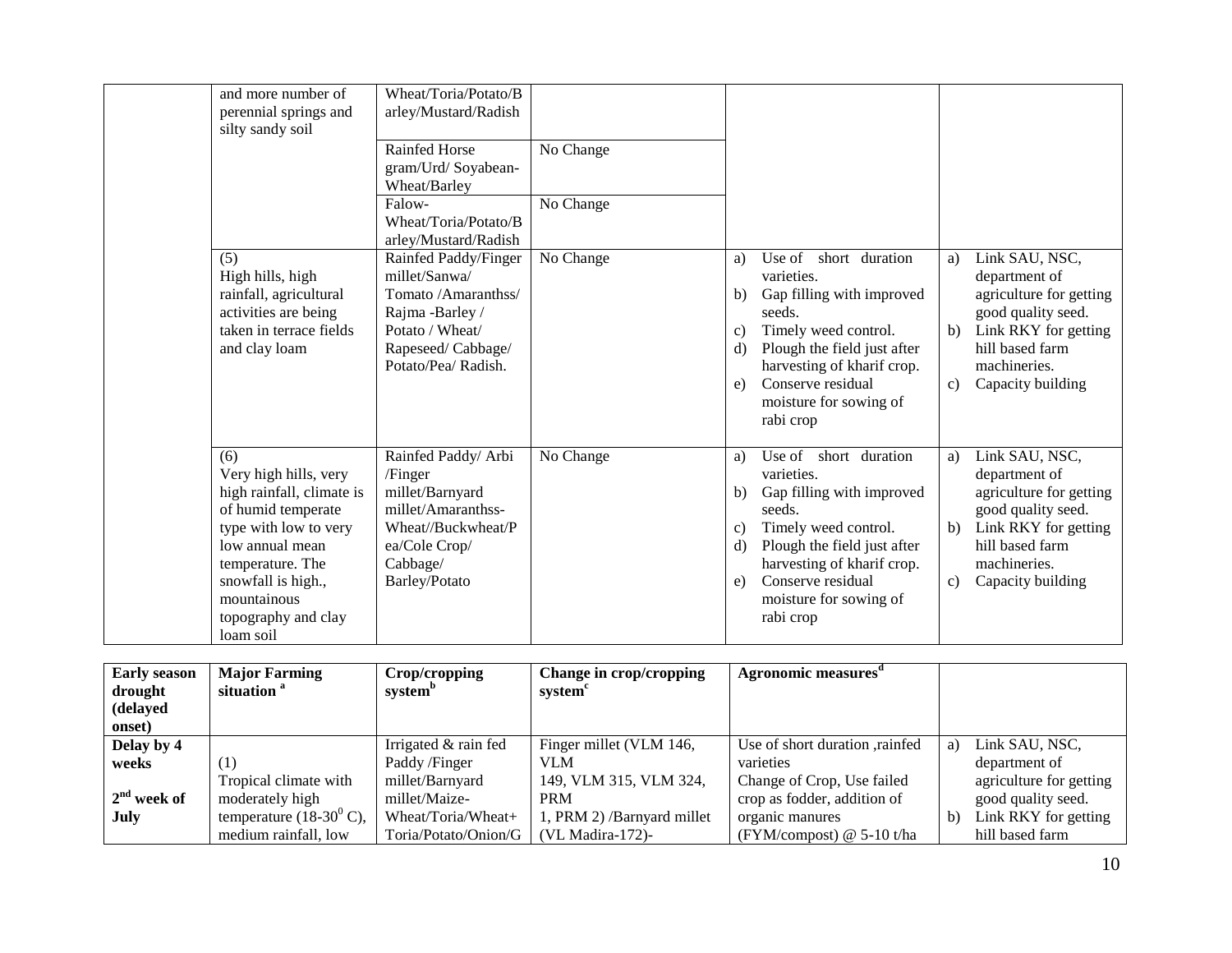| humidity, Irrigated<br>Valley/low hill, High<br>rainfall and Alluvial<br>sandy soil, in nature            | arlic/Barley                                                                                                                                                                                                                                                                                                                              | Wheat/Toria/Wheat+Toria/P<br>otato/Onion/Garlic/Barley                                                                                                                                                                                                                                                                                                                                                                                                       | treated with Trichoderma<br>Addition of organic manures<br>(FYM/compost) @ 5-10 t/ha<br>treated with Trichoderma,<br>Sowing may be delayed till<br>appropriate soil moisture<br>condition reaches | c)             | machineries.<br>Capacity building                                                                                                                                |
|-----------------------------------------------------------------------------------------------------------|-------------------------------------------------------------------------------------------------------------------------------------------------------------------------------------------------------------------------------------------------------------------------------------------------------------------------------------------|--------------------------------------------------------------------------------------------------------------------------------------------------------------------------------------------------------------------------------------------------------------------------------------------------------------------------------------------------------------------------------------------------------------------------------------------------------------|---------------------------------------------------------------------------------------------------------------------------------------------------------------------------------------------------|----------------|------------------------------------------------------------------------------------------------------------------------------------------------------------------|
|                                                                                                           | Tomato/Brinjal,/Chill<br>ies-Wheat/Barley<br>/Toria/Potato/Onion/<br>Garlic                                                                                                                                                                                                                                                               | Fallow-Wheat/Barley<br>/Toria/Potato/Onion/Garlic                                                                                                                                                                                                                                                                                                                                                                                                            |                                                                                                                                                                                                   |                |                                                                                                                                                                  |
| (2)<br>Rainfed valley/Low<br>hill, undulating<br>topography, Moderate<br>rainfall and Silty sandy<br>soil | Rainfed Paddy /<br>Finger millet /<br>Barnyard millet /<br>Maize /Black Gram<br>/Red Gram/Horse<br>Gram/Frenchbean,-<br>Wheat/Toria/Potato/B<br>arley/<br>Rai,/Lentil/Buckwhea<br>Rainfed Paddy /<br>Finger millet /<br>barnyard millet /<br>Maize-Fallow-<br>Rainfed Paddy /<br>Finger millet /<br>Barnyard millet /<br>Maize<br>Fallow- | Finger millet (VLM 146,<br><b>VLM</b><br>149, VLM 315, VLM 324,<br><b>PRM</b><br>1, PRM 2)/ Barnyard millet<br>(VL Madira-172)/Black<br>Gram (U-31, 35) /Red<br>Gram/Horse Gram-<br>Wheat/Toria/Potato/Barley/<br>Rai/Lentil/Buckwheat<br>Finger millet (VLM 146,<br><b>VLM</b><br>149, VLM 315, VLM 324,<br><b>PRM</b><br>1, PRM 2)/ Barnyard millet<br>(VL Madira-172)-Fallow-<br>Rainfed Paddy / Finger<br>millet / Barnyard millet /<br>Maize<br>Fallow- | Use of short duration ,rainfed<br>varieties                                                                                                                                                       | a)<br>b)<br>c) | Link SAU, NSC,<br>department of<br>agriculture for getting<br>good quality seed.<br>Link RKY for getting<br>hill based farm<br>machineries.<br>Capacity building |
|                                                                                                           | Wheat/Toria/Potato/B<br>arley                                                                                                                                                                                                                                                                                                             | Wheat/Toria/Potato/Barley                                                                                                                                                                                                                                                                                                                                                                                                                                    |                                                                                                                                                                                                   |                |                                                                                                                                                                  |
| (3)<br>South facing mid<br>hills, low rainfall, dry<br>receiving maimum<br>sunlight, agricultural         | Finger Millet/<br>Barnyard Millet/<br>Maize/Tomato<br>Amaranthss/<br>Sesamum/Soybean-                                                                                                                                                                                                                                                     | Finger Millet(VL Mandua<br>315, 324)/ Barnyard Millet<br>(VL 29, VL 21, VL Madira<br>172,<br>PRJ 1)/Amaranths PRA 123,                                                                                                                                                                                                                                                                                                                                       | Use of short duration ,rainfed<br>varieties<br>Change of crops, use failed<br>crop as fodder,<br>Increased seed rate,                                                                             | a)             | Link SAU, NSC,<br>department of<br>agriculture for getting<br>good quality seed.<br>b) Link RKY for getting                                                      |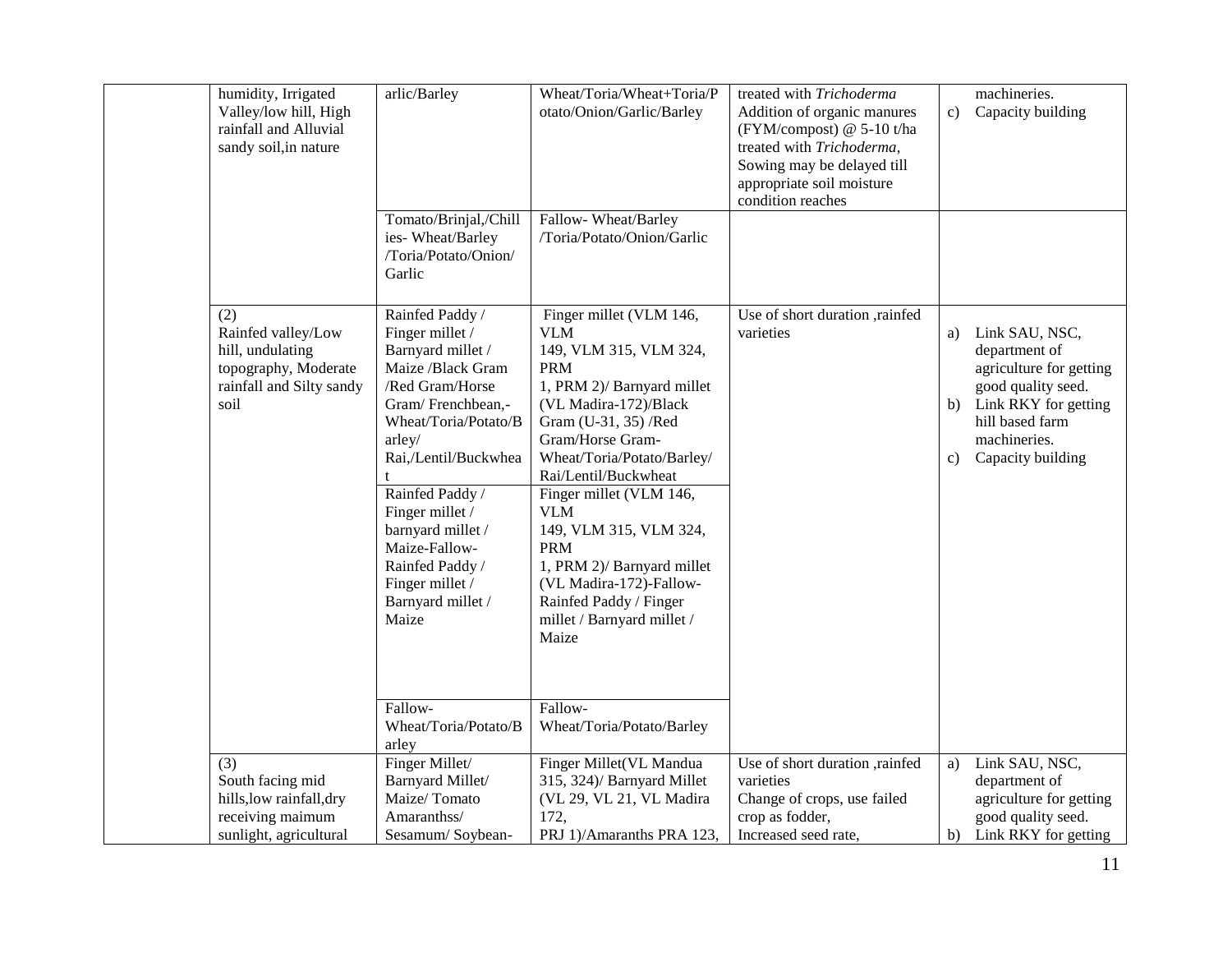| activities are being<br>taken in terrace fields<br>and this situation is<br>mostly dry due to high<br>duration & intensity of<br>sunlight and silty sandy                                                                                                                                   | Barley/ Lentil &<br>Mustard/<br>Wheat/Toria/Potato/<br>Radish                                                                                                                                                                                                   | VL Chua<br>/ Sesamum/ Soybean-<br>Barley/ Lentil &<br>Mustard/Wheat/Toria/Potato<br>/ Radish                                                                                                                                                                                                                          | Intercropping,<br>Timely weeding                                                                                                                          | c)             | hill based farm<br>machineries.<br>Capacity building                                                                                                             |
|---------------------------------------------------------------------------------------------------------------------------------------------------------------------------------------------------------------------------------------------------------------------------------------------|-----------------------------------------------------------------------------------------------------------------------------------------------------------------------------------------------------------------------------------------------------------------|-----------------------------------------------------------------------------------------------------------------------------------------------------------------------------------------------------------------------------------------------------------------------------------------------------------------------|-----------------------------------------------------------------------------------------------------------------------------------------------------------|----------------|------------------------------------------------------------------------------------------------------------------------------------------------------------------|
| soil                                                                                                                                                                                                                                                                                        | Horse gram/Urd/<br>Arhar+Barnyard<br>Millet<br>Rainfed Horse<br>gram/Urd-<br>Wheat/Barley                                                                                                                                                                       | Horse gram VLG1, VLG 8,<br><b>VLG</b><br>10/ Urd/ Arhar+Barnyard<br>Millet<br>Rainfed Horse gram/Urd-<br>Wheat/Barley                                                                                                                                                                                                 |                                                                                                                                                           |                |                                                                                                                                                                  |
|                                                                                                                                                                                                                                                                                             | Finger Millet/<br>Barnyard Millet/<br>Maize/Tomato<br>Amaranthss/<br>Sesamum/Soybean-<br>Fallow-Finger<br>Millet/Barnyard<br>Millet/Maize/<br>Tomato Amaranths/<br>Sesamum/Soybean                                                                              | Finger Millet(VLM 146,<br><b>VLM</b><br>149, VLM 315, VLM 324,<br><b>PRM</b><br>1, PRM 2)/ Barnyard<br>Millet(VL Madira-172)/<br>Amaranths/ Sesamum/<br>Soybean-Fallow-Finger<br>Millet/ Barnyard Millet/<br>Maize/Tomato Amaranths<br>PRA 123, VL Chua<br>/ Sesamum/ Soybean                                         |                                                                                                                                                           |                |                                                                                                                                                                  |
| (4)<br>North facing mid hiolls,<br>moderate rainfall,<br>agricultural activities<br>are being taken in<br>terraced fields and this<br>situation is<br>comparatively cool &<br>moist due to less<br>intensity of sunlight<br>and more number of<br>perennial springs and<br>silty sandy soil | <b>Irrigated Paddy</b><br>/Rainfed<br>Paddy/Finger<br>millet/Finger millet+(<br>Horse gram/ Urd/<br>Arhar) /Barnyard<br>millet <sub>+</sub> (Horse<br>gram/Urd/Arhar)<br>/Maize/ Amaranths/<br>Sesamum/Tomato -<br>Wheat/Toria/Potato/B<br>arley/Mustard/Radish | Finger millet/(VLM 146,<br><b>VLM</b><br>149, VLM 315, VLM 324,<br><b>PRM</b><br>1, PRM 2) Finger millet+(<br>Horse gram/ Urd/ Arhar)<br>/Barnyard millet(VL<br>Madira-172) <sub>+</sub> (Horse<br>gram/Urd/Arhar) /<br>Amaranths/PRA 123, VL<br>Chua<br>44 Sesamum -<br>Wheat/Toria/Potato/Barley/<br>Mustard/Radish | Use of short duration ,rainfed<br>varieties Change of crops, use<br>failed<br>crop as fodder,<br>Increased seed rate,<br>Intercropping,<br>Timely weeding | a)<br>b)<br>C) | Link SAU, NSC,<br>department of<br>agriculture for getting<br>good quality seed.<br>Link RKY for getting<br>hill based farm<br>machineries.<br>Capacity building |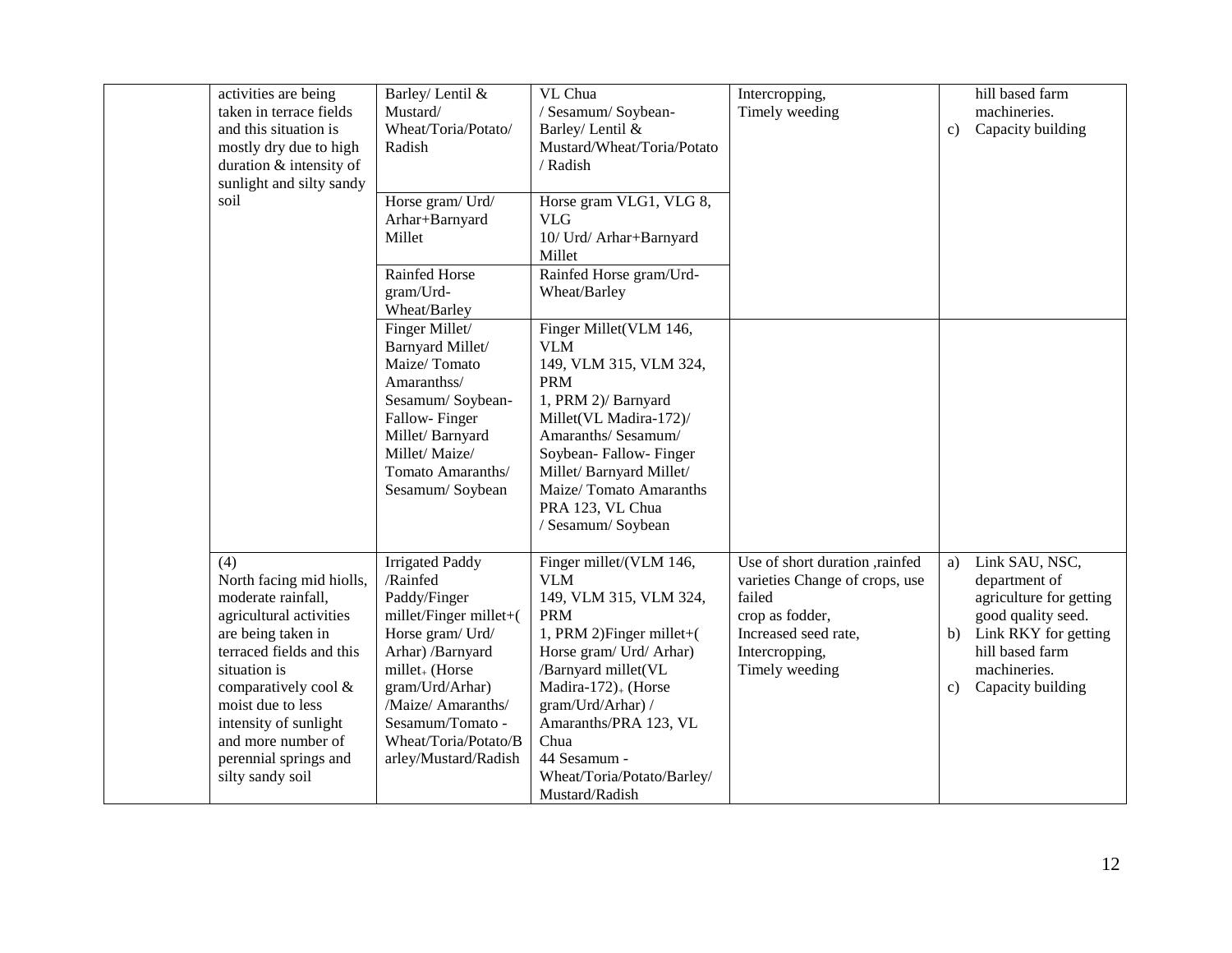|                           | Rainfed Horse             | Rainfed Horse gram VLG1,     |                                |                            |
|---------------------------|---------------------------|------------------------------|--------------------------------|----------------------------|
|                           | gram/Urd/Soyabean-        | VLG 8, VLG                   |                                |                            |
|                           | Wheat/Barley              | 10//Urd/Soyabean-            |                                |                            |
|                           |                           | Wheat/Barley                 |                                |                            |
|                           |                           |                              |                                |                            |
|                           | Rainfed Paddy/Finger      | Finger millet(VLM 146,       |                                |                            |
|                           | millet/Finger millet+(    | <b>VLM</b>                   |                                |                            |
|                           | Horse gram/               | 149, VLM 315, VLM 324,       |                                |                            |
|                           | Urd/Arhar) /Barnyard      | <b>PRM</b>                   |                                |                            |
|                           | millet <sub>+</sub> Horse | 1, PRM 2)/Finger millet+(    |                                |                            |
|                           | gram/Urd/Arhar)           | Horse gram VLG1, VLG 8,      |                                |                            |
|                           | /Maize/ Amaranthss/       | <b>VLG</b>                   |                                |                            |
|                           | Sesamum/Tomato-           | 10// Urd/Arhar) /Barnyard    |                                |                            |
|                           | Fallow-Rainfed            | millet(VL Madira-172) $_{+}$ |                                |                            |
|                           | Paddy/Finger              | Horse gram/Urd/Arhar) /      |                                |                            |
|                           | millet/Finger millet+(    | Amaranths PRA 123, VL        |                                |                            |
|                           | Horse gram, Urd,          | Chua                         |                                |                            |
|                           | Arhar) /Barnyard          | 44/ Sesamum - Fallow-        |                                |                            |
|                           | millet <sub>+</sub> Horse | Rainfed Paddy/Finger         |                                |                            |
|                           | gram/Urd/Arhar)           | millet/Finger millet+(Horse  |                                |                            |
|                           | /Maize/ Amaranths/        | gram, Urd, Arhar) /Barnyard  |                                |                            |
|                           | Sesamum/Tomato            | millet + Horse               |                                |                            |
|                           |                           | gram/Urd/Arhar) /Maize/      |                                |                            |
|                           |                           | Amaranths/                   |                                |                            |
|                           |                           | Sesamum/Tomato               |                                |                            |
|                           | Fallow-                   | Fallow-Wheat(VL-829,         |                                |                            |
|                           | Wheat/Toria/Potato/B      | HPW-                         |                                |                            |
|                           | arley/Mustard/Radish      | 251)//Toria(Bhawani)/Potato  |                                |                            |
|                           |                           | /Barley/Mustard/Radish       |                                |                            |
| $\overline{(5)}$          | Rainfed Paddy/Finger      | Finger                       | Use of short duration ,rainfed |                            |
| High hills, high          | millet/Barn Yard          | millet/Sanwa//Amaranths/     | varieties                      |                            |
| rainfall, agricultural    | millet/Tomato             | Rajma -Barley / Potato /     |                                |                            |
| activities are being      | /Amaranths/ Rajma -       | Wheat/Rapeseed/Cabbage/      |                                |                            |
| taken in terrace fields   | Barley / Potato /         | Potato/Pea/ Radish.          |                                |                            |
| and clay loam             | Wheat/Rapeseed/           |                              |                                |                            |
|                           | Cabbage/Potato/Pea/       |                              |                                |                            |
|                           | Radish.                   |                              |                                |                            |
| (6)                       | Rainfed Paddy/ Arbi       | Finger millet/Barnyard       | Use of short duration ,rainfed | Link SAU, NSC,<br>a)       |
| Very high hills, very     | /Finger                   | millet/Amaranths-            | varieties                      | department of              |
| high rainfall, climate is | millet/Barnyard           | Wheat (VL-829, HPW-          |                                | agriculture for getting    |
| of humid temperate        | millet/Amaranths-         | 251)///Buckwheat/Pea/Cole    |                                | good quality seed.         |
| type with low to very     | Wheat//Buckwheat/P        | Crop/ Cabbage/               |                                | Link RKY for getting<br>b) |
| low annual mean           | ea/Cole Crop/             | Barley/(HBL-276)Potato       |                                | hill based farm            |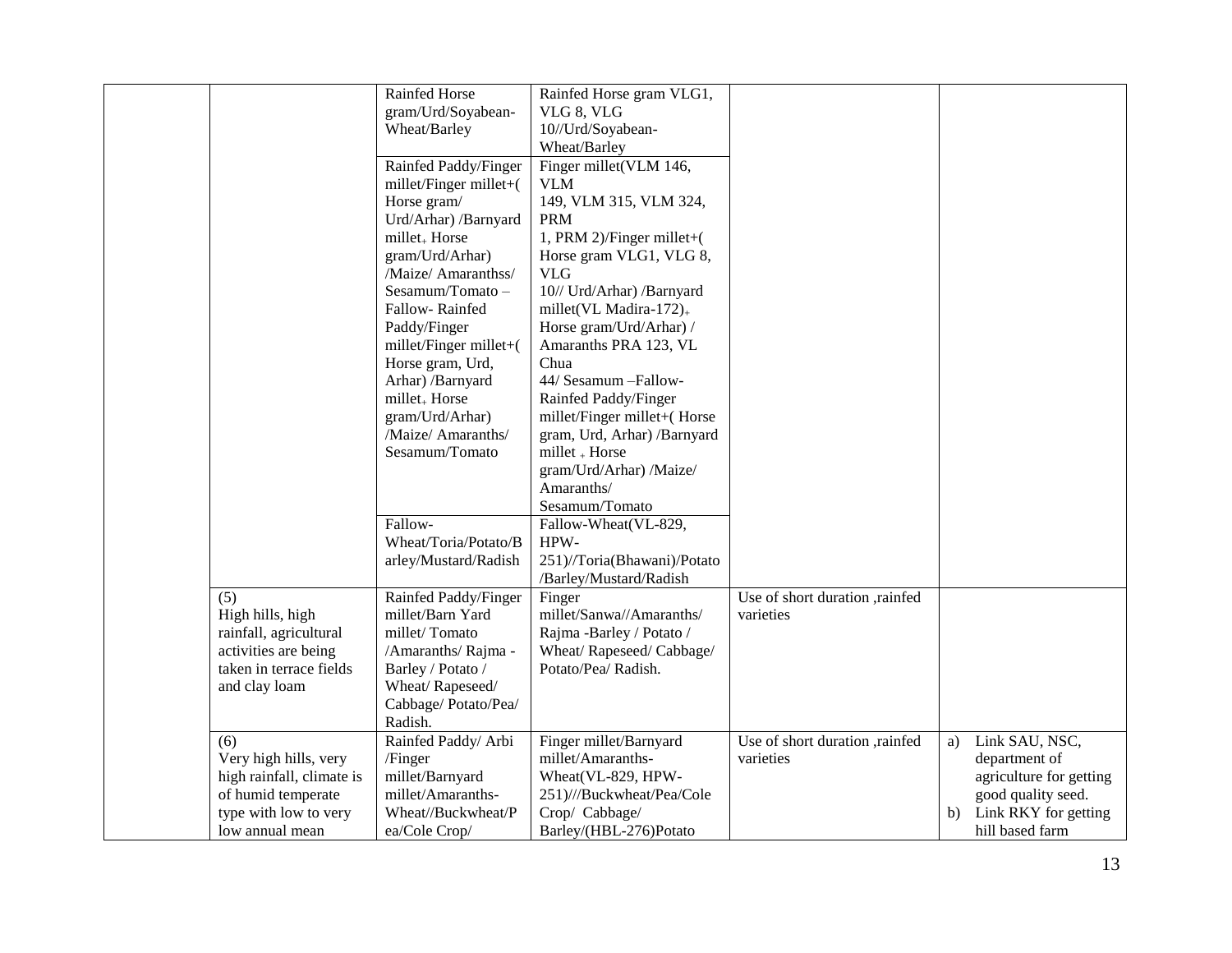| temperature. The    | Cabbage/      |  |             | machineries.      |
|---------------------|---------------|--|-------------|-------------------|
| snowfall is high.,  | Barley/Potato |  | $\mathbf c$ | Capacity building |
| mountainous         |               |  |             |                   |
| topography and clay |               |  |             |                   |
| loam soil           |               |  |             |                   |

| <b>Early season</b><br>drought                                   | <b>Major Farming</b><br>situation <sup>a</sup>                                                                                                                                                                   | Crop/cropping<br>systemb                                                                                                                                                                                    | Change in crop/cropping<br>system <sup>c</sup>                                                                                                           | Agronomic measures <sup>d</sup>                                                                      | <b>Remarks</b> on<br>Implementation <sup>e</sup>                                                                                                                                   |
|------------------------------------------------------------------|------------------------------------------------------------------------------------------------------------------------------------------------------------------------------------------------------------------|-------------------------------------------------------------------------------------------------------------------------------------------------------------------------------------------------------------|----------------------------------------------------------------------------------------------------------------------------------------------------------|------------------------------------------------------------------------------------------------------|------------------------------------------------------------------------------------------------------------------------------------------------------------------------------------|
| (delayed                                                         |                                                                                                                                                                                                                  |                                                                                                                                                                                                             |                                                                                                                                                          |                                                                                                      |                                                                                                                                                                                    |
| onset)<br>Delay by 6<br>weeks<br>4 <sup>th</sup> week of<br>July | (1)<br>Tropical climate with<br>moderately high<br>temperature $(18-30^0 \text{ C})$ ,<br>medium rainfall, low<br>humidity, Irrigated<br>Valley/low hill, High<br>rainfall and Alluvial<br>sandy soil, in nature | Irrigated/Paddy<br>/Finger<br>millet/Barnyard<br>millet/Maize-<br>Wheat/Toria/Wheat+<br>Toria/Potato/Onion/G<br>arlic/Barley<br>Tomato/Brinjal,/Chill<br>ies-Wheat/Barley<br>/Toria/Potato/Onion/<br>Garlic | Finger millet/Barnyard<br>millet-<br>Wheat/Toria/Wheat+Toria//<br><b>Barley</b><br>Fallow-Wheat(VL-829,<br>HPW-251)//Barley HBL-<br>276)/Toria (Bhawani) | Use of short duration,<br>rainfed, late sown<br>varieties, mulching<br>,tillage and weed control     | Link SAU, NSC,<br>a)<br>department of<br>agriculture for getting<br>good quality seed.<br>Link RKY for getting<br>b)<br>hill based farm<br>machineries.<br>Capacity building<br>c) |
|                                                                  | (2)<br>Rainfed valley/Low<br>hill, undulating<br>topography, Moderate<br>rainfall and Silty sandy<br>soil                                                                                                        | Rainfed Paddy /<br>Finger millet /<br>Barnyard millet /<br>Maize /Black Gram<br>/Red Gram/Horse<br>Gram/Frenchbean,-<br>Wheat/Toria/Potato/B<br>arley/<br>Rai,/Lentil/Buckwhea                              | Finger millet / Barnyard<br>millet /Black Gram /Red<br>Gram/Horse Gram,-<br>Wheat/Toria(Bhawani)/Barl<br>ey/ Rai,/Lentil/Buckwheat                       | Use of short duration,<br>rainfed, late sown<br>varieties, mulching<br>,tillage and weed control Use | Link SAU, NSC,<br>a)<br>department of<br>agriculture for getting<br>good quality seed.<br>Link RKY for getting<br>b)<br>hill based farm<br>machineries.<br>Capacity building<br>c) |
|                                                                  |                                                                                                                                                                                                                  | Rainfed Paddy /<br>Finger millet /<br>Barnyard millet /<br>Maize-Fallow-<br>Rainfed Paddy /<br>Finger millet /<br>Barnyard millet /<br>Maize                                                                | Finger millet / Barnyard<br>millet -Fallow- Rainfed<br>Paddy / Finger millet /<br>Barnyard millet / Maize                                                |                                                                                                      |                                                                                                                                                                                    |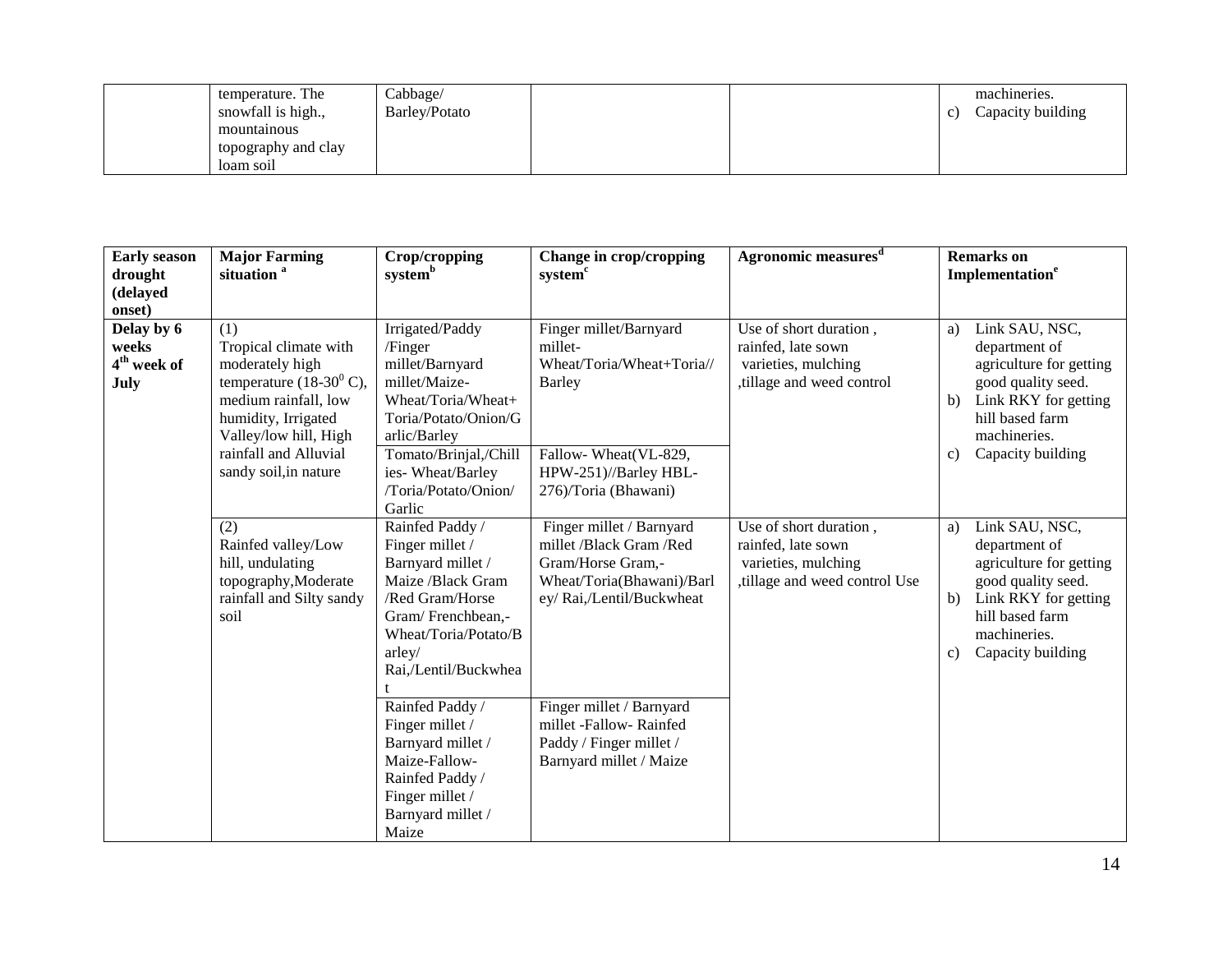|                                                                                                                                                                                                                                                                       | Fallow-<br>Wheat/Toria/Potato/B<br>arley                                                                                                                                                                                                                 | Fallow-Wheat/Toria/Barley<br>HBL-276)                                                                                                                                                                             |                                                                                                     |                |                                                                                                                                                                  |
|-----------------------------------------------------------------------------------------------------------------------------------------------------------------------------------------------------------------------------------------------------------------------|----------------------------------------------------------------------------------------------------------------------------------------------------------------------------------------------------------------------------------------------------------|-------------------------------------------------------------------------------------------------------------------------------------------------------------------------------------------------------------------|-----------------------------------------------------------------------------------------------------|----------------|------------------------------------------------------------------------------------------------------------------------------------------------------------------|
| (3)<br>South facing mid hills,<br>low rainfall, dry<br>receiving minimum<br>sunlight, agricultural<br>activities are being<br>taken in terrace fields<br>and this situation is<br>mostly dry due to high<br>duration & intensity of                                   | Finger Millet/<br>Barnyard Millet/<br>Maize/Tomato<br>Amaranths/<br>Sesamum/Soybean-<br>Barley/ Lentil &<br>Mustard/<br>Wheat/Toria/Potato/<br>Radish                                                                                                    | Finger Millet/Barnyard<br>Millet/Amaranths/<br>Sesamum/Soybean-Barley/<br>Lentil &<br>Mustard/Wheat/Toria<br>(Bhawani)                                                                                            | Use of short duration,<br>rainfed, late sown<br>varieties, mulching<br>tillage and weed control Use | a)<br>b)<br>c) | Link SAU, NSC,<br>department of<br>agriculture for getting<br>good quality seed.<br>Link RKY for getting<br>hill based farm<br>machineries.<br>Capacity building |
| sunlight and silty sandy<br>soil                                                                                                                                                                                                                                      | Horse gram/ Urd/<br>Arhar+Barnyard<br>Millet                                                                                                                                                                                                             | Horse gram/ Urd/<br>Arhar+Barnyard Millet                                                                                                                                                                         |                                                                                                     |                |                                                                                                                                                                  |
|                                                                                                                                                                                                                                                                       | Rainfed Horse<br>gram/Urd-<br>Wheat/Barley<br>Finger Millet/<br>Barnyard Millet/<br>Maize/Tomato<br>Amaranths/<br>Sesamum/Soybean-<br>Fallow-Finger<br>Millet/Barnyard<br>Millet/Maize/<br>Tomato Amaranths/<br>Sesamum/Soybean                          | Rainfed Horse gram/Urd-<br>Wheat(VL-829, HPW-<br>251)//Barley<br>Finger Millet/Barnyard<br>Millet/Amaranths/<br>Sesamum - Fallow- Finger<br>Millet/Barnyard Millet/<br>Maize/Tomato Amaranths/<br>Sesamum/Soybean |                                                                                                     |                |                                                                                                                                                                  |
| (4)<br>North facing mid hills,<br>moderate rainfall,<br>agricultural activities<br>are being taken in<br>terrace fields and this<br>situation is<br>comparatively cool &<br>moist due to less<br>intensity of sunlight<br>and more number of<br>perennial springs and | <b>Irrigated Paddy</b><br>/Rainfed<br>Paddy/Finger<br>millet/Finger millet+(<br>Horse gram/ Urd/<br>Arhar) /Barnyard<br>$millet_{+}$ (Horse<br>gram/Urd/Arhar)<br>/Maize/ Amaranths/<br>Sesamum/Tomato -<br>Wheat/Toria/Potato/B<br>arley/Mustard/Radish | Finger millet/Finger millet+(<br>Horse gram/ Urd/ Arhar)<br>/Barnyard millet <sub>+</sub> (Horse<br>gram/Urd/Arhar) /<br>Amaranths/ Sesamum -<br>Wheat(VL-829, HPW-<br>251)//Toria /Barley/Mustard                | Use of short duration,<br>rainfed, late sown<br>varieties, mulching<br>tillage and weed control Use | a)<br>b)<br>c) | Link SAU, NSC,<br>department of<br>agriculture for getting<br>good quality seed.<br>Link RKY for getting<br>hill based farm<br>machineries.<br>Capacity building |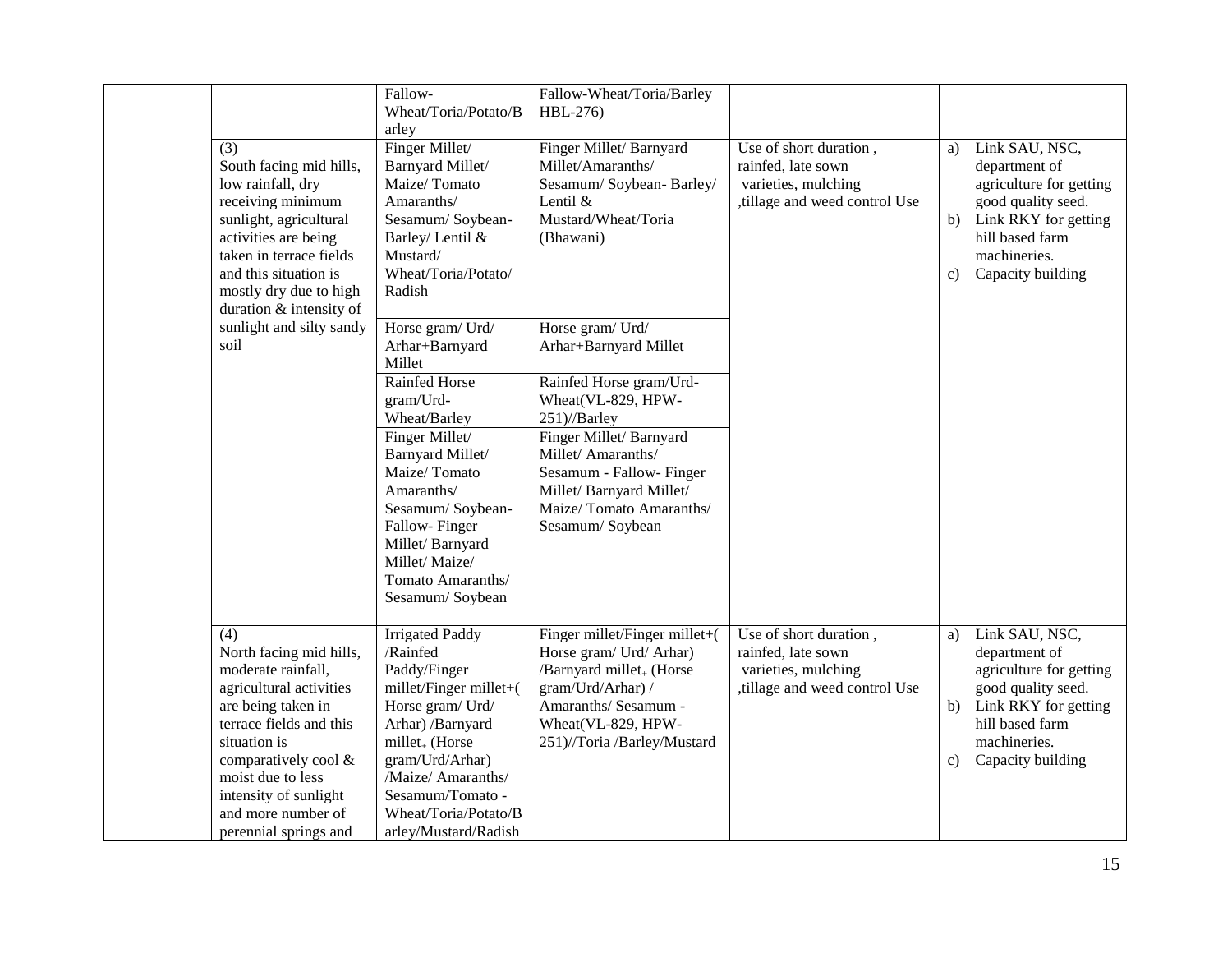| silty sandy soil        | Rainfed Horse               | Rainfed Horse                       |                              |    |                         |
|-------------------------|-----------------------------|-------------------------------------|------------------------------|----|-------------------------|
|                         | gram/Urd/Soyabean-          | gram/Urd/Soyabean-                  |                              |    |                         |
|                         | Wheat/Barley                | Wheat/Barley HBL-276)               |                              |    |                         |
|                         | Rainfed Paddy/Finger        | Finger millet/Finger millet+(       |                              |    |                         |
|                         | $millet/Finger$ millet+ $($ | Horse gram/ Urd/Arhar)              |                              |    |                         |
|                         | Horse gram/                 | /Barnyard millet <sub>+</sub> Horse |                              |    |                         |
|                         | Urd/Arhar) /Barnyard        | gram/Urd/Arhar) /                   |                              |    |                         |
|                         | millet <sub>+</sub> Horse   | Amaranths/Sesamum-                  |                              |    |                         |
|                         | gram/Urd/Arhar)             | Fallow-Finger millet/Finger         |                              |    |                         |
|                         | /Maize/ Amaranths/          | millet+(Horse gram, Urd,            |                              |    |                         |
|                         | $Sesamum/Tomato -$          | Arhar) /Barnyard millet.            |                              |    |                         |
|                         | Fallow-Rainfed              | Horse gram/Urd/Arhar)               |                              |    |                         |
|                         | Paddy/Finger millet/        | /Maize/ Amaranths/                  |                              |    |                         |
|                         | Finger millet+(Horse        | Sesamum                             |                              |    |                         |
|                         | gram, Urd, Arhar)           |                                     |                              |    |                         |
|                         | /Barnyard millet.           |                                     |                              |    |                         |
|                         | Horse gram/                 |                                     |                              |    |                         |
|                         | Urd/Arhar) /Maize/          |                                     |                              |    |                         |
|                         | Amaranths/                  |                                     |                              |    |                         |
|                         | Sesamum/Tomato              |                                     |                              |    |                         |
|                         | Fallow-                     | Fallow-Wheat(VL-829,                |                              |    |                         |
|                         | Wheat/Toria/Potato/B        | HPW-                                |                              |    |                         |
|                         | arley/Mustard/Radish        | 251)//Toria/Potato/Barley/M         |                              |    |                         |
|                         |                             | ustard/Radish (Pusa Chetki,         |                              |    |                         |
|                         |                             | Pusa Himani)                        |                              |    |                         |
| (5)                     | Rainfed Paddy/Finger        | Finger                              | Use of short duration,       | a) | Link SAU, NSC,          |
| High hills, high        | millet/Sanwa/               | millet/Sanwa//Amaranths/            | rainfed, late sown           |    | department of           |
| rainfall, agricultural  | Tomato /Amaranths/          | Rajma - Wheat/Rapeseed/             | varieties, mulching          |    | agriculture for getting |
| activities are being    | Rajma -Barley /             | Barley HBL-276)/                    | tillage and weed control Use |    | good quality seed.      |
| taken in terrace fields | Potato / Wheat/             |                                     |                              | b) | Link RKY for getting    |
| and clay loam           | Rapeseed/Cabbage/           |                                     |                              |    | hill based farm         |
|                         | Potato/Pea/ Radish.         |                                     |                              |    | machineries.            |
|                         |                             |                                     |                              | c) | Capacity building       |
|                         |                             |                                     |                              |    |                         |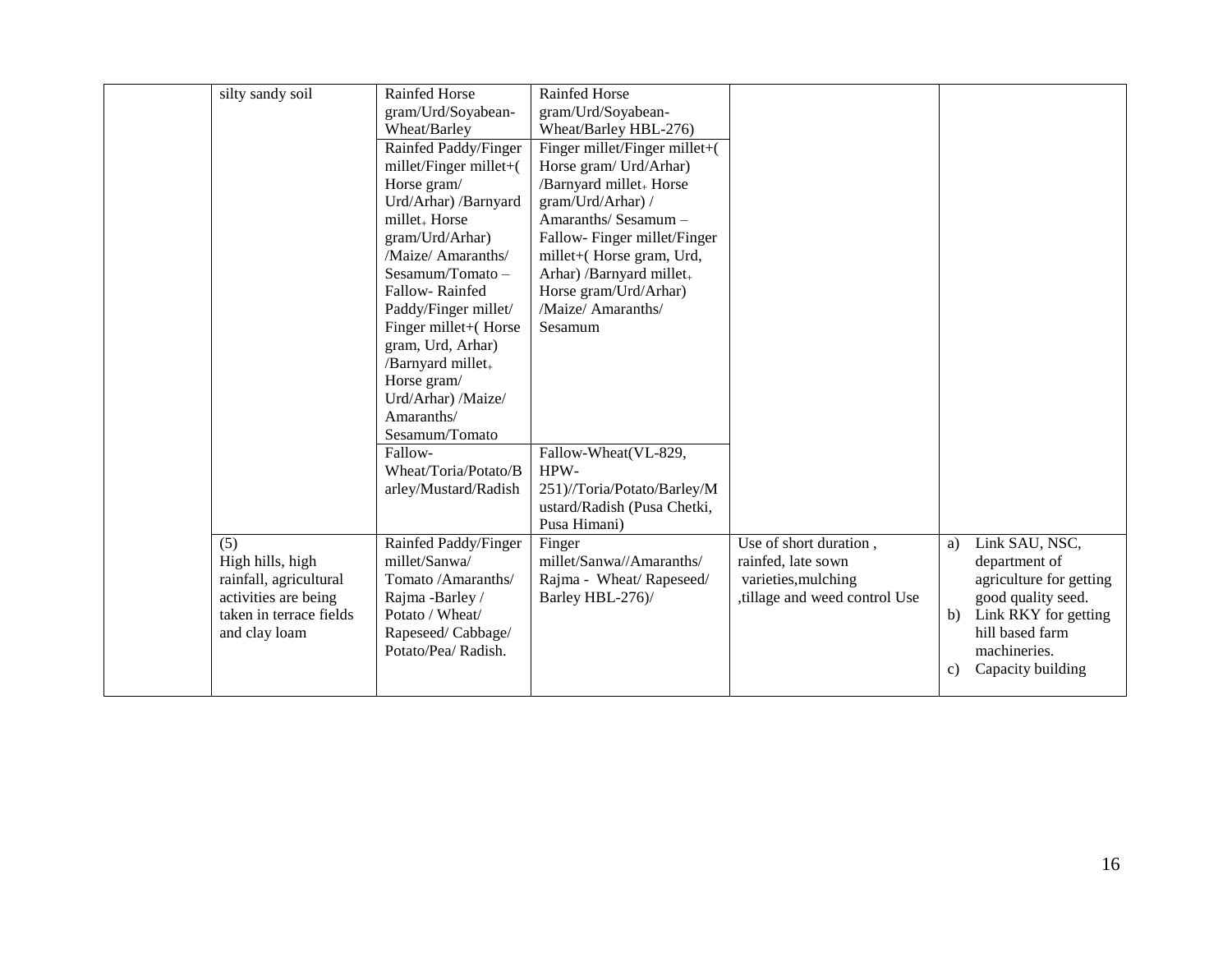| (6)                       | Rainfed Paddy/ Arbi | Finger millet/Barnyard  | Use of short duration,       | a) | Link SAU, NSC,          |
|---------------------------|---------------------|-------------------------|------------------------------|----|-------------------------|
| Very high hills, very     | /Finger             | millet/Amaranths-Wheat/ | rainfed, late sown           |    | department of           |
| high rainfall, climate is | millet/Barnyard     | (VL-829, HPW-           | varieties, mulching          |    | agriculture for getting |
| of humid temperate        | millet/Amaranths-   | 251)/Buckwheat/Pea/Cole | tillage and weed control Use |    | good quality seed.      |
| type with low to very     | Wheat//Buckwheat/P  | Crop/ Barley HBL-       |                              | b) | Link RKY for getting    |
| low annual mean           | ea/Cole Crop/       | $276$ )/Potato          |                              |    | hill based farm         |
| temperature. The          | Cabbage/            |                         |                              |    | machineries.            |
| snowfall is high.,        | Barley/Potato       |                         |                              | c) | Capacity building       |
| mountainous               |                     |                         |                              |    |                         |
| topography and clay       |                     |                         |                              |    |                         |
| loam soil                 |                     |                         |                              |    |                         |
|                           |                     |                         |                              |    |                         |
|                           |                     |                         |                              |    |                         |
|                           |                     |                         |                              |    |                         |
|                           |                     |                         |                              |    |                         |
|                           |                     |                         |                              |    |                         |
|                           |                     |                         |                              |    |                         |
|                           |                     |                         |                              |    |                         |

| <b>Early season</b><br>drought<br>(delayed<br>onset)  | <b>Major Farming</b><br>situation <sup>a</sup>                                                                                                                                                                   | Crop/cropping<br>system <sup>b</sup>                                                                                                                                                                        | Change in crop/cropping<br>system <sup>c</sup>                              | <b>Agronomic measures</b> <sup>a</sup>                                                                                                                                                                                                                                                                                                                                                                                                                  | <b>Remarks</b> on<br>Implementation <sup>e</sup>                                                                                                                                   |
|-------------------------------------------------------|------------------------------------------------------------------------------------------------------------------------------------------------------------------------------------------------------------------|-------------------------------------------------------------------------------------------------------------------------------------------------------------------------------------------------------------|-----------------------------------------------------------------------------|---------------------------------------------------------------------------------------------------------------------------------------------------------------------------------------------------------------------------------------------------------------------------------------------------------------------------------------------------------------------------------------------------------------------------------------------------------|------------------------------------------------------------------------------------------------------------------------------------------------------------------------------------|
| Delay by 8<br>weeks<br>$2nd$ week of<br><b>August</b> | (1)<br>Tropical climate with<br>moderately high<br>temperature $(18-30^0 \text{ C})$ ,<br>medium rainfall, low<br>humidity, Irrigated<br>Valley/low hill, High<br>rainfall and Alluvial<br>sandy soil, in nature | Irrigated/Paddy<br>/Finger<br>millet/Barnyard<br>millet/Maize-<br>Wheat/Toria/Wheat+<br>Toria/Potato/Onion/G<br>arlic/Barley<br>Tomato/Brinjal,/Chill<br>ies-Wheat/Barley<br>/Toria/Potato/Onion/<br>Garlic | Fallow-<br>Wheat/Toria/Wheat+Toria//<br>Barley<br>Fallow-Wheat/Barley/Toria | Use of short duration,<br>Rainfed varieties, mulching<br>tillage and weed control<br>Left the field fallow in<br>the kharif<br>Resowing/ Gap filling with<br>higher (15-20%) Seed Rate<br>Wider Spacing by (10-20%)<br>Regular weeding<br>Scientific use of chemical<br>fertilizers based on soil test<br>Maintenance of soil cover<br>Addition of high doses of<br>FYM 1-2 tonnes /ha and<br>organic manures<br>Intercropping with legumes<br>Thinning | Link SAU, NSC,<br>a)<br>department of<br>agriculture for getting<br>good quality seed.<br>Link RKY for getting<br>b)<br>hill based farm<br>machineries.<br>Capacity building<br>c) |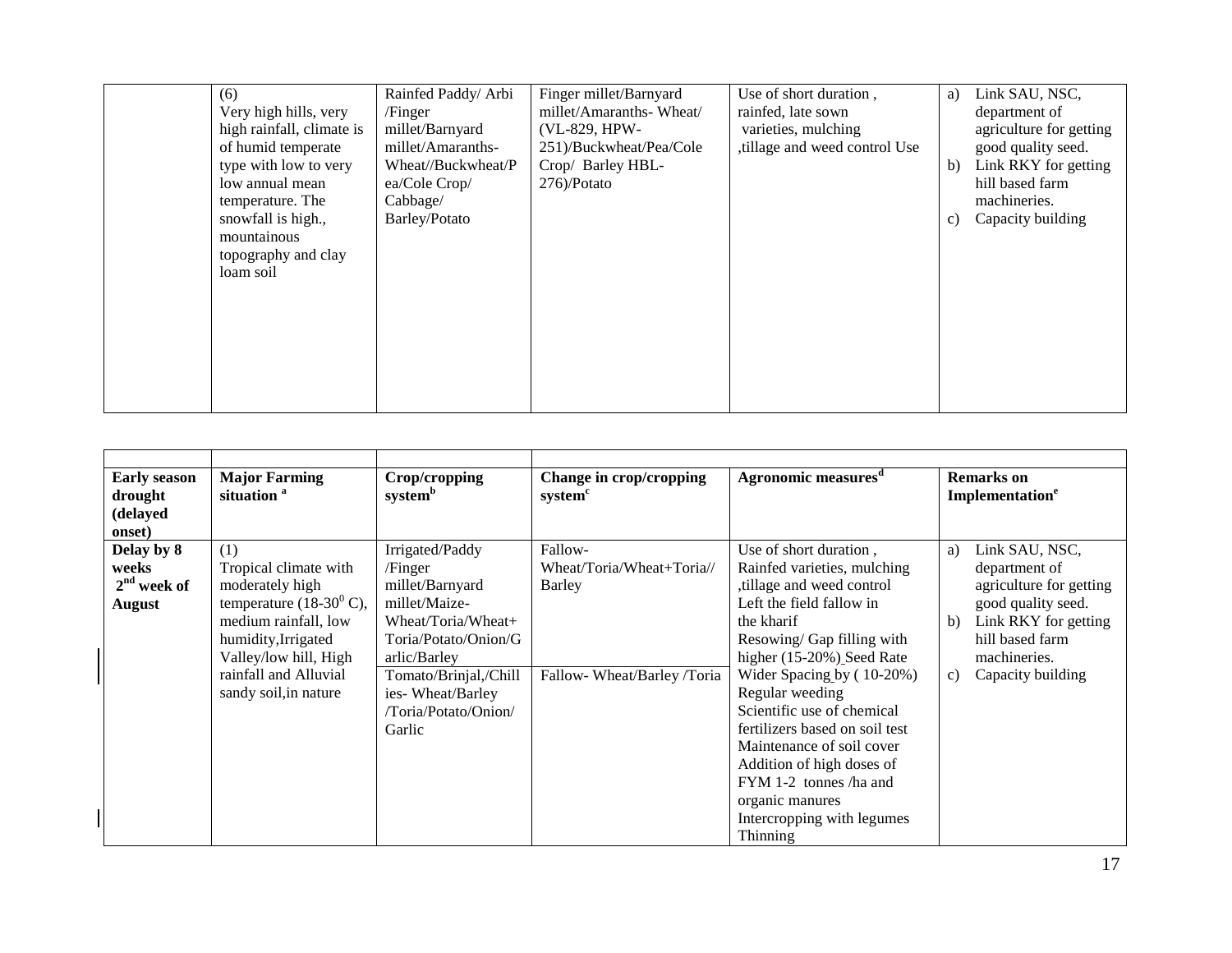|                                                                                                                                                                                                                                                                        |                                                                                                                                                                                                                                                                                                                                                                            |                                                         | $(5-10\%)$<br>Ridge and furrow cultivation                                                                                                                                                                                                                                                                                                                                                                                                                                                             |                                                                                                                                                                                      |
|------------------------------------------------------------------------------------------------------------------------------------------------------------------------------------------------------------------------------------------------------------------------|----------------------------------------------------------------------------------------------------------------------------------------------------------------------------------------------------------------------------------------------------------------------------------------------------------------------------------------------------------------------------|---------------------------------------------------------|--------------------------------------------------------------------------------------------------------------------------------------------------------------------------------------------------------------------------------------------------------------------------------------------------------------------------------------------------------------------------------------------------------------------------------------------------------------------------------------------------------|--------------------------------------------------------------------------------------------------------------------------------------------------------------------------------------|
| (2)<br>Rainfed valley/Low<br>hill, undulating<br>topography, Moderate<br>rainfall and Silty sandy<br>soil                                                                                                                                                              | Rainfed Paddy /<br>Finger millet /<br>Barnyard millet /<br>Maize /Black Gram<br>/Red Gram/Horse<br>Gram/Frenchbean,-<br>Wheat/Toria/Potato/B<br>arley/<br>Rai,/Lentil/Buckwhea<br>Rainfed Paddy /<br>Finger millet /<br>Barnyard millet /<br>Maize-Fallow-<br>Rainfed Paddy /<br>Finger millet /<br>Barnyard millet /<br>Maize<br>Fallow-<br>Wheat/Toria/Potato/B<br>arley | Fallow-<br>Wheat/Toria/Barley/<br>Rai,/Lentil/Buckwheat | Use of short duration,<br>Rainfed varieties, mulching<br>, tillage and weed control<br>Left the field fallow in<br>the kharif<br>Resowing/Gap filling with<br>higher (15-20%) Seed Rate<br>Wider Spacing by (10-20%)<br>Regular weeding<br>Scientific use of chemical<br>fertilizers based on soil test<br>Maintenance of soil cover<br>Addition of high doses of<br>FYM 1-2 tonnes /ha and<br>organic manures<br>Intercropping with legumes<br>Thinning<br>$(5-10\%)$<br>Ridge and furrow cultivation | Link SAU, NSC,<br>a)<br>department of<br>agriculture for getting<br>good quality seed.<br>Link RKY for getting<br>b)<br>hill based farm<br>machineries.<br>Capacity building<br>C)   |
| (3)<br>South facing mid<br>hills, low rainfall, dry<br>receiving maimum<br>sunlight, agricultural<br>activities are being<br>taken in terrace fields<br>and this situation is<br>mostly dry due to high<br>duration & intensity of<br>sunlight and silty sandy<br>soil | Finger Millet/<br>Barnyard Millet/<br>Maize/Tomato<br>Amaranths/<br>Sesamum/Soybean-<br>Barley/ Lentil &<br>Mustard/<br>Wheat/Toria/Potato/<br>Radish<br>Horse gram/ Urd/<br>Arhar+Barnyard<br>Millet                                                                                                                                                                      | Fallow-Barley/Lentil &<br>Mustard/Wheat/Toria           | Use of short duration,<br>Rainfed varieties, mulching<br>,tillage and weed control<br>Left the field fallow in<br>the kharif<br>Resowing/ Gap filling with<br>higher (15-20%) Seed Rate<br>Wider Spacing by (10-20%)<br>Regular weeding<br>Scientific use of chemical<br>fertilizers based on soil test<br>Maintenance of soil cover<br>Addition of high doses of                                                                                                                                      | . Link SAU, NSC,<br>a)<br>department of<br>agriculture for getting<br>good quality seed.<br>Link RKY for getting<br>b)<br>hill based farm<br>machineries.<br>Capacity building<br>c) |
|                                                                                                                                                                                                                                                                        | <b>Rainfed Horse</b><br>gram/Urd-<br>Wheat/Barley<br>Finger Millet/<br>Barnyard Millet/                                                                                                                                                                                                                                                                                    | Fallow-Wheat/Barley/Lentil                              | FYM 1-2 tonnes /ha and<br>organic manures<br>Intercropping with legumes<br>Thinning<br>$(5-10\%)$                                                                                                                                                                                                                                                                                                                                                                                                      |                                                                                                                                                                                      |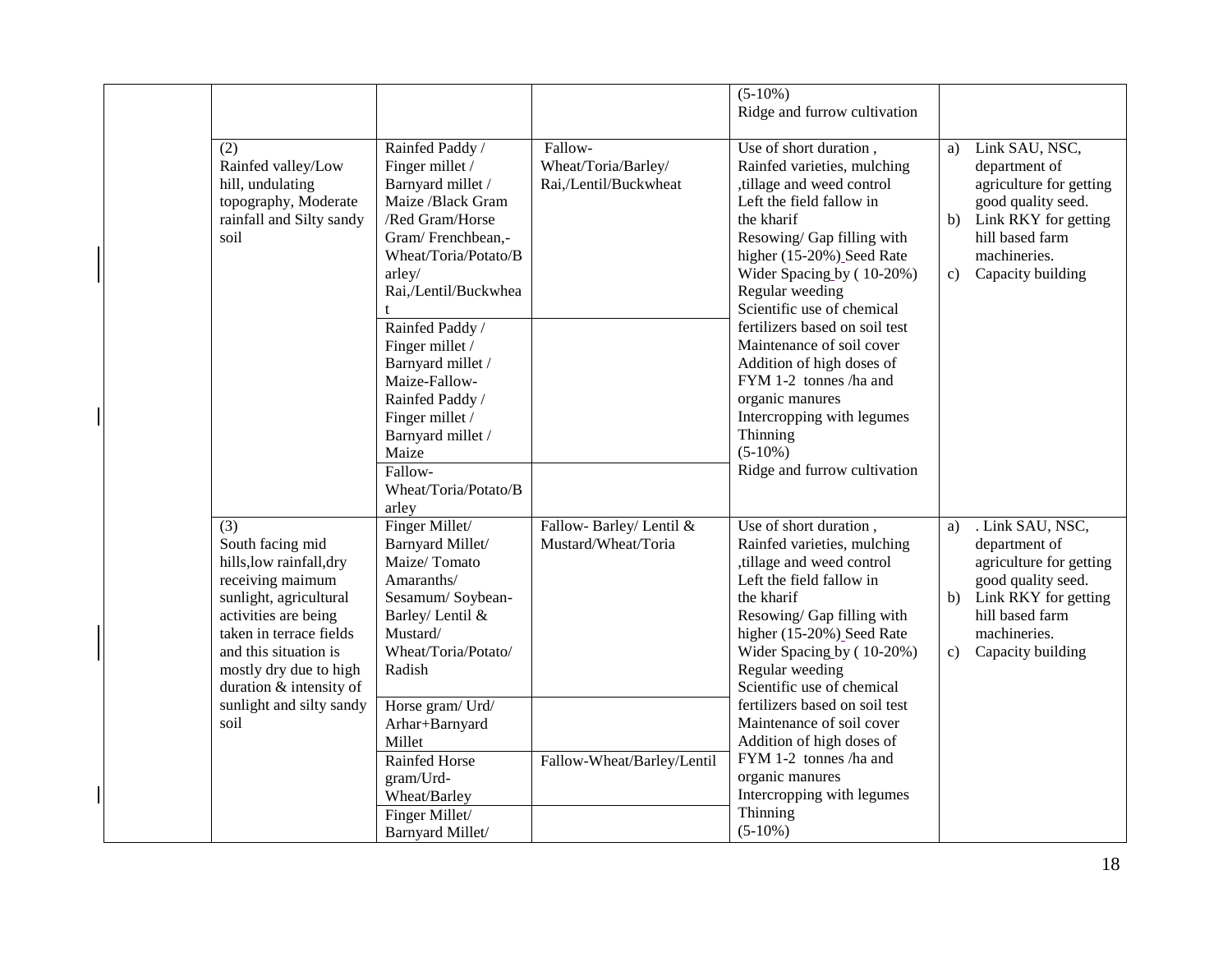|                                                                                                                                                                                                                                                                                            | Maize/Tomato<br>Amaranths/<br>Sesamum/Soybean-<br>Fallow-Finger<br>Millet/Barnyard<br>Millet/Maize/<br>Tomato Amaranths/<br>Sesamum/Soybean                                                                                                                                                                                                                                                                                                                                                                                                                                                                                                                                                                 |                                               | Ridge and furrow cultivation                                                                                                                                                                                                                                                                                                                                                                                                                                                                         |                                                                                                                                                                                    |
|--------------------------------------------------------------------------------------------------------------------------------------------------------------------------------------------------------------------------------------------------------------------------------------------|-------------------------------------------------------------------------------------------------------------------------------------------------------------------------------------------------------------------------------------------------------------------------------------------------------------------------------------------------------------------------------------------------------------------------------------------------------------------------------------------------------------------------------------------------------------------------------------------------------------------------------------------------------------------------------------------------------------|-----------------------------------------------|------------------------------------------------------------------------------------------------------------------------------------------------------------------------------------------------------------------------------------------------------------------------------------------------------------------------------------------------------------------------------------------------------------------------------------------------------------------------------------------------------|------------------------------------------------------------------------------------------------------------------------------------------------------------------------------------|
| (4)<br>North facing mid<br>hiolls, moderate<br>rainfall, agricultural<br>activities are being<br>taken in terrace fields<br>and this situation is<br>comparatively cool &<br>moist due to less<br>intensity of sunlight<br>and more number of<br>perennial springs and<br>silty sandy soil | <b>Irrigated Paddy</b><br>/Rainfed<br>Paddy/Finger<br>millet/Finger millet+(<br>Horse gram/ Urd/<br>Arhar) /Barnyard<br>millet <sub>+</sub> (Horse<br>gram/Urd/Arhar)<br>/Maize/ Amaranths/<br>Sesamum/Tomato -<br>Wheat/Toria/Potato/B<br>arley/Mustard/Radish<br><b>Rainfed Horse</b><br>gram/Urd/Soyabean-<br>Wheat/Barley<br>Rainfed Paddy/Finger<br>millet/Finger millet+(<br>Horse gram/<br>Urd/Arhar) /Barnyard<br>millet <sub>+</sub> Horse<br>gram/Urd/Arhar)<br>/Maize/ Amaranths/<br>Sesamum/Tomato-<br>Fallow-Rainfed<br>Paddy/Finger<br>millet/Finger millet+(<br>Horse gram, Urd,<br>Arhar) /Barnyard<br>millet <sub>+</sub> Horse<br>gram/Urd/Arhar)<br>/Maize/ Amaranths/<br>Sesamum/Tomato | Fallolw-Wheat/Toria<br>/Barley/Mustard/Lentil | Use of short duration,<br>Rainfed varieties, mulching<br>tillage and weed control<br>Left the field fallow in<br>the kharif<br>Resowing/Gap filling with<br>higher (15-20%) Seed Rate<br>Wider Spacing by (10-20%)<br>Regular weeding<br>Scientific use of chemical<br>fertilizers based on soil test<br>Maintenance of soil cover<br>Addition of high doses of<br>FYM 1-2 tonnes /ha and<br>organic manures<br>Intercropping with legumes<br>Thinning<br>$(5-10\%)$<br>Ridge and furrow cultivation | Link SAU, NSC,<br>a)<br>department of<br>agriculture for getting<br>good quality seed.<br>Link RKY for getting<br>b)<br>hill based farm<br>machineries.<br>Capacity building<br>c) |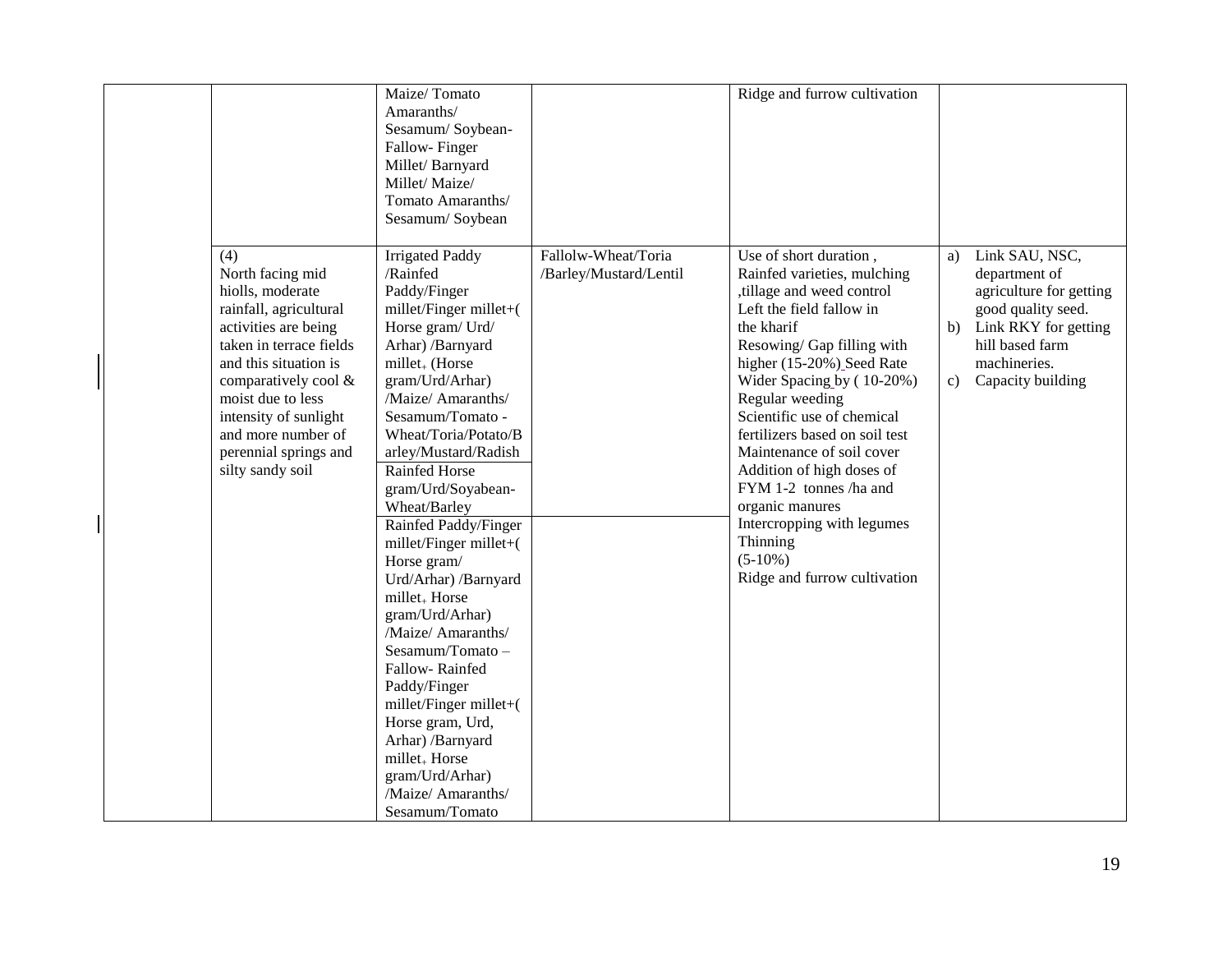|                                                                                                                                                                                                                          | Fallow-<br>Wheat/Toria/Potato/B<br>arley/Mustard/Radish                                                                                                  |                                                             |                                                                                   |                |                                                                                                                                                                  |
|--------------------------------------------------------------------------------------------------------------------------------------------------------------------------------------------------------------------------|----------------------------------------------------------------------------------------------------------------------------------------------------------|-------------------------------------------------------------|-----------------------------------------------------------------------------------|----------------|------------------------------------------------------------------------------------------------------------------------------------------------------------------|
| (5)<br>High hills, high<br>rainfall, agricultural<br>activities are being<br>taken in terrace fields<br>and clay loam                                                                                                    | Rainfed Paddy/Finger<br>millet/Barnyard<br>millet/Tomato<br>/Amaranths/Rajma -<br>Barley / Potato /<br>Wheat/Rapeseed/<br>Cabbage/Potato/Pea/<br>Radish. | Fallow - Wheat/Rapeseed/<br>Barley/                         | Use of short duration,<br>Rainfed varieties, mulching<br>tillage and weed control | a)<br>b)<br>c) | Link SAU, NSC,<br>department of<br>agriculture for getting<br>good quality seed.<br>Link RKY for getting<br>hill based farm<br>machineries.<br>Capacity building |
| (6)<br>Very high hills, very<br>high rainfall, climate is<br>of humid temperate<br>type with low to very<br>low annual mean<br>temperature. The<br>snowfall is high.,<br>mountainous<br>topography and clay<br>loam soil | Rainfed Paddy/ Arbi<br>/Finger<br>millet/Barnyard<br>millet/Amaranths-<br>Wheat//Buckwheat/P<br>ea/Cole Crop/<br>Cabbage/<br>Barley/Potato               | Fallow-<br>Wheat//Buckwheat/Pea/Cole<br>Crop/ Barley/Potato | Use of short duration,<br>Rainfed varieties, mulching<br>tillage and weed control | a)<br>b)<br>c) | Link SAU, NSC,<br>department of<br>agriculture for getting<br>good quality seed.<br>Link RKY for getting<br>hill based farm<br>machineries.<br>Capacity building |

\*Matrix for specifying condition of early season drought due to delayed onset of monsoon (2, 4, 6, & 8 weeks) compared to normal onset (2.1.1)

 $\Gamma$ 

|                         | Delay in onset of monsoon by |                         |                         |                        |  |  |  |
|-------------------------|------------------------------|-------------------------|-------------------------|------------------------|--|--|--|
|                         | 2 wks                        | 4 wks                   | 6 wks                   | 8 wks                  |  |  |  |
| June $1st$ wk           | June $3^{\text{rd}}$ wk      | July $1st$ wk           | July $3^{\text{rd}}$ wk | Aug $1st$ wk           |  |  |  |
| June $2nd$ wk           | June $4^{\text{th}}$ wk      | July $2^{nd}$ wk        | July $4^{\text{th}}$ wk | Aug $2^{nd}$ wk        |  |  |  |
| June 3rd wk             | July $1st$ wk                | July $3^{\text{rd}}$ wk | Aug $1st$ wk            | Aug $3^{\text{rd}}$ wk |  |  |  |
| June 4 <sup>th</sup> wk | July $2^{nd}$ wk             | July $4^{\text{th}}$ wk | Aug $2^{nd}$ wk         | Aug $4^{\text{th}}$ wk |  |  |  |
| July $1st$ wk           | July $3^{\text{rd}}$ wk      | Aug $1st$ wk            | Aug $3^{\text{rd}}$ wk  | Sep $1st$ wk           |  |  |  |
| July $2nd$ wk           | July $4^{th}$ wk             | Aug $2^{nd}$ wk         | Aug $4^{\text{th}}$ wk  | Sep $2^{nd}$ wk        |  |  |  |

| <b>Early season</b><br>drought<br>(Normal | <b>Major Farming</b><br>situation <sup>a</sup> | Crop/cropping<br>system" | $\mathbf{Crop}$ management    | Soil nutrient & moisture<br>conservation measures | <b>Remarks</b> on<br>Implementation <sup>e</sup> |
|-------------------------------------------|------------------------------------------------|--------------------------|-------------------------------|---------------------------------------------------|--------------------------------------------------|
| onset)                                    |                                                |                          |                               |                                                   |                                                  |
| <b>Normal onset</b>                       |                                                | Irrigated/Paddy          | Use of late sowing varieties. | Hoeing and weeding, organic                       | Re-sowing late and                               |
| followed by                               | Tropical climate with                          | /Finger                  | re-sowing, select short       | mulching                                          | short duration varieties                         |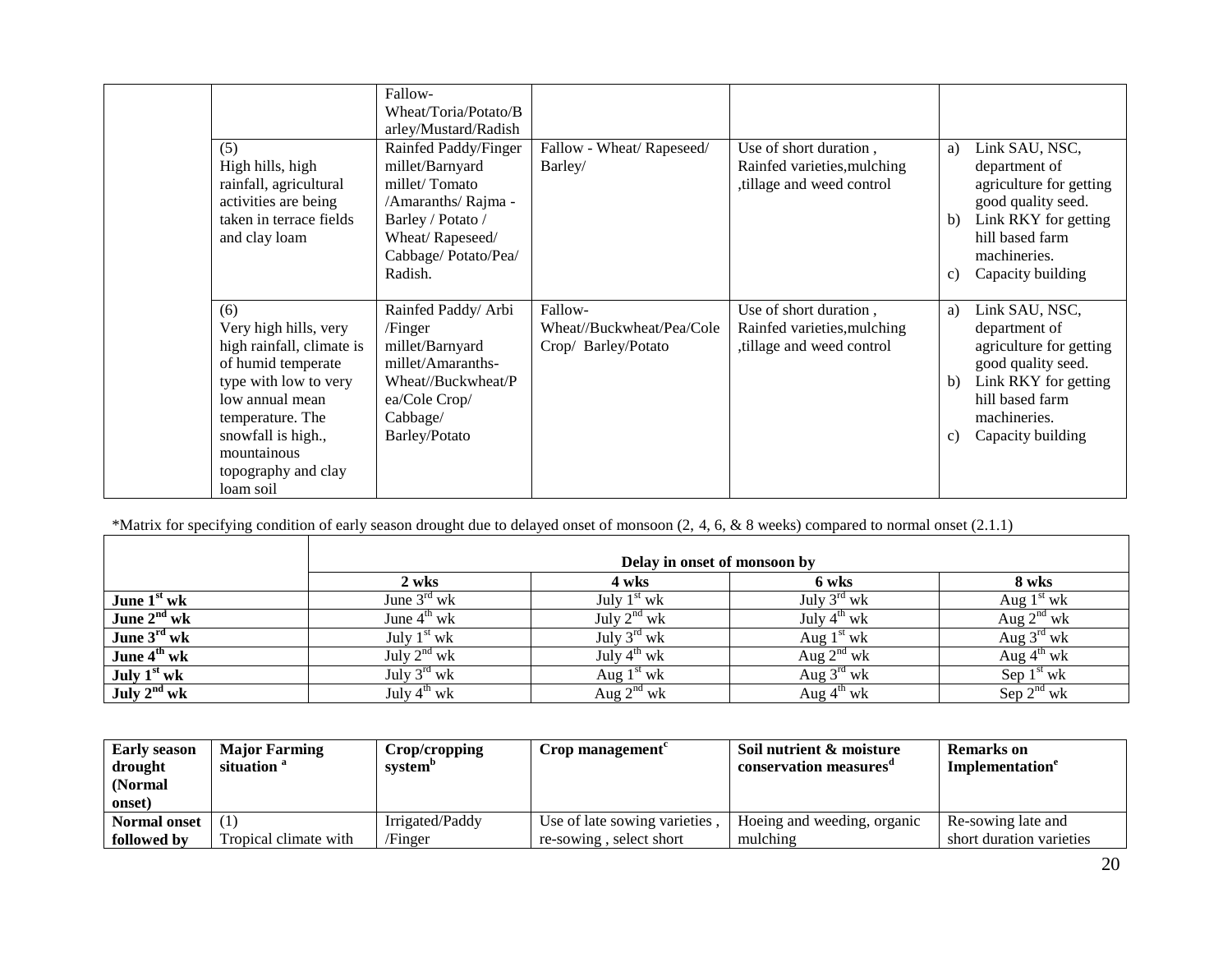| $15-20$ days | moderately high                     | millet/Barnyard       | duration varieties/gap filling |                             | and use moisture         |
|--------------|-------------------------------------|-----------------------|--------------------------------|-----------------------------|--------------------------|
| dry spell    | temperature $(18-30^0 \text{ C})$ , | millet/Maize-         | and keep lesser spacing        |                             | conservation practices.  |
| after sowing | medium rainfall, low                | Wheat/Toria/Wheat+    | between the plant              |                             |                          |
| leading to   | humidity, Irrigated                 | Toria/Potato/Onion/G  |                                |                             |                          |
| poor         | Valley/low hill, High               | arlic/Barley          |                                |                             |                          |
| germination/ | rainfall and Alluvial               | Tomato/Brinjal,/Chill |                                |                             |                          |
| crop stand   | sandy soil, in nature               | ies-Wheat/Barley      |                                |                             |                          |
| etc.         |                                     | /Toria/Potato/Onion/  |                                |                             |                          |
|              |                                     | Garlic                |                                |                             |                          |
|              | (2)                                 | Rainfed Paddy /       | Use of late sowing varieties,  | Hoeing and weeding, organic | Re-sowing late and       |
|              | Rainfed valley/Low                  | Finger millet /       | re-sowing, select short        | mulching                    | short duration varieties |
|              | hill, undulating                    | Barnyard millet /     | duration varieties/gap filling |                             | and use moisture         |
|              | topography, Moderate                | Maize /Black Gram     | and keep lesser spacing        |                             | conservation practices   |
|              | rainfall and Silty sandy            | /Red Gram/Horse       | between the plant              |                             |                          |
|              | soil                                | Gram/Frenchbean,-     |                                |                             |                          |
|              |                                     | Wheat/Toria/Potato/B  |                                |                             |                          |
|              |                                     | arley/                |                                |                             |                          |
|              |                                     | Rai,/Lentil/Buckwhea  |                                |                             |                          |
|              |                                     |                       |                                |                             |                          |
|              |                                     | Rainfed Paddy /       |                                |                             |                          |
|              |                                     | Finger millet /       |                                |                             |                          |
|              |                                     | Barnyard millet /     |                                |                             |                          |
|              |                                     | Maize-Fallow-         |                                |                             |                          |
|              |                                     | Rainfed Paddy /       |                                |                             |                          |
|              |                                     | Finger millet /       |                                |                             |                          |
|              |                                     | Barnyard millet /     |                                |                             |                          |
|              |                                     | Maize                 |                                |                             |                          |
|              |                                     | Fallow-               |                                |                             |                          |
|              |                                     | Wheat/Toria/Potato/B  |                                |                             |                          |
|              |                                     | arley                 |                                |                             |                          |
|              | (3)                                 | Finger Millet/        | Use of late sowing varieties,  | Hoeing and weeding, organic | Re-sowing late and       |
|              | South facing mid                    | Barnyard Millet/      | re-sowing, select short        | mulching                    | short duration varieties |
|              | hills, low rainfall, dry            | Maize/Tomato          | duration varieties/gap filling |                             | and use moisture         |
|              | receiving maimum                    | Amaranths/            | and keep lesser spacing        |                             | conservation practices   |
|              | sunlight, agricultural              | Sesamum/Soybean-      | between the plant              |                             |                          |
|              | activities are being                | Barley/ Lentil &      |                                |                             |                          |
|              | taken in terrace fields             | Mustard/              |                                |                             |                          |
|              | and this situation is               | Wheat/Toria/Potato/   |                                |                             |                          |
|              | mostly dry due to high              | Radish                |                                |                             |                          |
|              | duration & intensity of             |                       |                                |                             |                          |
|              | sunlight and silty sandy            | Horse gram/ Urd/      |                                |                             |                          |
|              | soil                                | Arhar+Barnyard        |                                |                             |                          |
|              |                                     |                       |                                |                             |                          |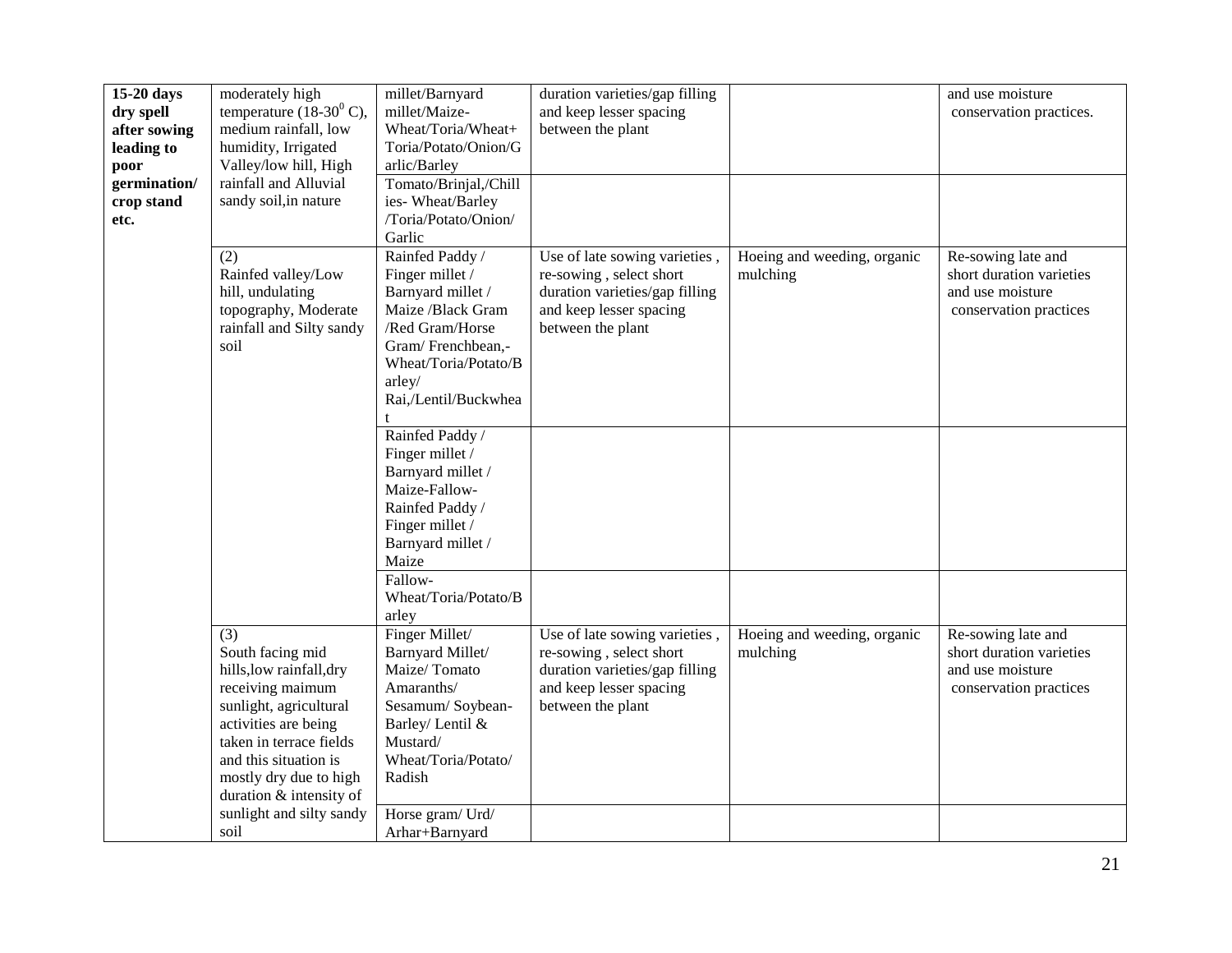|                         | Millet                    |                                |                             |                          |
|-------------------------|---------------------------|--------------------------------|-----------------------------|--------------------------|
|                         | Rainfed Horse             |                                |                             |                          |
|                         | gram/Urd-                 |                                |                             |                          |
|                         | Wheat/Barley              |                                |                             |                          |
|                         | Finger Millet/            |                                |                             |                          |
|                         | Barnyard Millet/          |                                |                             |                          |
|                         | Maize/Tomato              |                                |                             |                          |
|                         | Amaranths/                |                                |                             |                          |
|                         | Sesamum/Soybean-          |                                |                             |                          |
|                         | Fallow-Finger             |                                |                             |                          |
|                         | Millet/Barnyard           |                                |                             |                          |
|                         | Millet/Maize/             |                                |                             |                          |
|                         | Tomato Amaranths/         |                                |                             |                          |
|                         | Sesamum/Soybean           |                                |                             |                          |
|                         |                           |                                |                             |                          |
|                         |                           |                                |                             |                          |
| $\overline{(4)}$        | <b>Irrigated Paddy</b>    | Use of late sowing varieties,  | Hoeing and weeding, organic | Re-sowing late and       |
| North facing mid        | /Rainfed                  | re-sowing, select short        | mulching                    | short duration varieties |
| hiolls, moderate        | Paddy/Finger              | duration varieties/gap filling |                             | and use moisture         |
| rainfall, agricultural  | millet/Finger millet+(    | and keep lesser spacing        |                             | conservation practices   |
| activities are being    | Horse gram/ Urd/          | between the plant              |                             |                          |
| taken in terrace fields | Arhar) /Barnyard          |                                |                             |                          |
| and this situation is   | $millet_{+}$              |                                |                             |                          |
| comparatively cool &    | (Gahat/Urd/Arhar)         |                                |                             |                          |
| moist due to less       | /Maize/ Amaranths/        |                                |                             |                          |
| intensity of sunlight   | Sesamum/Tomato -          |                                |                             |                          |
| and more number of      | Wheat/Toria/Potato/B      |                                |                             |                          |
| perennial springs and   | arley/Mustard/Radish      |                                |                             |                          |
| silty sandy soil        | Rainfed Horse             |                                |                             |                          |
|                         | gram/Urd/Soyabean-        |                                |                             |                          |
|                         | Wheat/Barley              |                                |                             |                          |
|                         | Rainfed Paddy/Finger      |                                |                             |                          |
|                         | millet/Finger millet+(    |                                |                             |                          |
|                         | Horse gram/               |                                |                             |                          |
|                         | Urd/Arhar) /Barnyard      |                                |                             |                          |
|                         | millet <sub>+</sub> Horse |                                |                             |                          |
|                         | gram/Urd/Arhar)           |                                |                             |                          |
|                         | Maize/ Amaranths/         |                                |                             |                          |
|                         | Sesamum/Tomato-           |                                |                             |                          |
|                         | Fallow-Rainfed            |                                |                             |                          |
|                         | Paddy/Finger              |                                |                             |                          |
|                         | millet/Finger millet+(    |                                |                             |                          |
|                         |                           |                                |                             |                          |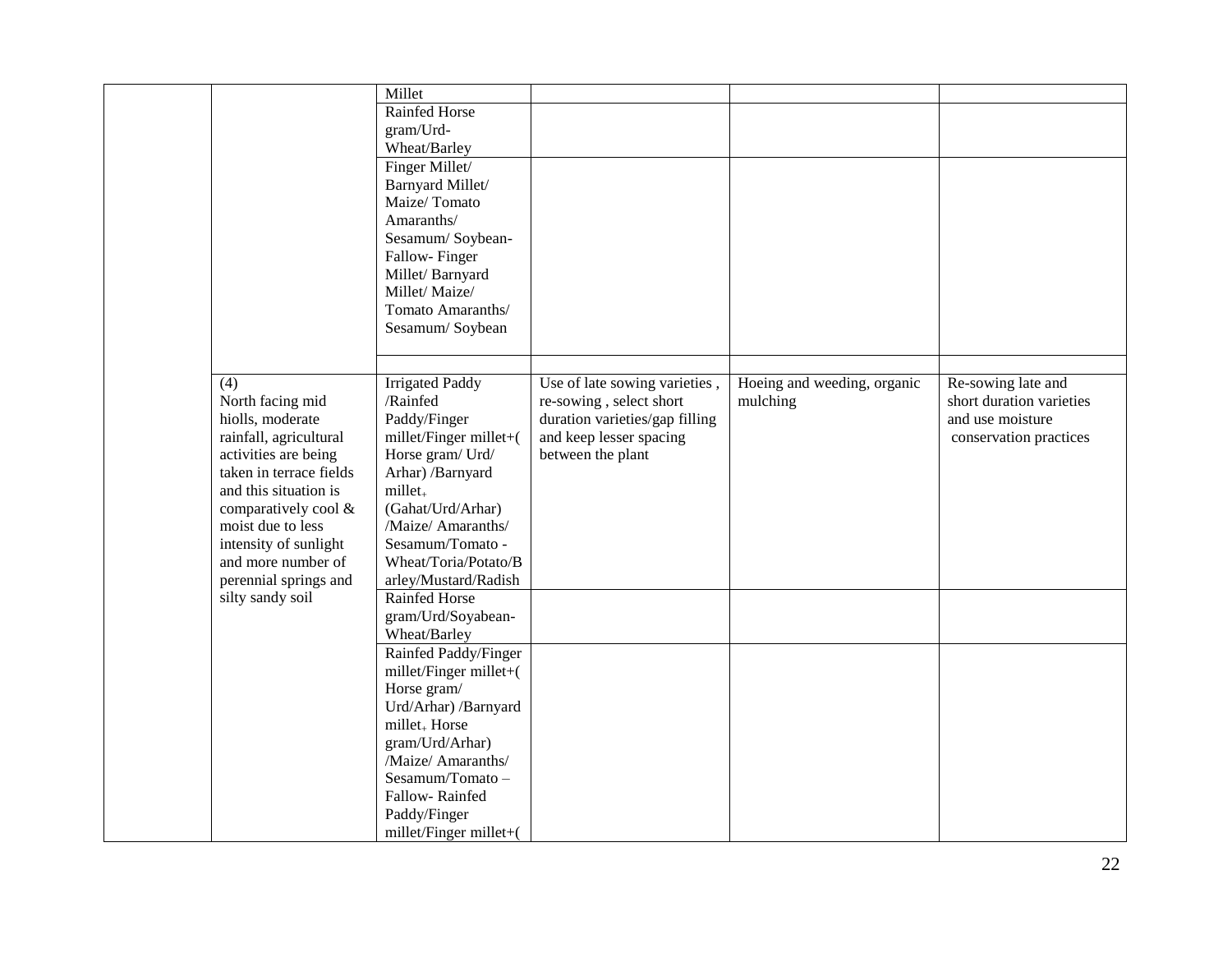|                                                                                                                                                                                                                          | Horse gram, Urd,<br>Arhar) /Barnyard<br>millet <sub>+</sub> Horse<br>gram/Urd/Arhar)<br>Maize/Amaranths/<br>Sesamum/Tomato<br>Fallow-<br>Wheat/Toria/Potato/B<br>arley/Mustard/Radish |                                                                                                                                            |                                         |                                                                                              |
|--------------------------------------------------------------------------------------------------------------------------------------------------------------------------------------------------------------------------|---------------------------------------------------------------------------------------------------------------------------------------------------------------------------------------|--------------------------------------------------------------------------------------------------------------------------------------------|-----------------------------------------|----------------------------------------------------------------------------------------------|
| (5)<br>High hills, high<br>rainfall, agricultural<br>activities are being<br>taken in terrace fields<br>and clay loam                                                                                                    | Rainfed Paddy/Finger<br>millet/Sanwa/<br>Tomato /Amaranths/<br>Rajma -Barley /<br>Potato / Wheat/<br>Rapeseed/Cabbage/<br>Potato/Pea/ Radish.                                         | Use of late sowing varieties,<br>re-sowing, select short<br>duration varieties/gap filling<br>and keep lesser spacing<br>between the plant | Hoeing and weeding, organic<br>mulching | Re-sowing late and<br>short duration varieties<br>and use moisture<br>conservation practices |
| (6)<br>Very high hills, very<br>high rainfall, climate is<br>of humid temperate<br>type with low to very<br>low annual mean<br>temperature. The<br>snowfall is high.,<br>mountainous<br>topography and clay<br>loam soil | Rainfed Paddy/ Arbi<br>/Finger<br>millet/Barnyard<br>millet/Amaranths-<br>Wheat//Buckwheat/P<br>ea/Cole Crop/<br>Cabbage/<br>Barley/Potato                                            | Use of late sowing varieties,<br>re-sowing, select short<br>duration varieties/gap filling<br>and keep lesser spacing<br>between the plant | Hoeing and weeding, organic<br>mulching | Re-sowing late and<br>short duration varieties<br>and use moisture<br>conservation practices |

| Mid season<br>drought<br>(long dry<br>spell,<br>consecutive 2<br>weeks<br>rainless $(>2.5$<br>mm) period) | <b>Major Farming</b><br>situation <sup>a</sup> | Crop/cropping<br>system <sup>o</sup> | Crop management           | Soil nutrient & moisture<br>conservation measures <sup>a</sup> | <b>Remarks</b> on<br>Implementation <sup>e</sup> |
|-----------------------------------------------------------------------------------------------------------|------------------------------------------------|--------------------------------------|---------------------------|----------------------------------------------------------------|--------------------------------------------------|
| At vegetative                                                                                             | (1)                                            | Irrigated/Paddy                      | Mid season correction     | Hoeing and weeding, organic                                    | Link SAU, NSC,<br>a)                             |
| stage                                                                                                     | Tropical climate with                          | /Finger                              | (thinning with in the row | mulching, windbreak and                                        | department of                                    |
|                                                                                                           | moderately high                                | millet/Barnyard                      | and between the row       | shelterbelts                                                   | agriculture for getting                          |
|                                                                                                           | temperature $(18-30^0)$                        | millet/Maize-                        | (remove every third row). |                                                                | good quality seed.                               |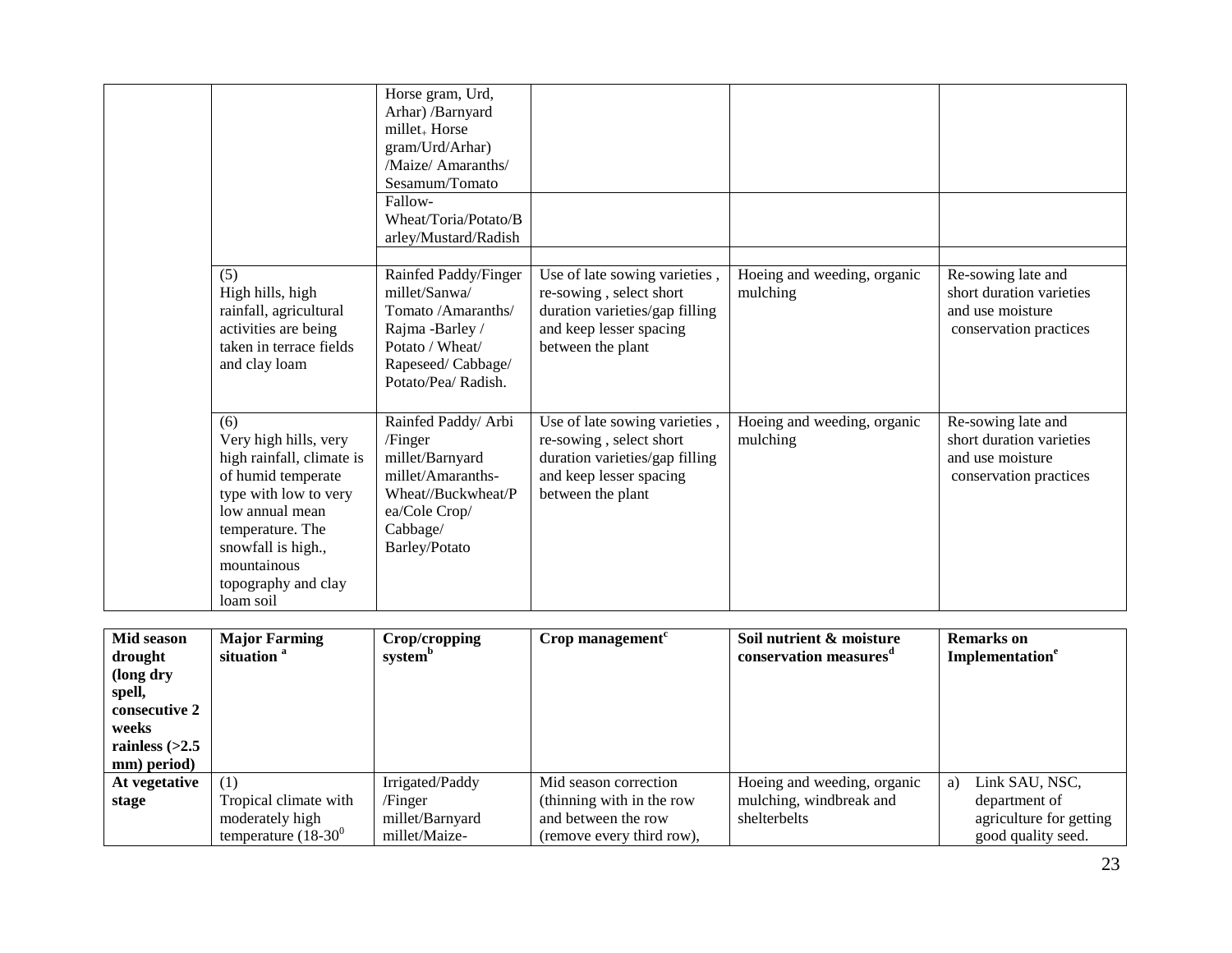| C), medium rainfall,<br>low humidity, Irrigated<br>Valley/low hill, High<br>rainfall and Alluvial<br>sandy soil, in nature<br>(2)<br>Rainfed valley/Low<br>hill, undulating<br>topography, Moderate                                                                     | Wheat/Toria/Wheat+<br>Toria/Potato/Onion/G<br>arlic/Barley<br>Tomato/Brinjal,/Chilli<br>es- Wheat/Barley<br>/Toria/Potato/Onion/<br>Garlic<br>Rainfed Paddy /<br>Finger millet /<br>Barnyard millet /<br>Maize /Black Gram                                                                 | praying of 2% urea and<br>recommended concentration<br>of other plant nutrient to<br>take the advantage of<br>favorable conditions,<br>ratooning of drought<br>affected crops if subsequent<br>rain is possible and use of<br>anti-transpirant<br>Mid season correction<br>(thinning with in the row<br>and between the row<br>(remove every third row), | Hoeing and weeding, organic<br>mulching, windbreak and<br>shelterbelts | b)<br>c) | Link RKY for getting<br>hill based farm<br>machineries.<br>Capacity building |
|-------------------------------------------------------------------------------------------------------------------------------------------------------------------------------------------------------------------------------------------------------------------------|--------------------------------------------------------------------------------------------------------------------------------------------------------------------------------------------------------------------------------------------------------------------------------------------|----------------------------------------------------------------------------------------------------------------------------------------------------------------------------------------------------------------------------------------------------------------------------------------------------------------------------------------------------------|------------------------------------------------------------------------|----------|------------------------------------------------------------------------------|
| rainfall and Silty sandy<br>soil                                                                                                                                                                                                                                        | /Red Gram/Horse<br>Gram/Frenchbean,-<br>Wheat/Toria/Potato/B<br>arley/<br>Rai,/Lentil/Buckwhea<br>Rainfed Paddy /<br>Finger millet /<br>Barnyard millet /<br>Maize-Fallow-<br>Rainfed Paddy /<br>Finger millet /<br>Barnyard millet /<br>Maize<br>Fallow-<br>Wheat/Toria/Potato/B<br>arley | praying of 2% urea and<br>recommended concentration<br>of other plant nutrient to<br>take the advantage of<br>favorable conditions,<br>ratooning of drought<br>affected crops if subsequent<br>rain is possible and use of<br>antitranspirant                                                                                                            |                                                                        |          |                                                                              |
| (3)<br>South facing mid<br>hills, low rainfall, dry<br>receiving maximum<br>sunlight, agricultural<br>activities are being<br>taken in terrace fields<br>and this situation is<br>mostly dry due to high<br>duration & intensity of<br>sunlight and silty<br>sandy soil | Finger Millet/<br>Barnyard Millet/<br>Maize/Tomato<br>Amaranths/<br>Sesamum/Soybean-<br>Barley/ Lentil &<br>Mustard/<br>Wheat/Toria/Potato/<br>Radish<br>Horse gram/ Urd/<br>Arhar+Barnyard                                                                                                | Mid season correction<br>(thinning with in the row<br>and between the row<br>(remove every third row),<br>praying of 2% urea and<br>recommended concentration<br>of other plant nutrient to<br>take the advantage of<br>favorable conditions,<br>ratooning of drought<br>affected crops if subsequent<br>rain is possible and use of                     | Hoeing and weeding, organic<br>mulching, windbreak and<br>shelterbelts |          |                                                                              |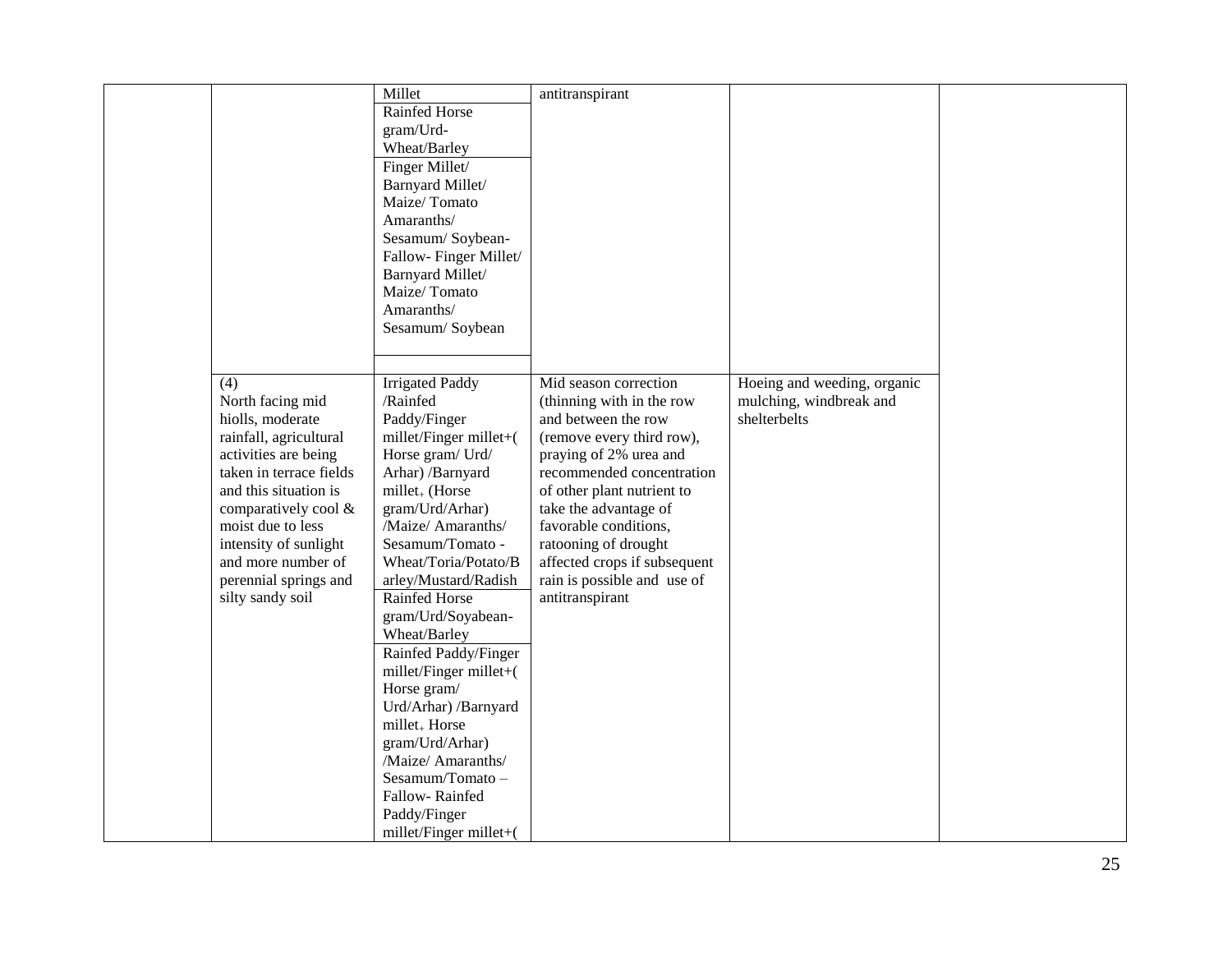|                                              |                                                                                                                                                                                                                          | Horse gram, Urd,<br>Arhar) /Barnyard<br>millet <sub>+</sub> Horse<br>gram/Urd/Arhar)<br>/Maize/ Amaranths/<br>Sesamum/Tomato<br>Fallow-<br>Wheat/Toria/Potato/B<br>arley/Mustard/Radish |                                                                                                                                                                                                                                                                                                                                                         |              |                                                                      |                                                  |
|----------------------------------------------|--------------------------------------------------------------------------------------------------------------------------------------------------------------------------------------------------------------------------|-----------------------------------------------------------------------------------------------------------------------------------------------------------------------------------------|---------------------------------------------------------------------------------------------------------------------------------------------------------------------------------------------------------------------------------------------------------------------------------------------------------------------------------------------------------|--------------|----------------------------------------------------------------------|--------------------------------------------------|
|                                              | (5)<br>High hills, high<br>rainfall, agricultural<br>activities are being<br>taken in terrace fields<br>and clay loam                                                                                                    | Rainfed Paddy/Finger<br>millet/Sanwa/Tomato<br>/Amaranths/ Rajma -<br>Barley / Potato /<br>Wheat/Rapeseed/<br>Cabbage/Potato/Pea/<br>Radish.                                            | Mid season correction<br>(thinning with in the row<br>and between the row<br>(remove every third row),<br>praying of 2% urea and<br>recommended concentration<br>of other plant nutrient to<br>take the advantage of<br>favorable conditions,<br>ratooning of drought<br>affected crops if subsequent<br>rain is possible and use of<br>antitranspirant | shelterbelts | Hoeing and weeding, organic<br>mulching, windbreak and               |                                                  |
|                                              | (6)<br>Very high hills, very<br>high rainfall, climate is<br>of humid temperate<br>type with low to very<br>low annual mean<br>temperature. The<br>snowfall is high.,<br>mountainous<br>topography and clay<br>loam soil | Rainfed Paddy/ Arbi<br>/Finger<br>millet/Barnyard<br>millet/Amaranths-<br>Wheat//Buckwheat/Pe<br>a/Cole Crop/<br>Cabbage/<br>Barley/Potato                                              | Mid season correction<br>(thinning with in the row<br>and between the row<br>(remove every third row),<br>praying of 2% urea and<br>recommended concentration<br>of other plant nutrient to<br>take the advantage of<br>favorable conditions,<br>ratooning of drought<br>affected crops if subsequent<br>rain is possible and use of<br>antitranspirant | shelterbelts | Hoeing and weeding, organic<br>mulching, windbreak and               |                                                  |
| <b>Condition</b>                             |                                                                                                                                                                                                                          |                                                                                                                                                                                         |                                                                                                                                                                                                                                                                                                                                                         |              |                                                                      |                                                  |
| Mid season<br>drought<br>(long dry<br>spell) |                                                                                                                                                                                                                          | Crop/cropping<br>systemb                                                                                                                                                                | Crop management $c$                                                                                                                                                                                                                                                                                                                                     |              | Soil nutrient &<br>moisture<br>conservation<br>measures <sup>d</sup> | <b>Remarks</b> on<br>Implementation <sup>e</sup> |
| At                                           | (1)                                                                                                                                                                                                                      | Irrigated/Paddy                                                                                                                                                                         | Remove 3-4 basal leaves of the crop in                                                                                                                                                                                                                                                                                                                  |              | Hoeing and                                                           | Link SAU, NSC,<br>a)                             |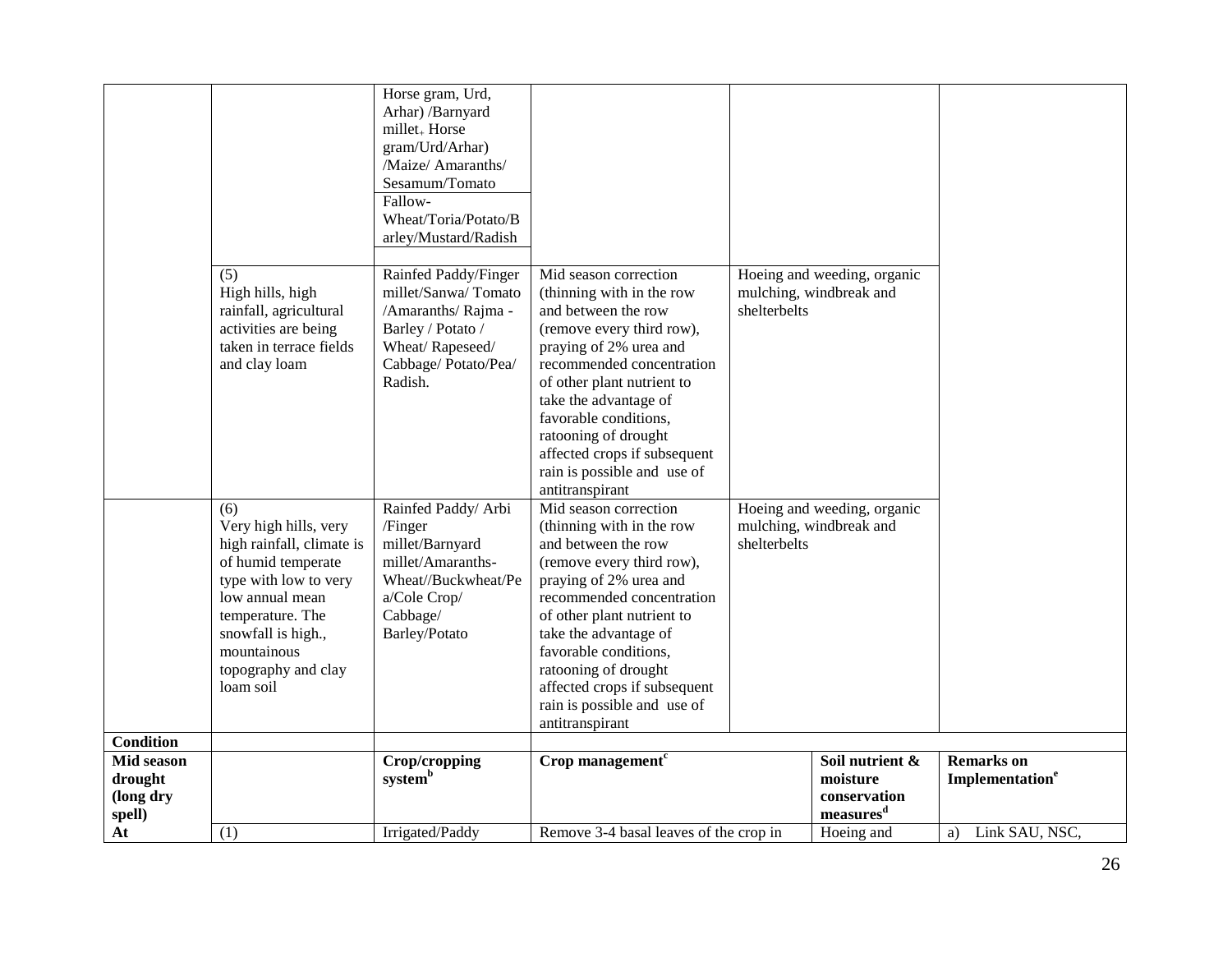| reproductive<br>stage | Tropical climate with<br>moderately high<br>temperature $(18-30^0)$<br>C), medium rainfall,<br>low humidity, Irrigated<br>Valley/low hill, High<br>rainfall and Alluvial<br>sandy soil, in nature                                                        | /Finger<br>millet/Barnyard<br>millet/Maize-<br>Wheat/Toria/Wheat+<br>Toria/Potato/Onion/G<br>arlic/Barley<br>Tomato/Brinjal,/Chilli<br>es- Wheat/Barley<br>/Toria/Potato/Onion/<br>Garlic                                                                                                                                                                                  | case of early stoppage of rain, ), spraying<br>of 2% urea and recommended<br>concentration of other plant nutrient to<br>take the advantage of favourable<br>conditions                                           | weeding, organic<br>mulching, use of<br>windbreak and<br>shelterbelts,<br>water harvesting<br>and its recycling<br>for supplemental<br>irrigation to save<br>the crop,               | department of<br>agriculture for getting<br>good quality seed.<br>Link RKY for getting<br>b)<br>hill based farm<br>machineries.<br>Capacity building<br>c) |
|-----------------------|----------------------------------------------------------------------------------------------------------------------------------------------------------------------------------------------------------------------------------------------------------|----------------------------------------------------------------------------------------------------------------------------------------------------------------------------------------------------------------------------------------------------------------------------------------------------------------------------------------------------------------------------|-------------------------------------------------------------------------------------------------------------------------------------------------------------------------------------------------------------------|--------------------------------------------------------------------------------------------------------------------------------------------------------------------------------------|------------------------------------------------------------------------------------------------------------------------------------------------------------|
|                       | (2)<br>Rainfed valley/Low<br>hill, undulating<br>topography, Moderate<br>rainfall and Silty sandy<br>soil                                                                                                                                                | Rainfed Paddy /<br>Finger millet /<br>Barnyard millet /<br>Maize /Black Gram<br>/Red Gram/Horse<br>Gram/Frenchbean,-<br>Wheat/Toria/Potato/B<br>arley/<br>Rai,/Lentil/Buckwhea<br>Rainfed Paddy /<br>Finger millet /<br>Barnyard millet /<br>Maize-Fallow-<br>Rainfed Paddy /<br>Finger millet /<br>Barnyard millet /<br>Maize<br>Fallow-<br>Wheat/Toria/Potato/B<br>arley | Remove 3-4 basal leaves of the crop in<br>case of early stoppage of rain, ), spraying<br>of 2% urea and recommended<br>concentration of other plant nutrient to<br>take the advantage of favourable<br>conditions | Hoeing and<br>weeding, organic<br>mulching, use of<br>windbreak and<br>shelterbelts,<br>water harvesting<br>and its recycling<br>for supplemental<br>irrigation to save<br>the crop, |                                                                                                                                                            |
|                       | (3)<br>South facing mid<br>hills, low rainfall, dry<br>receiving maimum<br>sunlight, agricultural<br>activities are being<br>taken in terrace fields<br>and this situation is<br>mostly dry due to high<br>duration & intensity of<br>sunlight and silty | Finger Millet/<br>Barnyard Millet/<br>Maize/Tomato<br>Amaranths/<br>Sesamum/Soybean-<br>Barley/ Lentil &<br>Mustard/<br>Wheat/Toria/Potato/<br>Radish<br>Horse gram/ Urd/                                                                                                                                                                                                  | Remove 3-4 basal leaves of the crop in<br>case of early stoppage of rain, ), spraying<br>of 2% urea and recommended<br>concentration of other plant nutrient to<br>take the advantage of favourable<br>conditions | Hoeing and<br>weeding, organic<br>mulching, use of<br>windbreak and<br>shelterbelts,<br>water harvesting<br>and its recycling<br>for supplemental<br>irrigation to save<br>the crop, |                                                                                                                                                            |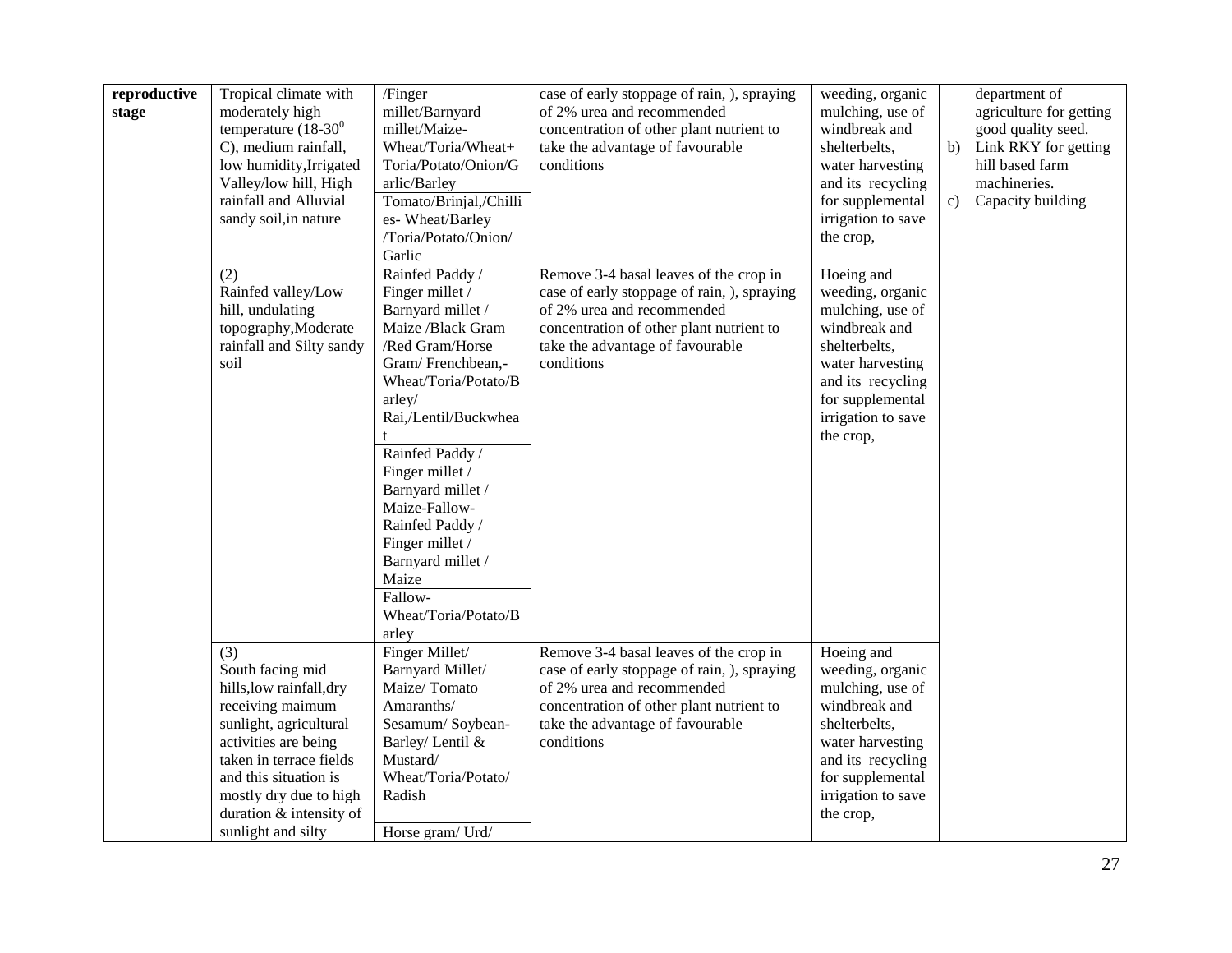| sandy soil              | Arhar+Barnyard             |                                             |                    |  |
|-------------------------|----------------------------|---------------------------------------------|--------------------|--|
|                         | Millet                     |                                             |                    |  |
|                         | Rainfed Horse              |                                             |                    |  |
|                         | gram/Urd-                  |                                             |                    |  |
|                         | Wheat/Barley               |                                             |                    |  |
|                         | Finger Millet/             |                                             |                    |  |
|                         | Barnyard Millet/           |                                             |                    |  |
|                         | Maize/Tomato               |                                             |                    |  |
|                         | Amaranths/                 |                                             |                    |  |
|                         | Sesamum/Soybean-           |                                             |                    |  |
|                         | Fallow-Finger Millet/      |                                             |                    |  |
|                         | Barnyard Millet/           |                                             |                    |  |
|                         | Maize/Tomato               |                                             |                    |  |
|                         | Amaranths/                 |                                             |                    |  |
|                         | Sesamum/Soybean            |                                             |                    |  |
|                         |                            |                                             |                    |  |
| (4)                     | <b>Irrigated Paddy</b>     | Remove 3-4 basal leaves of the crop in      | Hoeing and         |  |
| North facing mid        | /Rainfed                   | case of early stoppage of rain, ), spraying | weeding, organic   |  |
| hiolls, moderate        | Paddy/Finger               | of 2% urea and recommended                  | mulching, use of   |  |
| rainfall, agricultural  | millet/Finger millet+(     | concentration of other plant nutrient to    | windbreak and      |  |
| activities are being    | Horse gram/ Urd/           | take the advantage of favourable            | shelterbelts,      |  |
| taken in terrace fields | Arhar) /Barnyard           | conditions                                  | water harvesting   |  |
| and this situation is   | millet <sub>+</sub> (Horse |                                             | and its recycling  |  |
| comparatively cool &    | gram/Urd/Arhar)            |                                             | for supplemental   |  |
| moist due to less       | /Maize/ Amaranths/         |                                             | irrigation to save |  |
| intensity of sunlight   | Sesamum/Tomato -           |                                             | the crop,          |  |
| and more number of      | Wheat/Toria/Potato/B       |                                             |                    |  |
| perennial springs and   | arley/Mustard/Radish       |                                             |                    |  |
| silty sandy soil        | <b>Rainfed Horse</b>       |                                             |                    |  |
|                         | gram/Urd/Soyabean-         |                                             |                    |  |
|                         | Wheat/Barley               |                                             |                    |  |
|                         | Rainfed Paddy/Finger       |                                             |                    |  |
|                         | millet/Finger millet+(     |                                             |                    |  |
|                         | Horse gram/                |                                             |                    |  |
|                         | Urd/Arhar) /Barnyard       |                                             |                    |  |
|                         | millet <sub>+</sub> Horse  |                                             |                    |  |
|                         | gram/Urd/Arhar)            |                                             |                    |  |
|                         | /Maize/ Amaranths/         |                                             |                    |  |
|                         | Sesamum/Tomato-            |                                             |                    |  |
|                         | Fallow-Rainfed             |                                             |                    |  |
|                         | Paddy/Finger               |                                             |                    |  |
|                         | millet/Finger millet+(     |                                             |                    |  |
|                         |                            |                                             |                    |  |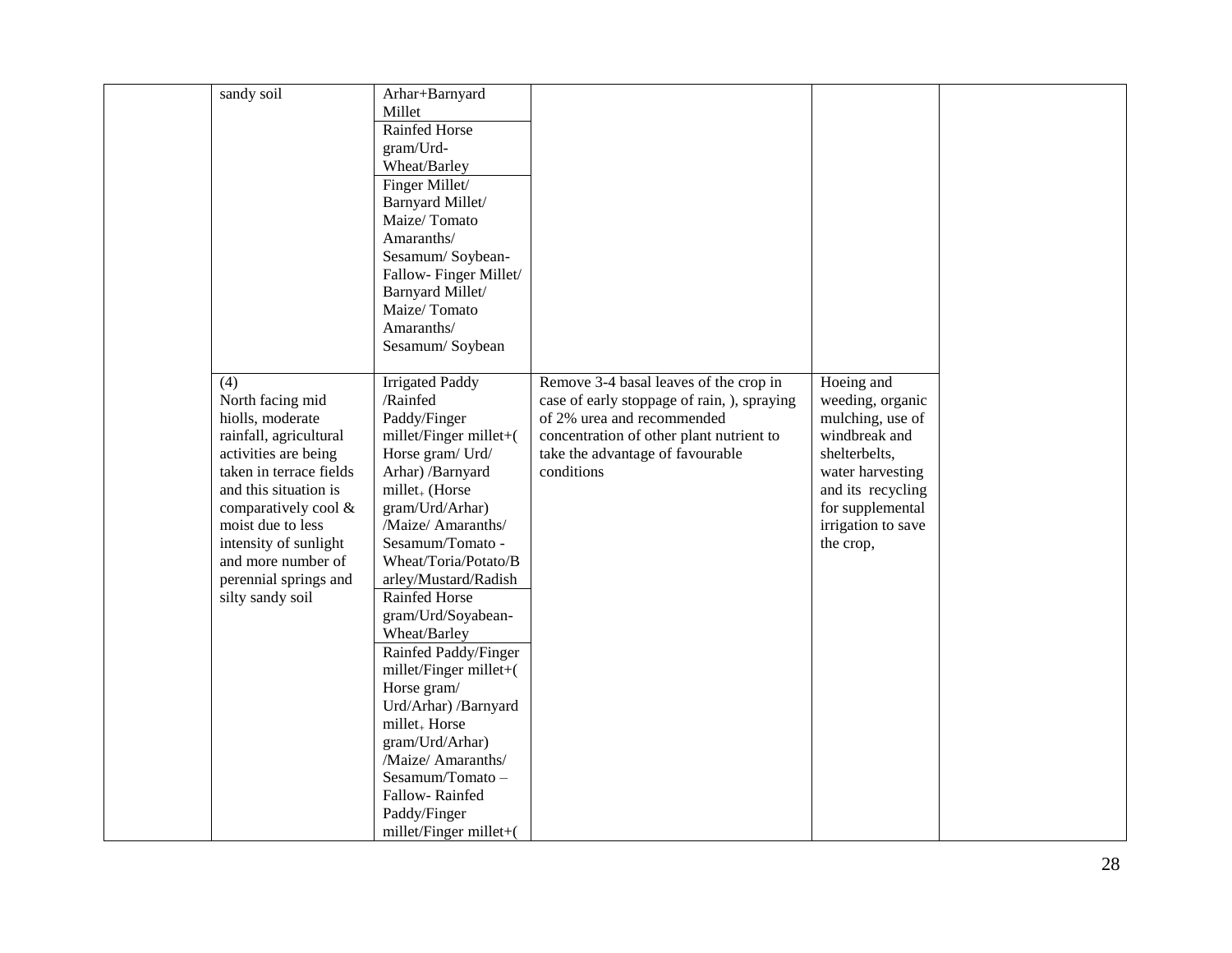| (5)              | High hills, high<br>rainfall, agricultural<br>activities are being<br>taken in terrace fields<br>and clay loam                                                                                       | Horse gram, Urd,<br>Arhar) /Barnyard<br>millet <sub>+</sub> Horse<br>gram/Urd/Arhar)<br>/Maize/ Amaranths/<br>Sesamum/Tomato<br>Fallow-<br>Wheat/Toria/Potato/B<br>arley/Mustard/Radish<br>Rainfed Paddy/Finger<br>millet/Sanwa/Tomato<br>/Amaranths/ Rajma -<br>Barley / Potato /<br>Wheat/Rapeseed/<br>Cabbage/Potato/Pea/<br>Radish. | Remove 3-4 basal leaves of the crop in<br>case of early stoppage of rain, ), spraying<br>of 2% urea and recommended<br>concentration of other plant nutrient to<br>take the advantage of favourable<br>conditions | Hoeing and<br>weeding, organic<br>mulching, use of<br>windbreak and<br>shelterbelts,<br>water harvesting<br>and its recycling<br>for supplemental<br>irrigation to save<br>the crop, |
|------------------|------------------------------------------------------------------------------------------------------------------------------------------------------------------------------------------------------|-----------------------------------------------------------------------------------------------------------------------------------------------------------------------------------------------------------------------------------------------------------------------------------------------------------------------------------------|-------------------------------------------------------------------------------------------------------------------------------------------------------------------------------------------------------------------|--------------------------------------------------------------------------------------------------------------------------------------------------------------------------------------|
| (6)<br>loam soil | Very high hills, very<br>high rainfall, climate is<br>of humid temperate<br>type with low to very<br>low annual mean<br>temperature. The<br>snowfall is high.,<br>mountainous<br>topography and clay | Rainfed Paddy/ Arbi<br>/Finger<br>millet/Barnyard<br>millet/Amaranths-<br>Wheat//Buckwheat/Pe<br>a/Cole Crop/<br>Cabbage/<br>Barley/Potato                                                                                                                                                                                              | Remove 3-4 basal leaves of the crop in<br>case of early stoppage of rain, ), spraying<br>of 2% urea and recommended<br>concentration of other plant nutrient to<br>take the advantage of favourable<br>conditions | Hoeing and<br>weeding, organic<br>mulching, use of<br>windbreak and<br>shelterbelts,<br>water harvesting<br>and its recycling<br>for supplemental<br>irrigation to save<br>the crop, |

| <b>Terminal</b> | <b>Major Farming</b>    | Crop/cropping         | Crop management <sup><math>c</math></sup>   | Rabi Crop             | <b>Remarks</b> on                    |
|-----------------|-------------------------|-----------------------|---------------------------------------------|-----------------------|--------------------------------------|
| drought         | situation <sup>a</sup>  | system <sup>"</sup>   |                                             | planning <sup>"</sup> | Implementation <sup>e</sup>          |
|                 |                         | Irrigated/Paddy       | Remove 3-4 basal leaves of the crop in      | Early sowing          | Link SAU, NSC,<br>a)                 |
|                 | Tropical climate with   | /Finger               | case of early stoppage of rain, harvesting  | and use of short      | department of                        |
|                 | moderately high         | millet/Barnyard       | at physiological maturity stage if there is | duration and          | agriculture for getting              |
|                 | temperature $(18-30^0)$ | millet/Maize-         | moisture stress at very late stage          | drought resistant     | good quality seed.                   |
|                 | C), medium rainfall,    | Wheat/Toria/Wheat+T   |                                             | varieties, mixed      | Link RKY for getting<br>$\mathbf{b}$ |
|                 | low humidity, Irrigated | oria/Potato/Onion/Gar |                                             | cropping              | hill based farm                      |
|                 | Valley/low hill, High   | lic/Barley            |                                             | (barley+torial)       | machineries.                         |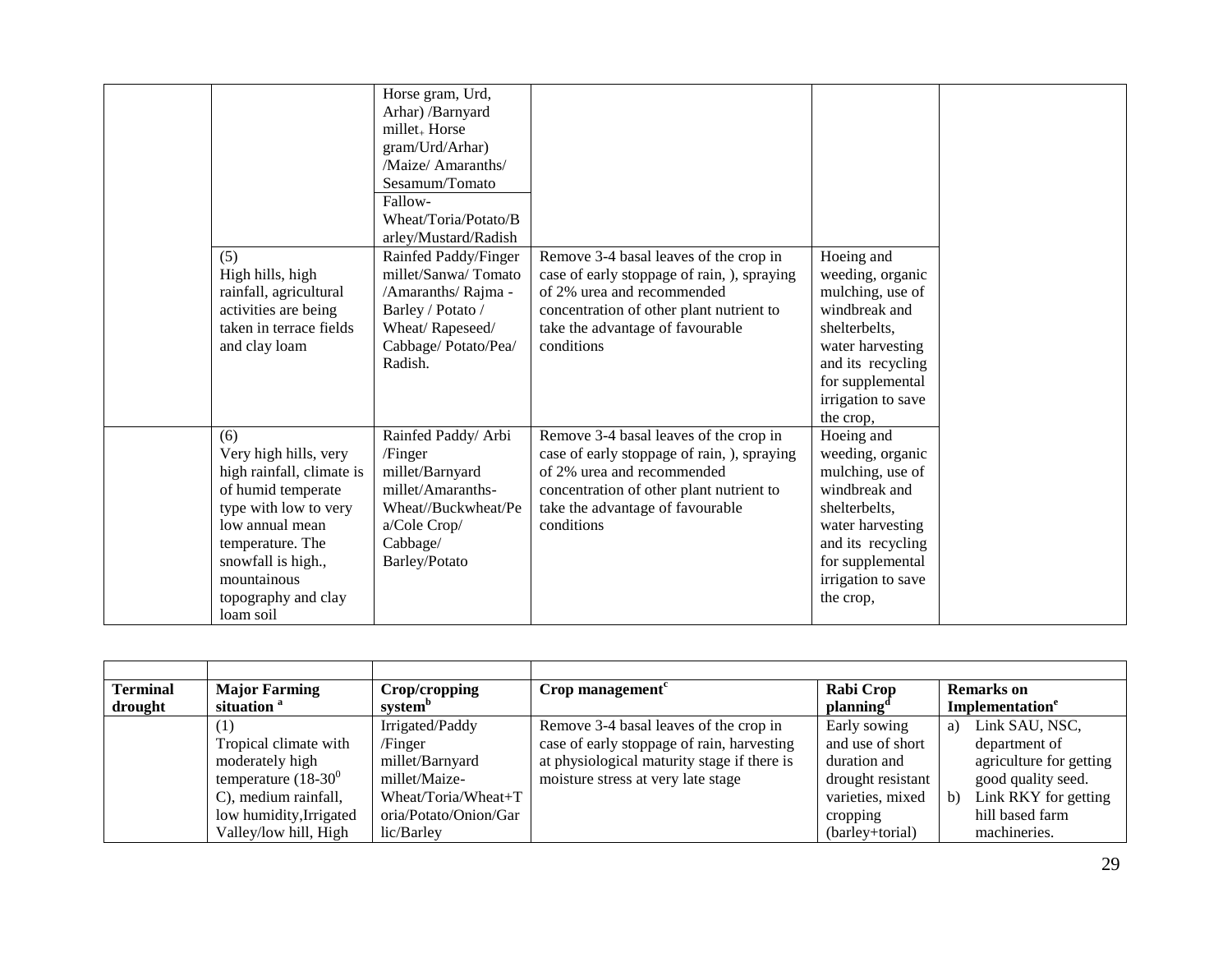| rainfall and Alluvial    | Tomato/Brinjal,/Chilli |                                             | and use of high   | $\mathbf{c}$ | Capacity building |
|--------------------------|------------------------|---------------------------------------------|-------------------|--------------|-------------------|
| sandy soil, in nature    | es-Wheat/Barley        |                                             | seed rate         |              |                   |
|                          | /Toria/Potato/Onion/G  |                                             |                   |              |                   |
|                          | arlic                  |                                             |                   |              |                   |
| (2)                      | Rainfed Paddy /        | Remove 3-4 basal leaves of the crop in      | Early sowing      |              |                   |
| Rainfed valley/Low       | Finger millet /        | case of early stoppage of rain, harvesting  | and use of short  |              |                   |
| hill, undulating         | Barnyard millet /      | at physiological maturity stage if there is | duration and      |              |                   |
| topography, Moderate     | Maize /Black Gram      | moisture stress at very late stage          | drought resistant |              |                   |
| rainfall and Silty sandy | /Red Gram/Horse        |                                             | varieties, mixed  |              |                   |
| soil                     | Gram/Frenchbean,-      |                                             | cropping          |              |                   |
|                          | Wheat/Toria/Potato/B   |                                             | (barley+torial)   |              |                   |
|                          | arley/                 |                                             | and use of high   |              |                   |
|                          | Rai,/Lentil/Buckwheat  |                                             | seed rate         |              |                   |
|                          | Rainfed Paddy /        |                                             |                   |              |                   |
|                          | Finger millet /        |                                             |                   |              |                   |
|                          | Barnyard millet /      |                                             |                   |              |                   |
|                          | Maize-Fallow-          |                                             |                   |              |                   |
|                          | Rainfed Paddy /        |                                             |                   |              |                   |
|                          | Finger millet /        |                                             |                   |              |                   |
|                          | Barnyard millet /      |                                             |                   |              |                   |
|                          | Maize                  |                                             |                   |              |                   |
|                          | Fallow-                |                                             |                   |              |                   |
|                          | Wheat/Toria/Potato/B   |                                             |                   |              |                   |
|                          | arley                  |                                             |                   |              |                   |
| (3)                      | Finger Millet/         | Remove 3-4 basal leaves of the crop in      | Early sowing      |              |                   |
| South facing mid         | Barnyard Millet/       | case of early stoppage of rain, harvesting  | and use of short  |              |                   |
| hills, low rainfall, dry | Maize/Tomato           | at physiological maturity stage if there is | duration and      |              |                   |
| receiving maimum         | Amaranths/ Sesamum/    | moisture stress at very late stage          | drought resistant |              |                   |
| sunlight, agricultural   | Soybean-Barley/        |                                             | varieties, mixed  |              |                   |
| activities are being     | Lentil & Mustard/      |                                             | cropping          |              |                   |
| taken in terrace fields  | Wheat/Toria/Potato/    |                                             | (barley+torial)   |              |                   |
| and this situation is    | Radish                 |                                             | and use of high   |              |                   |
| mostly dry due to high   |                        |                                             | seed rate         |              |                   |
| duration & intensity of  | Horse gram/ Urd/       |                                             |                   |              |                   |
| sunlight and silty sandy | Arhar+Barnyard         |                                             |                   |              |                   |
| soil                     | Millet                 |                                             |                   |              |                   |
|                          | Rainfed Horse          |                                             |                   |              |                   |
|                          | gram/Urd-              |                                             |                   |              |                   |
|                          | Wheat/Barley           |                                             |                   |              |                   |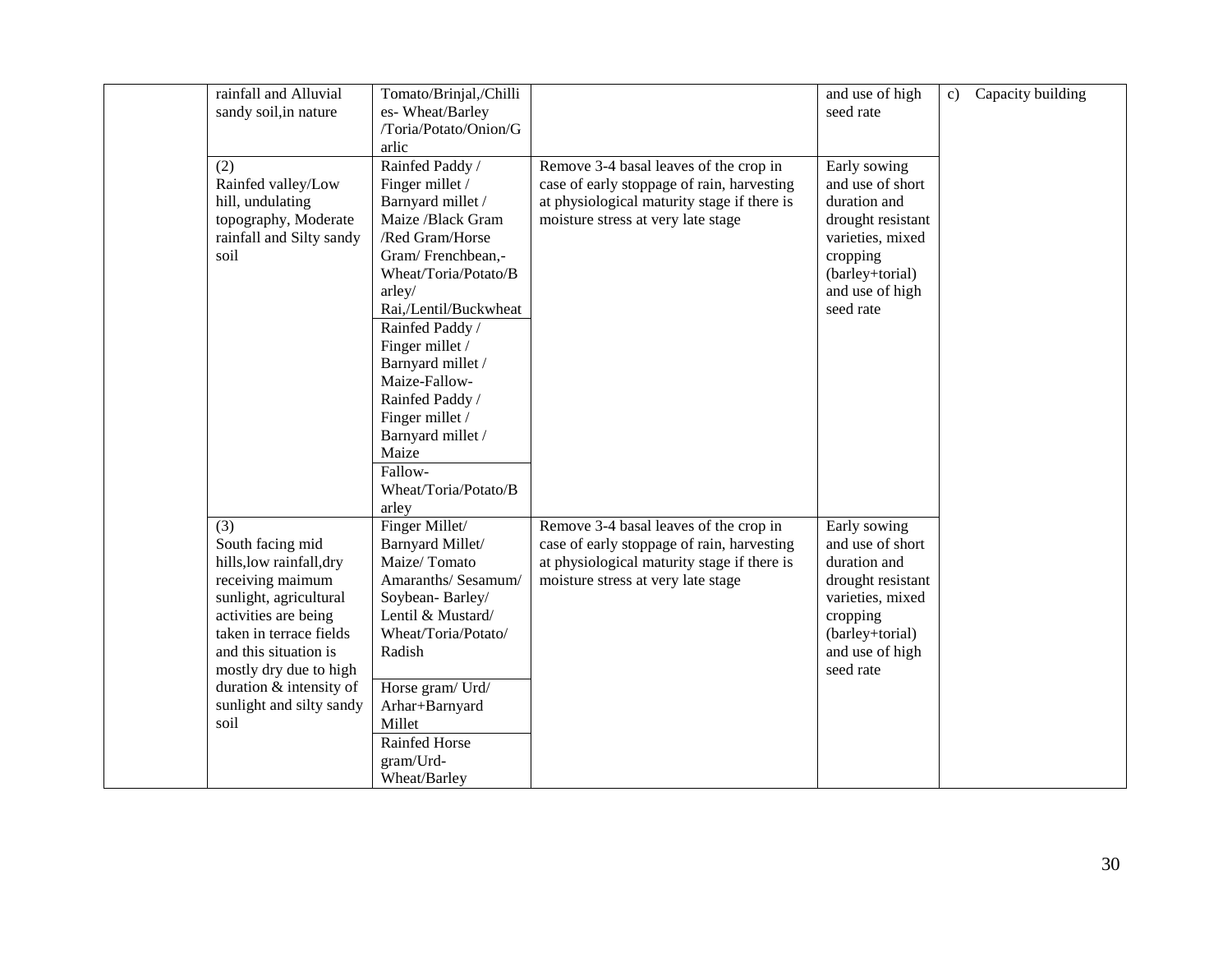|                                                                                                                                                                                                                                                                                            | Finger Millet/<br>Barnyard Millet/<br>Maize/Tomato<br>Amaranths/ Sesamum/<br>Soybean-Fallow-<br>Finger Millet/<br>Barnyard Millet/<br>Maize/Tomato<br>Amaranths/ Sesamum/<br>Soybean                                                                                                                                                                                                                                                                                                                                                                                                                                                                                                              |                                                                                                                                                                           |                                                                                                                                                          |
|--------------------------------------------------------------------------------------------------------------------------------------------------------------------------------------------------------------------------------------------------------------------------------------------|---------------------------------------------------------------------------------------------------------------------------------------------------------------------------------------------------------------------------------------------------------------------------------------------------------------------------------------------------------------------------------------------------------------------------------------------------------------------------------------------------------------------------------------------------------------------------------------------------------------------------------------------------------------------------------------------------|---------------------------------------------------------------------------------------------------------------------------------------------------------------------------|----------------------------------------------------------------------------------------------------------------------------------------------------------|
| (4)<br>North facing mid<br>hiolls, moderate<br>rainfall, agricultural<br>activities are being<br>taken in terrace fields<br>and this situation is<br>comparatively cool &<br>moist due to less<br>intensity of sunlight<br>and more number of<br>perennial springs and<br>silty sandy soil | <b>Irrigated Paddy</b><br>/Rainfed Paddy/Finger<br>millet/Finger millet+(<br>Horse gram/ Urd/<br>Arhar) /Barnyard<br>millet <sub>+</sub> (Horse<br>gram/Urd/Arhar)<br>/Maize/ Amaranths/<br>Sesamum/Tomato -<br>Wheat/Toria/Potato/B<br>arley/Mustard/Radish<br>Rainfed Horse<br>gram/Urd/Soyabean-<br>Wheat/Barley<br>Rainfed Paddy/Finger<br>millet/Finger millet+(<br>Horse gram/<br>Urd/Arhar) /Barnyard<br>millet <sub>+</sub> Horse<br>gram/Urd/Arhar)<br>/Maize/ Amaranths/<br>Sesamum/Tomato-<br>Fallow-Rainfed<br>Paddy/Finger<br>millet/Finger millet+(<br>Horse gram, Urd,<br>Arhar) /Barnyard<br>millet <sub>+</sub> Horse<br>gram/Urd/Arhar)<br>/Maize/ Amaranths/<br>Sesamum/Tomato | Remove 3-4 basal leaves of the crop in<br>case of early stoppage of rain, harvesting<br>at physiological maturity stage if there is<br>moisture stress at very late stage | Early sowing<br>and use of short<br>duration and<br>drought resistant<br>varieties, mixed<br>cropping<br>(barley+torial)<br>and use of high<br>seed rate |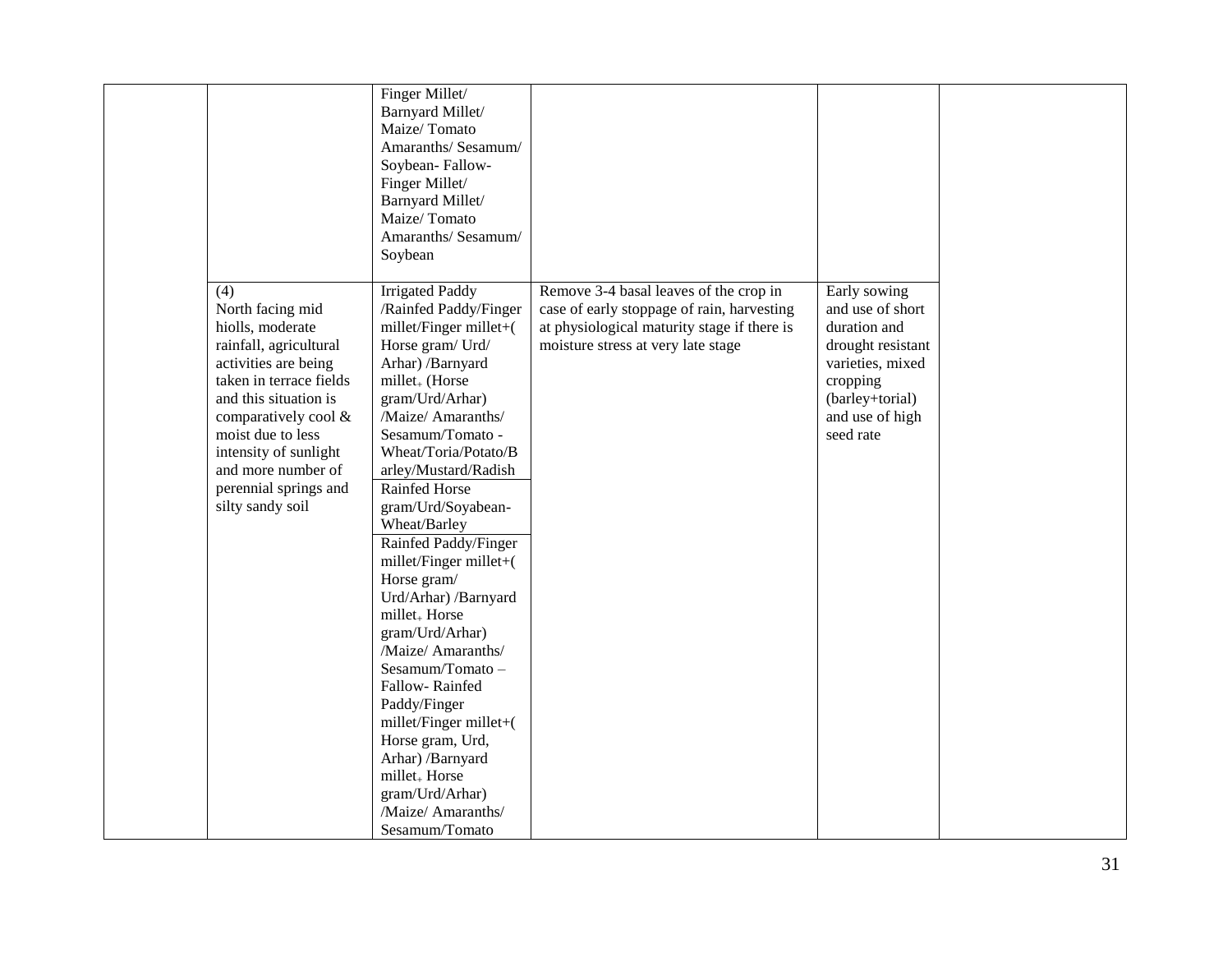| (5)<br>High hills, high<br>rainfall, agricultural<br>activities are being<br>taken in terrace fields<br>and clay loam                                                                                                    | Fallow-<br>Wheat/Toria/Potato/B<br>arley/Mustard/Radish<br>Rainfed Paddy/Finger<br>millet/Sanwa/Tomato<br>/Amaranths/ Rajma -<br>Barley / Potato /<br>Wheat/Rapeseed/<br>Cabbage/Potato/Pea/<br>Radish. | Remove 3-4 basal leaves of the crop in<br>case of early stoppage of rain, harvesting<br>at physiological maturity stage if there is<br>moisture stress at very late stage | Early sowing<br>and use of short<br>duration and<br>drought resistant<br>varieties, mixed<br>cropping<br>(barley+torial)<br>and use of high<br>seed rate |
|--------------------------------------------------------------------------------------------------------------------------------------------------------------------------------------------------------------------------|---------------------------------------------------------------------------------------------------------------------------------------------------------------------------------------------------------|---------------------------------------------------------------------------------------------------------------------------------------------------------------------------|----------------------------------------------------------------------------------------------------------------------------------------------------------|
| (6)<br>Very high hills, very<br>high rainfall, climate is<br>of humid temperate<br>type with low to very<br>low annual mean<br>temperature. The<br>snowfall is high.,<br>mountainous<br>topography and clay<br>loam soil | Rainfed Paddy/ Arbi<br>/Finger<br>millet/Barnyard<br>millet/Amaranths-<br>Wheat//Buckwheat/Pe<br>a/Cole Crop/<br>Cabbage/<br>Barley/Potato                                                              | Remove 3-4 basal leaves of the crop in<br>case of early stoppage of rain, harvesting<br>at physiological maturity stage if there is<br>moisture stress at very late stage | Early sowing<br>and use of short<br>duration and<br>drought resistant<br>varieties, mixed<br>cropping<br>(barley+torial)<br>and use of high<br>seed rate |

Notes:

a: Describe the major framing situation such as shallow red soils, deep black soils, uplands, medium lands, eroded hill slops etc. tank fed black soils, shallow acid soils, sodic vertisols etc.

b: Describe the normal crop or cropping system grown in that farming situation including catch crop, sequence, rotation &variety if known.

C: Describe the alternative crop or variety or cropping pattern in view of the delay in monsoon and shortening of the growing period including delay ins owing of nurseries in case of paddy.

- In case of normal onset followed by early season droughts re-sowing may be recommended including variety seed rate etc.
- In case of early or mid season dry spells indicate crop management techniques to save standing crop.
- In case of terminal drought indicate giving life saving supplemental irrigation, if available or taking up harvest at physiological maturity with some realizable grain/fodder yield etc.

d: Describe all agronomic practices which help in coping with late planting like increased or decreased spacing, changes in planting geometry, intercropping incase of sole crops, thinning, mulching, spray of anti-transpirants or other chemicals, supplemental irrigation, soil and moisture conservation practices like ridging, conservation furrows, dust mulch etc.

- In case of early and mid season dry spells indicate moisture conservation techniques to save standing crop.
- In case of terminal drought indicate early rabi cropping with suitable crops/varieties with a possibility of giving pre-sowing/come up irrigation etc.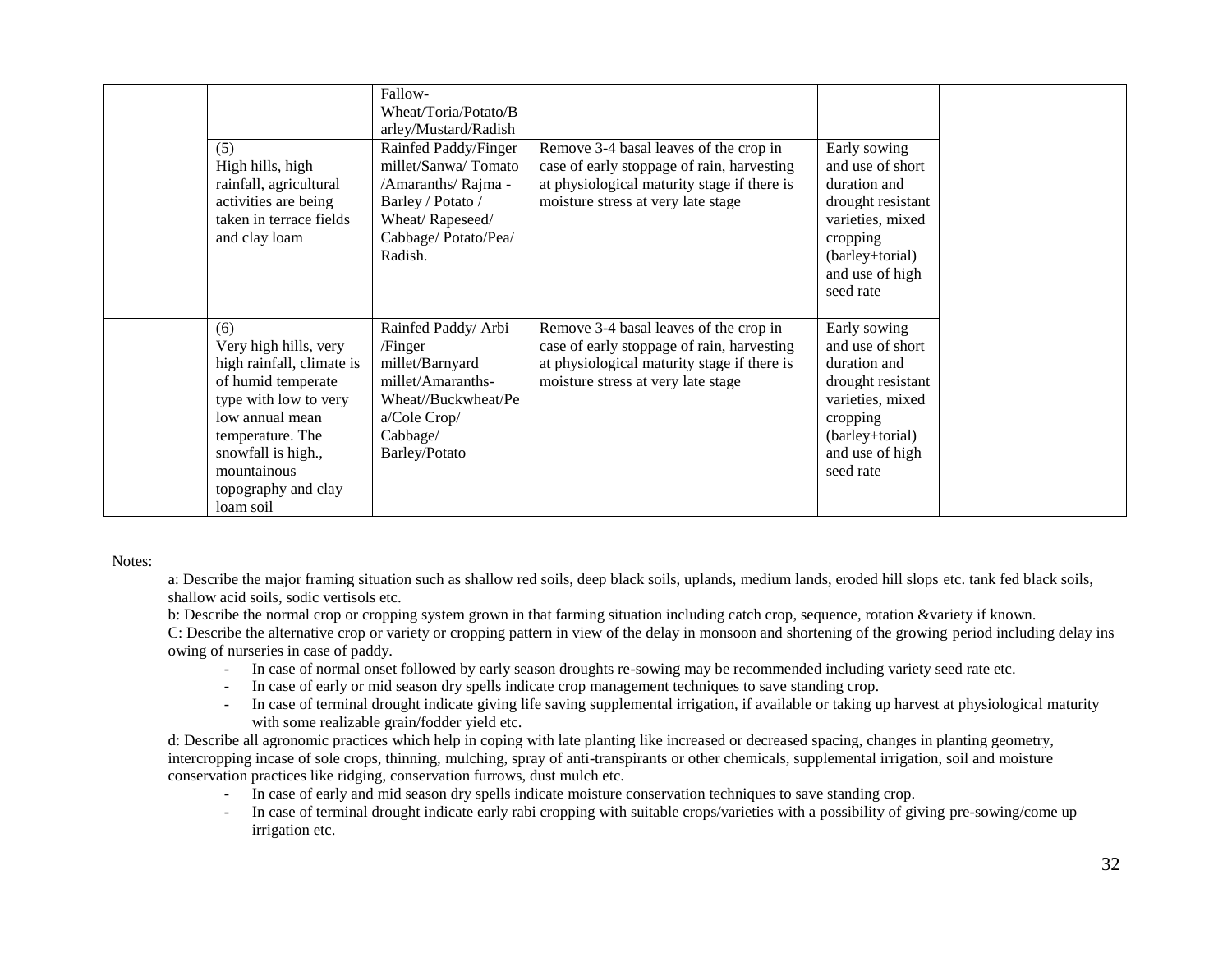e: Give details on the source of the breeder seed, in case an alternate crop or variety is suggested as part of the contingency. For agronomic measures, indicate any convergence possible with ongoing central or state schemes like National Rural Employment Guarantee Scheme (NREGS), Integrated Watershed Management Programme (IWMP), Rashtriya Krishi Vikas Yojana (RKVY), National Food Security Mission (NFSM), Integrated Scheme on Oilseeds, Pulses, Oilpalm and Maize (ISOPOM), National Horticulture Mission (NHM), Community Land Development Programme (CLDP)etc., to meet the cost of materials, labour or implements etc. to carry out any field based activity quickly.

### **2.1.2 Irrigated situation: Not applicable**

| Delaved/limited     | <b>Major Farming</b>   | Crop/cropping system <sup>s</sup> | <b>Change in crop/cropping</b> | Agronomic             | Remarks on     |
|---------------------|------------------------|-----------------------------------|--------------------------------|-----------------------|----------------|
| release of water in | situation <sup>1</sup> |                                   | system"                        | measures <sup>*</sup> | Implementation |
| canals due to low   |                        |                                   |                                |                       |                |
| rainfall            |                        |                                   |                                |                       |                |
|                     |                        |                                   |                                |                       |                |

| Non release of water in $\parallel$ | Maior Farming | $Crop/cropping$ system <sup>s</sup> | Change in crop/cropping | Agronomic | <b>Remarks</b> on |
|-------------------------------------|---------------|-------------------------------------|-------------------------|-----------|-------------------|
| canals under delayed                | situation     |                                     | system <sup>-</sup>     | measures  | Implementation    |
| onset of monsoon in                 |               |                                     |                         |           |                   |
| catchment                           |               |                                     |                         |           |                   |

| Lack of inflows into | <b>Major Farming</b>   | Crop/cropping system $\frac{g}{g}$ | Change in crop/cropping | Agronomic             | <b>Remarks</b> on |
|----------------------|------------------------|------------------------------------|-------------------------|-----------------------|-------------------|
| tanks due to         | situation <sup>1</sup> |                                    | system"                 | measures <sup>*</sup> | Implementation    |
| insufficient/delayed |                        |                                    |                         |                       |                   |
| onset of monsoon     |                        |                                    |                         |                       |                   |
|                      |                        |                                    |                         |                       |                   |

| <b>Insufficient</b>  | <b>Major Farming</b>   | Crop/cropping system <sup>g</sup> | Change in crop/cropping | Agronomic             | <b>Remarks</b> on           |
|----------------------|------------------------|-----------------------------------|-------------------------|-----------------------|-----------------------------|
| groundwater recharge | situation <sup>1</sup> |                                   | system"                 | measures <sup>-</sup> | Implementation <sup>1</sup> |
| due to low rainfall  |                        |                                   |                         |                       |                             |
|                      |                        |                                   |                         |                       |                             |
|                      |                        |                                   |                         |                       |                             |

<sup>f</sup>Describe such as uplands, medium and low lands and source of irrigation such as tank fed medium or deep black/alluvial/red soils, tube well irrigated alluvial soils, canal irrigated red soils, well irrigated black soils etc.,

 $\overline{\text{F}}$ The normal crop or cropping systems grown in a given irrigated situation

<sup>h</sup> Suggested change in the crop, variety or cropping system in view of delay in release of irrigation water, less water availability etc.

<sup>I</sup>All agronomic measures like improved methods of irrigation (skip row etc.), micro irrigation (drip/sprinkler/sub-surface), deficit irrigation, limited area irrigation, mulching etc, that improve water use efficiency and make best use of limited water including methods of ground water recharge and sharing.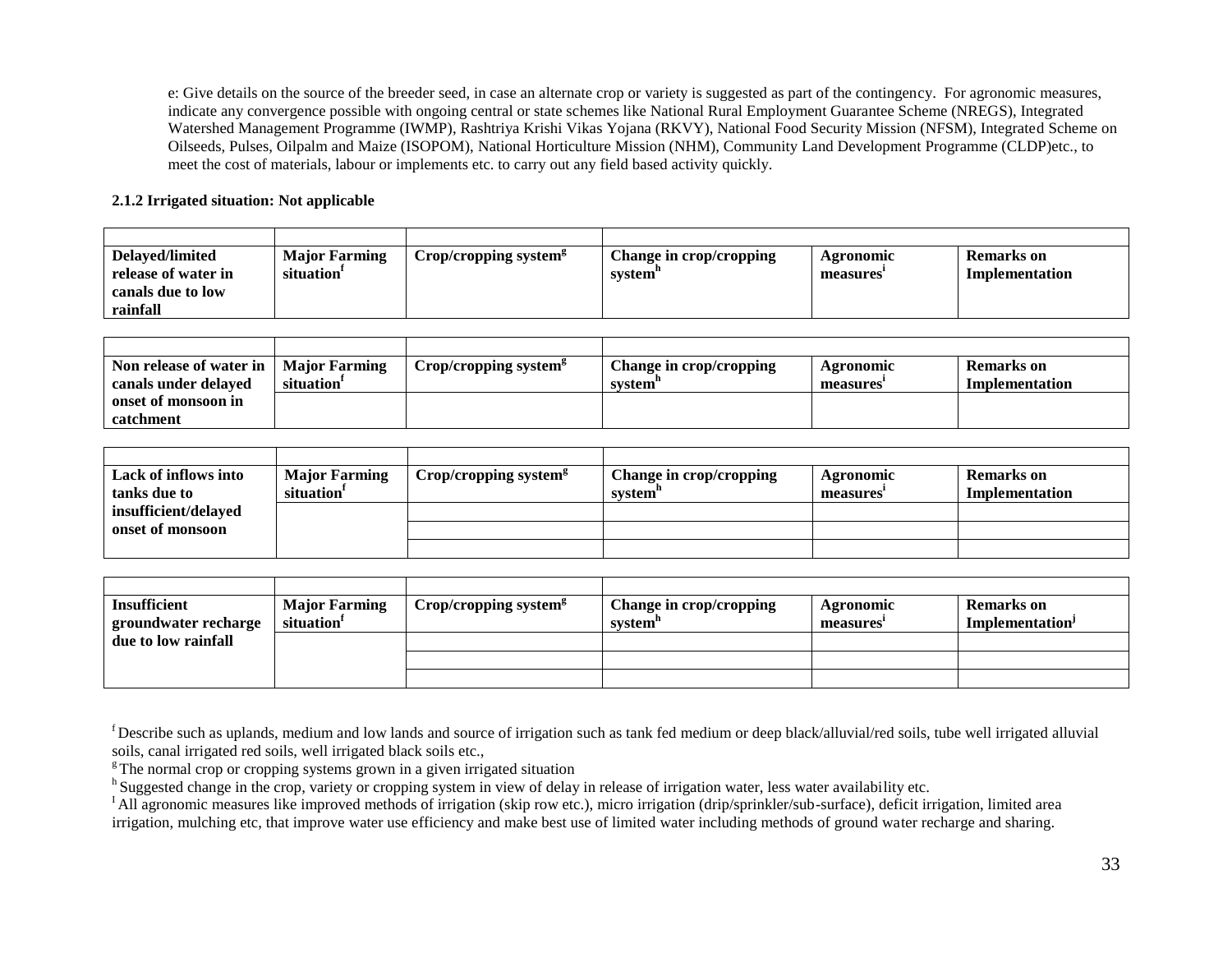<sup>j</sup> Comments on source of availability of seed of the alternate crop or variety, any constraints in marketing of alternative crop implications for livestock and dairy sectors and details of state or central schemes like National Rural Employment Guarantee Scheme (NREGS), Rashtriya Krishi Vikas Yojana (RKVY), National Food Security Mission (NFSM), Integrated Scheme on Oilseeds, Pulses, Oilpalm and Maize (ISOPOM), National Horticulture Mission (NHM), etc., which facilitate implementation of the agronomic measures suggested.

| Continuous high rainfall in a | Vegetative stage <sup>k</sup>                                                                                                                                                                                                                                                                                      | Flowering stage <sup>1</sup>                                                                                                                                                                                                                                                 | Crop maturity stage <sup>m</sup>                                                                                                                                                                                                                                                               | Post harvest <sup>n</sup>                                                                                                                   |
|-------------------------------|--------------------------------------------------------------------------------------------------------------------------------------------------------------------------------------------------------------------------------------------------------------------------------------------------------------------|------------------------------------------------------------------------------------------------------------------------------------------------------------------------------------------------------------------------------------------------------------------------------|------------------------------------------------------------------------------------------------------------------------------------------------------------------------------------------------------------------------------------------------------------------------------------------------|---------------------------------------------------------------------------------------------------------------------------------------------|
| short span leading to water   |                                                                                                                                                                                                                                                                                                                    |                                                                                                                                                                                                                                                                              |                                                                                                                                                                                                                                                                                                |                                                                                                                                             |
| logging: Not applicable       |                                                                                                                                                                                                                                                                                                                    |                                                                                                                                                                                                                                                                              |                                                                                                                                                                                                                                                                                                |                                                                                                                                             |
| Wheat                         | Use wind break and shelter belts<br>and sowing of crop parallel to the<br>wind direction, minimum use of<br>nitrogenous fertilizers and use of<br>phosphatic fertilizers and avoid<br>irrigation to the fields in situation of<br>weather vagaries in irrigated<br>condition.                                      | Use wind break and shelter belts<br>and sowing of crop parallel to<br>the wind direction, minimum<br>use of nitrogenous fertilizers<br>and use of phosphatic fertilizers<br>and avoid irrigation to the fields<br>in situation of weather vagaries<br>in irrigated condition | Use wind break and shelter<br>belts and sowing of crop<br>parallel to the wind<br>direction, Early sowing,<br>use of short stature and<br>short duration varieties and<br>harvest the crop at<br>physiological maturity<br>stage in situation of<br>weather vagaries in<br>irrigated condition | Dry the grains<br>and bring down<br>the moisture<br>content to desired<br>level (13-14%).                                                   |
| <b>Rice</b>                   | Use wind break and shelter belts<br>and sowing of crop parallel to the<br>wind direction, minimum use of<br>nitrogenous fertilizers and use of<br>phosphatic fertilizers and avoid<br>irrigation to the fields in situation of<br>weather vagaries in irrigated<br>condition and Use of short stature<br>varieties | Use wind break and shelter belts<br>and sowing of crop parallel to<br>the wind direction, minimum<br>use of nitrogenous fertilizers<br>and use of phosphatic fertilizers<br>and avoid irrigation to the fields<br>in situation of weather vagaries<br>in irrigated condition | Use wind break and shelter<br>belts and sowing of crop<br>parallel to the wind<br>direction, Early sowing,<br>use of short stature and<br>short duration varieties and<br>harvest the crop at<br>physiological maturity<br>stage in situation weather<br>vagaries.                             | After harvesting<br>the crop store the<br>same in the<br>covered area. And<br>bring down the<br>moisture content<br>to the desired<br>level |
| <b>Finger millet</b>          | Use wind break and shelter belts<br>and sowing of crop parallel to the<br>wind direction, minimum use of<br>nitrogenous fertilizers and use of<br>phosphatic fertilizers and avoid<br>irrigation to the fields in situation of<br>weather vagaries in irrigated<br>condition                                       | Use wind break and shelter belts<br>and sowing of crop parallel to<br>the wind direction, minimum<br>use of nitrogenous fertilizers<br>and use of phosphatic fertilizers<br>and avoid irrigation to the fields<br>in situation of weather vagaries<br>in irrigated condition | Use wind break and shelter<br>belts and sowing of crop<br>parallel to the wind<br>direction, Early sowing,<br>use of short stature and<br>short duration varieties and<br>harvest the crop at<br>physiological maturity<br>stage in situation of<br>weather vagaries.                          | After harvesting<br>the crop store the<br>same in the<br>covered area. And<br>bring down the<br>moisture content<br>to the desired<br>level |

# **2.2 Unusual rains (untimely, un seasonal etc) (for both rainfed and irrigated situations)**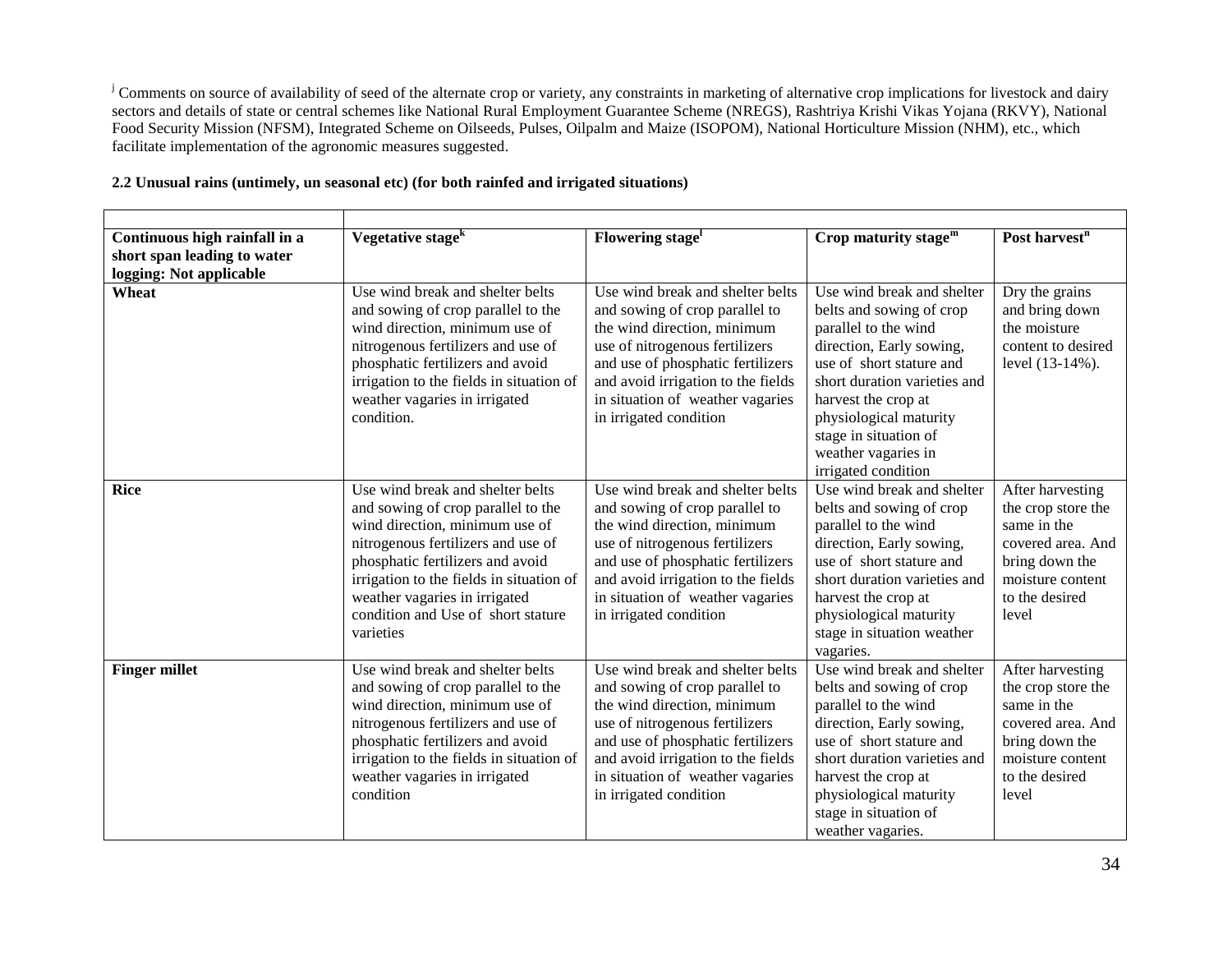| <b>Barn yard millet</b>        | Use wind break and shelter belts         | Use wind break and shelter belts   | Use wind break and shelter   | After harvesting   |
|--------------------------------|------------------------------------------|------------------------------------|------------------------------|--------------------|
|                                | and sowing of crop parallel to the       | and sowing of crop parallel to     | belts and sowing of crop     | the crop store the |
|                                | wind direction, minimum use of           | the wind direction, minimum        | parallel to the wind         | same in the        |
|                                | nitrogenous fertilizers and use of       | use of nitrogenous fertilizers     | direction, Early sowing,     | covered area. And  |
|                                | phosphatic fertilizers and avoid         | and use of phosphatic fertilizers  | use of short stature and     | bring down the     |
|                                | irrigation to the fields in situation of | and avoid irrigation to the fields | short duration varieties and | moisture content   |
|                                | weather vagaries in irrigated            | in situation of weather vagaries   | harvest the crop at          | to the desired     |
|                                | condition                                | in irrigated condition             | physiological maturity       | level              |
|                                |                                          |                                    | stage in situation of        |                    |
|                                |                                          |                                    | weather vagaries.            |                    |
| <b>Maize</b>                   | Use wind break and shelter belts         | Use wind break and shelter belts   | Use wind break and shelter   | After harvesting   |
|                                | and sowing of crop parallel to the       | and sowing of crop parallel to     | belts and sowing of crop     | the crop store the |
|                                | wind direction, minimum use of           | the wind direction, minimum        | parallel to the wind         | same in the        |
|                                | nitrogenous fertilizers and use of       | use of nitrogenous fertilizers     | direction, Early sowing,     | covered area. And  |
|                                | phosphatic fertilizers and avoid         | and use of phosphatic fertilizers  | use of short stature and     | bring down the     |
|                                | irrigation to the fields in situation of | and avoid irrigation to the fields | short duration varieties and | moisture content   |
|                                | weather vagaries in irrigated            | in situation of weather vagaries   | harvest the crop at          | to the desired     |
|                                | condition                                | in irrigated condition             | physiological maturity       | level              |
|                                |                                          |                                    | stage in situation of        |                    |
|                                |                                          |                                    | weather vagaries.            |                    |
| Horticulture                   |                                          |                                    |                              |                    |
| Crop1 (specify)                |                                          |                                    |                              |                    |
| Outbreak of pests and diseases |                                          |                                    |                              |                    |
| due to un seasonal rains       |                                          |                                    |                              |                    |
| Horticulture                   |                                          |                                    |                              |                    |

**2.3 Floods**

| Transient water logging/ partial  <br>inundation | <b>Seedling / nursery stage</b> | <b>Vegetative stage</b> | Reproductive stage | At harvest |
|--------------------------------------------------|---------------------------------|-------------------------|--------------------|------------|

# **2.4 Extreme events : Heat wave/ Cold wave/ Frost/ Hailstorm/ Cyclone**

|                   | Seedling/nursery  | <b>Vegetative stage</b>                    | <b>Reproductive stage</b>  | At harvest |
|-------------------|-------------------|--------------------------------------------|----------------------------|------------|
|                   | stage             |                                            |                            |            |
| <b>Heat wave</b>  |                   |                                            |                            |            |
| Upland rice       |                   | Use of wind breaks, life saving irrigation |                            |            |
| Transplanted rice | Light irrigation  | Irrigation, mulching                       |                            |            |
| Finger millet     |                   | Irrigation, mulching                       |                            |            |
| Horticulture      |                   |                                            |                            |            |
| Fruit crop        | Irrigation in the | Irrigation and mulching in tree basin      | Irrigation and mulching in |            |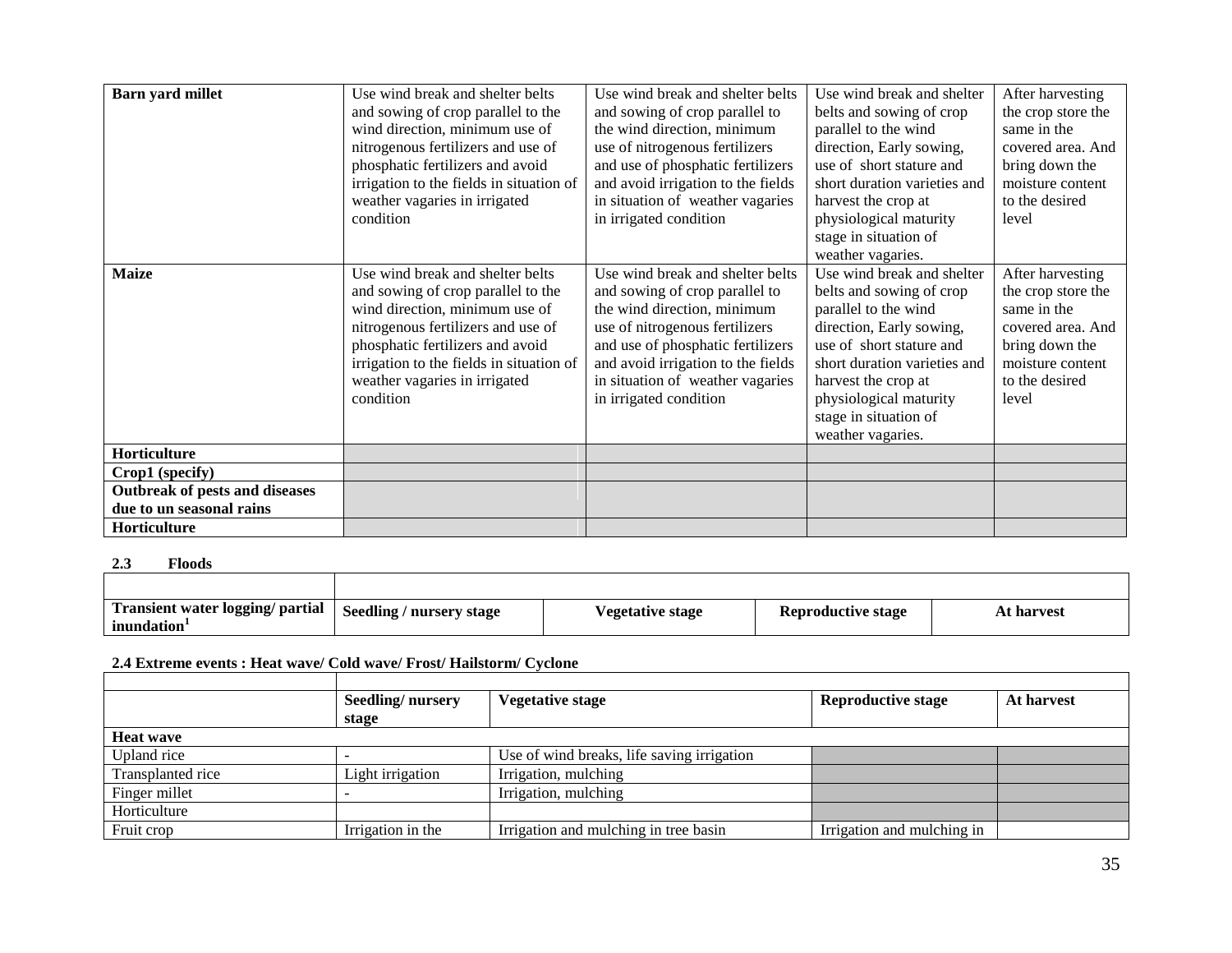|                             | evening hours |                                                  | tree basin                  |  |
|-----------------------------|---------------|--------------------------------------------------|-----------------------------|--|
| Veg crop (Tomato, Capsicum, |               | Life saving irrigation in evening hours          |                             |  |
| Caulifower etc.)            |               |                                                  |                             |  |
| Cold wave                   |               |                                                  |                             |  |
| Wheat                       |               | Use of wind breaks, light irrigation             |                             |  |
| Oil seed                    |               | Use of wind breaks, light irrigation             |                             |  |
| Pulse                       |               | Use of wind breaks, light irrigation             |                             |  |
| Frost                       |               |                                                  |                             |  |
| Wheat                       |               | Light irrigation, spray of $2@$ urea, burning    |                             |  |
|                             |               | around the field                                 |                             |  |
| Oilseed                     |               | Light irrigation, spray of $2@$ urea, burning    |                             |  |
|                             |               | around the field                                 |                             |  |
| Pulse                       |               | Light irrigation, spray of 2@ urea, burning      |                             |  |
|                             |               | around the field                                 |                             |  |
| Veg pea                     |               | Light irrigation and spray of karathane 1 ml/lt  |                             |  |
|                             |               | water in January                                 |                             |  |
| Potato                      |               | Light irrigation and two spray of Indofill M-45  |                             |  |
| Mango                       |               | Fumigation by burning of waste material near     |                             |  |
|                             |               | orchard during Jan. in evening hour and spray of |                             |  |
|                             |               | COC 2g/lt water in Feb.                          |                             |  |
| Hailstorm                   |               |                                                  |                             |  |
| Apple                       |               |                                                  | Cover the tree with halenet |  |
| Pear                        |               |                                                  | Cover the tree with halenet |  |
| Peach                       |               |                                                  | Cover the tree with halenet |  |
| Plum                        |               |                                                  | Cover the tree with halenet |  |

# **2.5 Contingent strategies for Livestock, Poultry & Fisheries**

### **2.5.1 Livestock**

|                                 | Before the event <sup>s</sup>                                                                                                                                       | During the event                                                                                                                                                                                                                                                                                            | After the event                                                                                                                             |
|---------------------------------|---------------------------------------------------------------------------------------------------------------------------------------------------------------------|-------------------------------------------------------------------------------------------------------------------------------------------------------------------------------------------------------------------------------------------------------------------------------------------------------------|---------------------------------------------------------------------------------------------------------------------------------------------|
| <b>Drought</b>                  |                                                                                                                                                                     |                                                                                                                                                                                                                                                                                                             |                                                                                                                                             |
| Feed and fodder<br>availability | Increasing area under fodder<br>production; Collect crop<br>residues, and tree fodder to<br>store at safe place,<br>use mangers, use chaff<br>cutters, hay storage. | Utilization of fodder from Perenniel & reserve<br>sources, Open grazing in forests and alpine<br>slopes/community lands.<br>and feeding of crop residues; use of mangers<br>and chaff cutters, feeding of household<br>waste, Prepare the silage of non-leguminous<br>fodder crops for the scarcity period. | Availing Insurance, culling undesirable<br>Livestock; Raising of fodder trees, replacement<br>0f<br>unproductive animals with improved ones |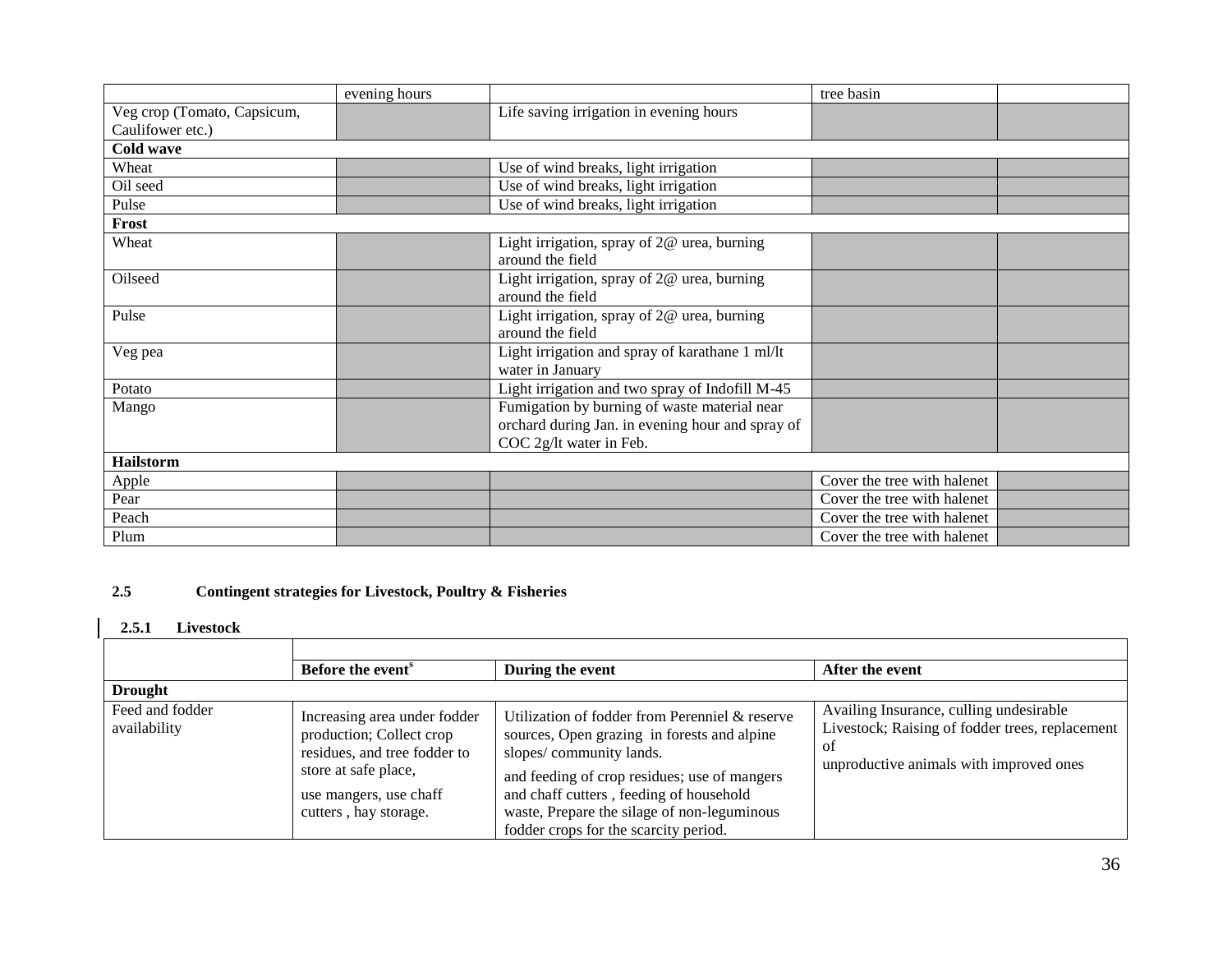| Drinking water                    | Storage of water in tanks,<br>Traditional water ponds,<br>rivers                                                                                                | Utilization of stored water, Stall drinking,<br>rivers, traditional water ponds                                                                                                                                                                                                                                                                                                                                                                                | Rejuvenation<br>of water sources                                                                                 |
|-----------------------------------|-----------------------------------------------------------------------------------------------------------------------------------------------------------------|----------------------------------------------------------------------------------------------------------------------------------------------------------------------------------------------------------------------------------------------------------------------------------------------------------------------------------------------------------------------------------------------------------------------------------------------------------------|------------------------------------------------------------------------------------------------------------------|
| Health and disease<br>management  | Advance preparation with<br>medicines and vaccination,<br>local ethno pharmaceutical<br>and alternate medicines,<br>keeping of disease resistance<br>varieties. | Treatment of affected livestock by mass<br>campaign, Modern veterinary care, veterinary<br>camps, insulation, create smoke during nights<br>in the cattle sheds to protect animals from<br>mosquito and fleabites                                                                                                                                                                                                                                              | Proper veterinary care, awareness, capacity<br>building of locals, health care management                        |
| <b>Floods</b>                     |                                                                                                                                                                 |                                                                                                                                                                                                                                                                                                                                                                                                                                                                |                                                                                                                  |
| Feed and fodder<br>availability   |                                                                                                                                                                 |                                                                                                                                                                                                                                                                                                                                                                                                                                                                |                                                                                                                  |
| Drinking water                    |                                                                                                                                                                 |                                                                                                                                                                                                                                                                                                                                                                                                                                                                |                                                                                                                  |
| Health and disease<br>management  |                                                                                                                                                                 |                                                                                                                                                                                                                                                                                                                                                                                                                                                                |                                                                                                                  |
| Cyclone                           |                                                                                                                                                                 |                                                                                                                                                                                                                                                                                                                                                                                                                                                                |                                                                                                                  |
| Feed and fodder<br>availability   |                                                                                                                                                                 |                                                                                                                                                                                                                                                                                                                                                                                                                                                                |                                                                                                                  |
| Drinking water                    |                                                                                                                                                                 |                                                                                                                                                                                                                                                                                                                                                                                                                                                                |                                                                                                                  |
| Health and disease                |                                                                                                                                                                 |                                                                                                                                                                                                                                                                                                                                                                                                                                                                |                                                                                                                  |
| management                        |                                                                                                                                                                 |                                                                                                                                                                                                                                                                                                                                                                                                                                                                |                                                                                                                  |
| <b>Cold wave</b>                  |                                                                                                                                                                 |                                                                                                                                                                                                                                                                                                                                                                                                                                                                |                                                                                                                  |
| Shelter/environment<br>management | Brought back from high hill<br>pasture lands to nearby<br>pastures; restricted open<br>grazing,                                                                 | Stationary conditions in cowsheds, group<br>living, dry grass flooring, gunny bags on<br>windows, gunny bags wrapped on the belly of<br>milking animals, restricted open grazing during<br>sunny days only, adequate shelter. Prevent<br>water-logging conditions in animal houses. In<br>Kachha houses, the floor should be elevated<br>with bricks, Feed straw & other fodder to milch<br>animals with concentrates and protect the young<br>ones from cold. | Open grazing, grazing in open sun, massage of<br>milking animals and other species, hot water<br>bath of animals |
| Health and disease<br>management  | Traditional herbs fed to<br>animals                                                                                                                             | Warm living conditions, syrup of lassi (curd<br>juice) after roasting fed to animals, avoid<br>exposure to cold and rains/ snow. The<br>prophylactic and preventive measures for the<br>control of diseases should be adopted on the<br>advice of veterinarian. For control of liver<br>flukes, do the deworming of animals.                                                                                                                                   | Open grazing in sunny days and feeding of<br>medicinal herbs. In case of acute problem,<br>veterinary care       |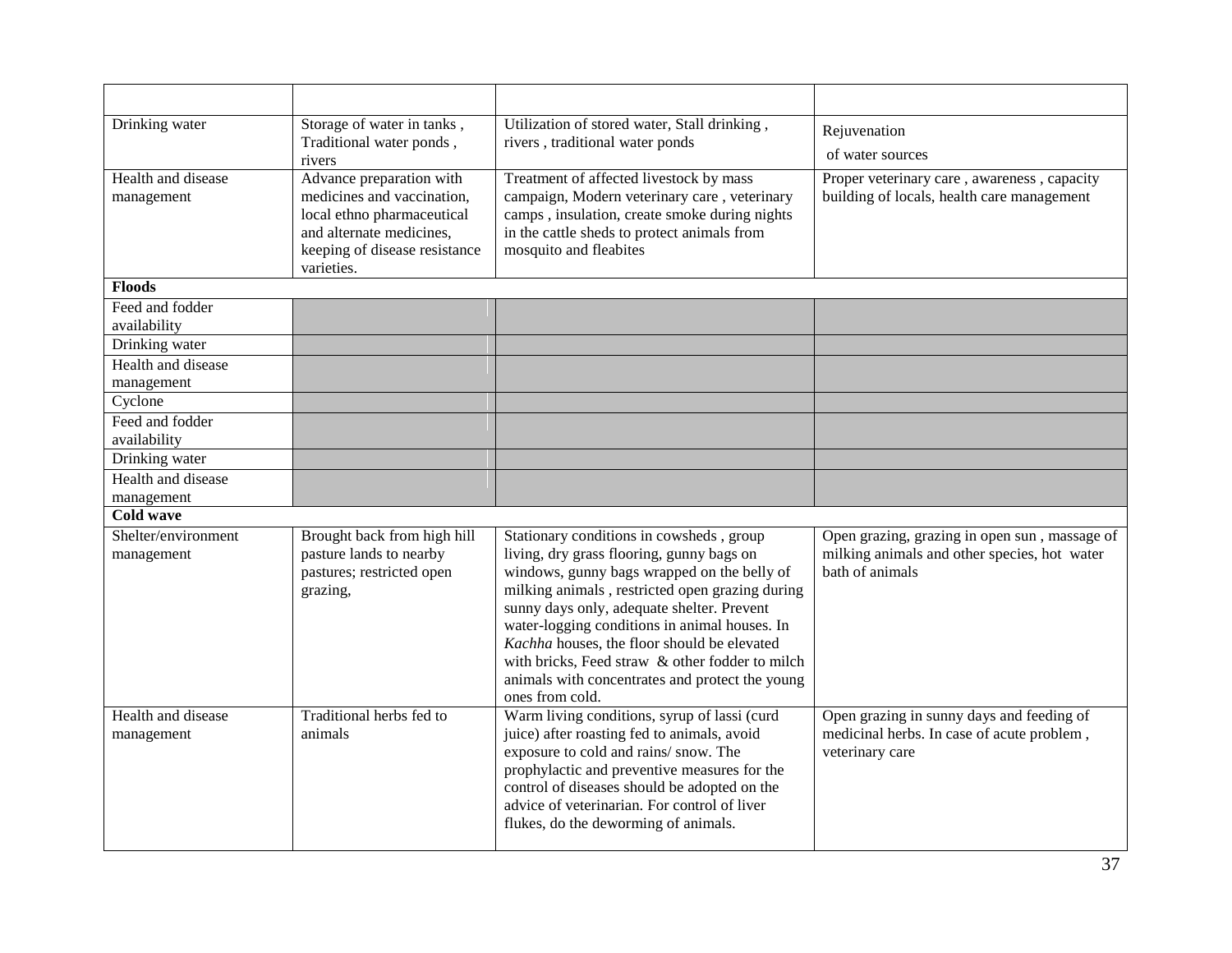|                                   | Before the event <sup>a</sup>                                                                       | During the event                                                                                                                                                          | After the event                                                                        |                                                                                                          |  |  |
|-----------------------------------|-----------------------------------------------------------------------------------------------------|---------------------------------------------------------------------------------------------------------------------------------------------------------------------------|----------------------------------------------------------------------------------------|----------------------------------------------------------------------------------------------------------|--|--|
| <b>Drought</b>                    |                                                                                                     |                                                                                                                                                                           |                                                                                        |                                                                                                          |  |  |
| Shortage of feed<br>ingredients   | Surplus storage of poultry feed;<br>No special preparation s these are<br>kept as backyard activity | Utilization of surplus feed; No<br>impact as these is kept in captivity.<br>Moreover these are kept as<br>backyard and household waste is<br>sufficient for their keeping | Kept as<br>backyard activity<br><b>Availing Insurance</b><br>Culling affected<br>birds | Feed can be supplied<br>through fair price shops,<br>cooperatives and the SHGs/<br><b>VO<sub>s</sub></b> |  |  |
| Drinking water                    | Storage of water in tanks                                                                           | Utilize stored water                                                                                                                                                      | Kept as backyard<br>activity                                                           | Water storage structures can<br>be constructed in<br>collaboration with<br><b>MNERAGA</b>                |  |  |
| Health and disease<br>management  | Advance preparation with<br>medicines and vaccination                                               | Mass Vaccination, Locally managed<br>with the help of veterinary care                                                                                                     | Kept as backyard<br>activity and local<br>health care is<br>practiced                  | Collaboration with rural<br>development programmes                                                       |  |  |
| Heat wave and cold wave           |                                                                                                     |                                                                                                                                                                           |                                                                                        |                                                                                                          |  |  |
| Shelter/environment<br>management | Proper Ventilation                                                                                  | Proper aeration and fan, open<br>spacing, water supply, gunny bags<br>on windows during cold wave,<br>proper warming .supply of hot water<br>during cold waves.           | Kept as backyard<br>activity                                                           |                                                                                                          |  |  |
| Health and disease<br>management  | Local                                                                                               | Local and Veterinary care                                                                                                                                                 | Kept as backyard<br>activity                                                           |                                                                                                          |  |  |

### **2.5.2 Poultry**

# **2.5.3 Fisheries/ Aquaculture**

|                                                             | Before the event <sup>a</sup>                                                                                            | During the event                                                                                                                                          | After the event                                                                                                |
|-------------------------------------------------------------|--------------------------------------------------------------------------------------------------------------------------|-----------------------------------------------------------------------------------------------------------------------------------------------------------|----------------------------------------------------------------------------------------------------------------|
| 1) Drought                                                  |                                                                                                                          |                                                                                                                                                           |                                                                                                                |
| (i) Shallow water depth due to<br>insufficient rains/inflow | Water harvesting structures with<br>rain water impounding from<br>catchment areas<br>• Keep a deeper portion as a refuge | • Up to 50% of pond surface area may be<br>covered with floating algae like azolla to<br>reduce evaporation.<br>• Water to supplement at least 20% of the | Water harvesting structures<br>with rain<br>water impounding from<br>catchment areas;<br>watershed development |